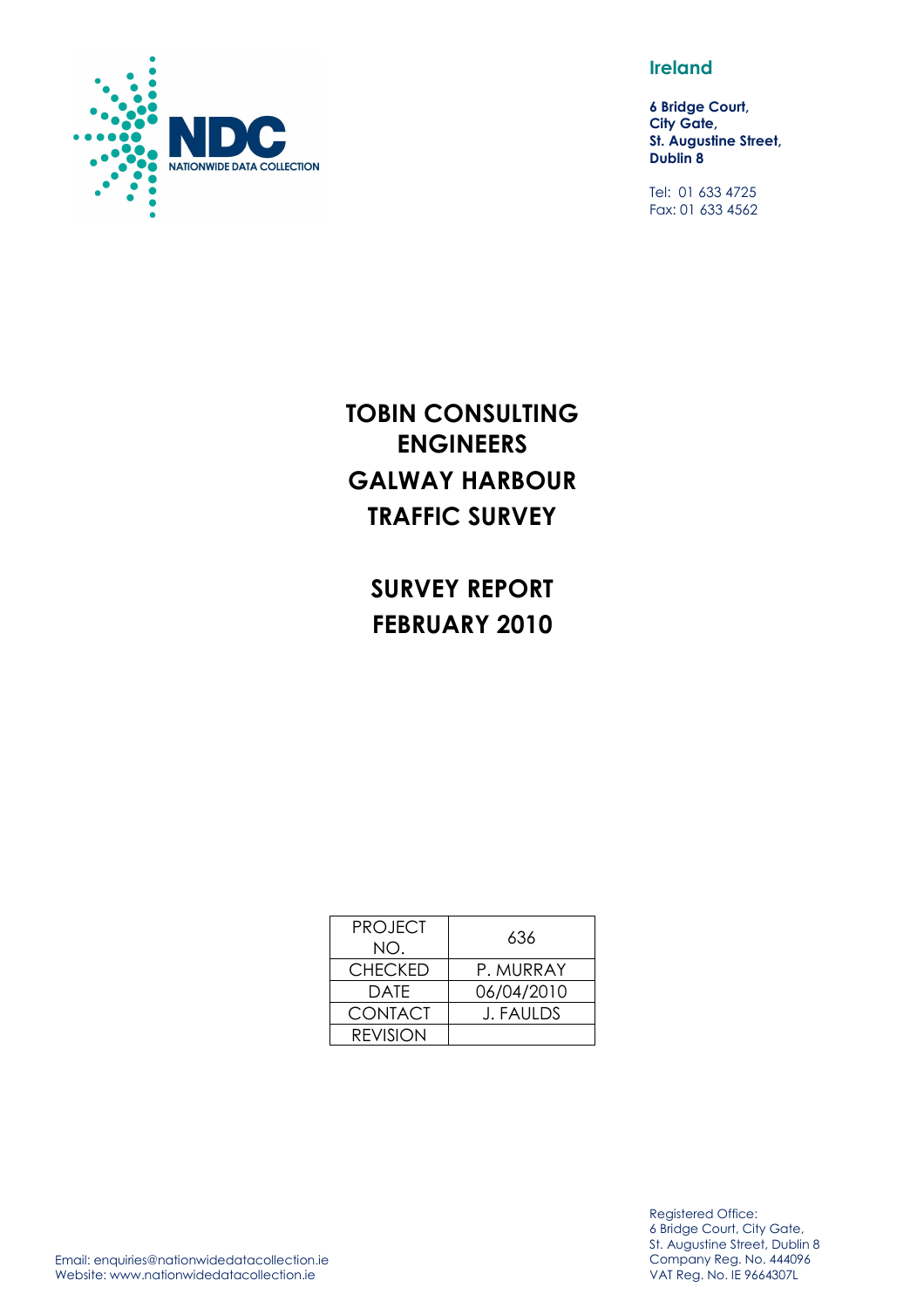

## **CONTENTS**

Introduction

Registration Plate Observations

Diagram 636-01.

Appendix A – Vehicle Categories

Appendix B – Survey Results – Link Counts and Sample Rates

Appendix C – Survey Results – Registration Matching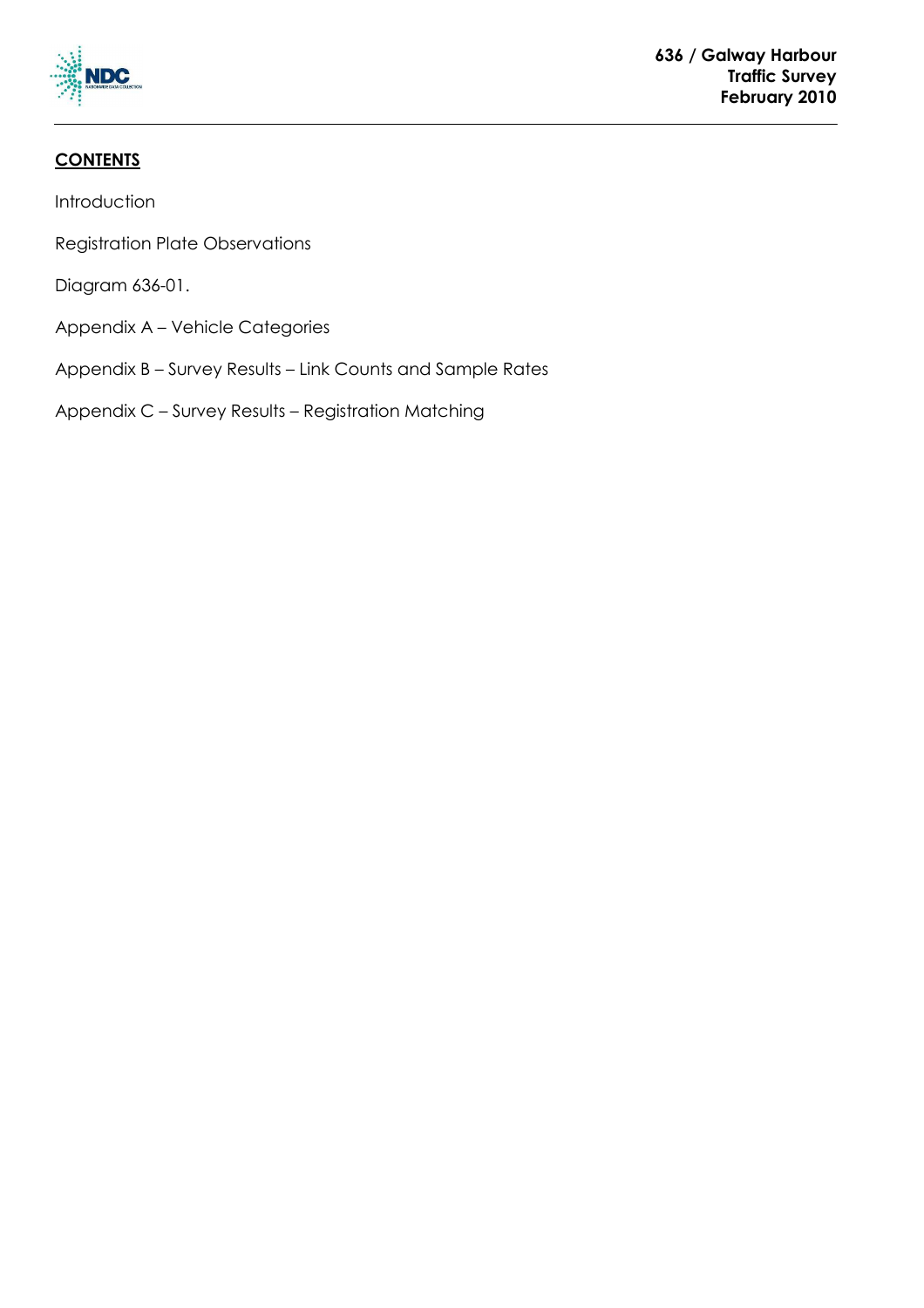

## **INTRODUCTION**

Nationwide Data Collection (NDC) was instructed by Tobin Consulting Engineers to undertake registration plate observations in Galway.

A general location plan is given in Diagram 636-01.

## **REGISTRATION PLATE OBSERVATIONS**

Registration plate observations were undertaken at the following sites:

| <b>Site</b><br>No. | Location.                                                                 | Day / Date                |
|--------------------|---------------------------------------------------------------------------|---------------------------|
| 001                | Harbour Access - North-Westbound - INBOUND                                |                           |
| 002                | Harbour Access - South-Eastbound - OUTBOUND                               |                           |
| 003                | Dock Rd - South-Eastbound - INBOUND                                       |                           |
| 004                | Dock Rd - North-Westbound - OUTBOUND                                      |                           |
| 005                | Fairgreen Rd - South-Eastbound - INBOUND                                  |                           |
| 006                | Fairgreen Rd - North-Westbound - OUTBOUND                                 |                           |
| 007                | Monageesha Rd (Right Turn Lane only) - Eastbound -<br><b>INBOUND</b>      |                           |
| 008 &<br>009       | Monageesha Rd (Inside & Outside Lanes) - Westbound -<br><b>OUTBOUND</b>   | Tuesday 9th February 2010 |
| 010                | Wellpark Rd (Straight Through Lane only) - Southbound -<br><b>INBOUND</b> |                           |
| 011                | Wellpark Rd - Northbound - OUTBOUND                                       |                           |
| 012                | Dublin Rd (Left Turn Lane only) - North-Westbound -<br><b>INBOUND</b>     |                           |
| 013&<br>014        | Dublin Rd (Exit from Junction) - South-Eastbound -<br><b>OUTBOUND</b>     |                           |

All sites were surveyed using telescopically mounted video cameras from which the information was subsequently extracted.

The survey was carried out with survey hours of 07:30 to 09:30, 12:00 to 14:30 & 16:30 to 18:30.

At each of the above sites, manual classified link counts were also undertaken in 15 minute intervals and tabulated with period totals.

Vehicles were classified into the following categories:

- Cars and taxis / Light Goods Vehicles (**LV**),
- Heavy Goods Vehicles (**HGV**),
- Buses (**PSV**).

A detailed description of the vehicles included in each category is included in Appendix A.

Full registrations of vehicles passing each of the sites were collected in real time (hh:mm:ss).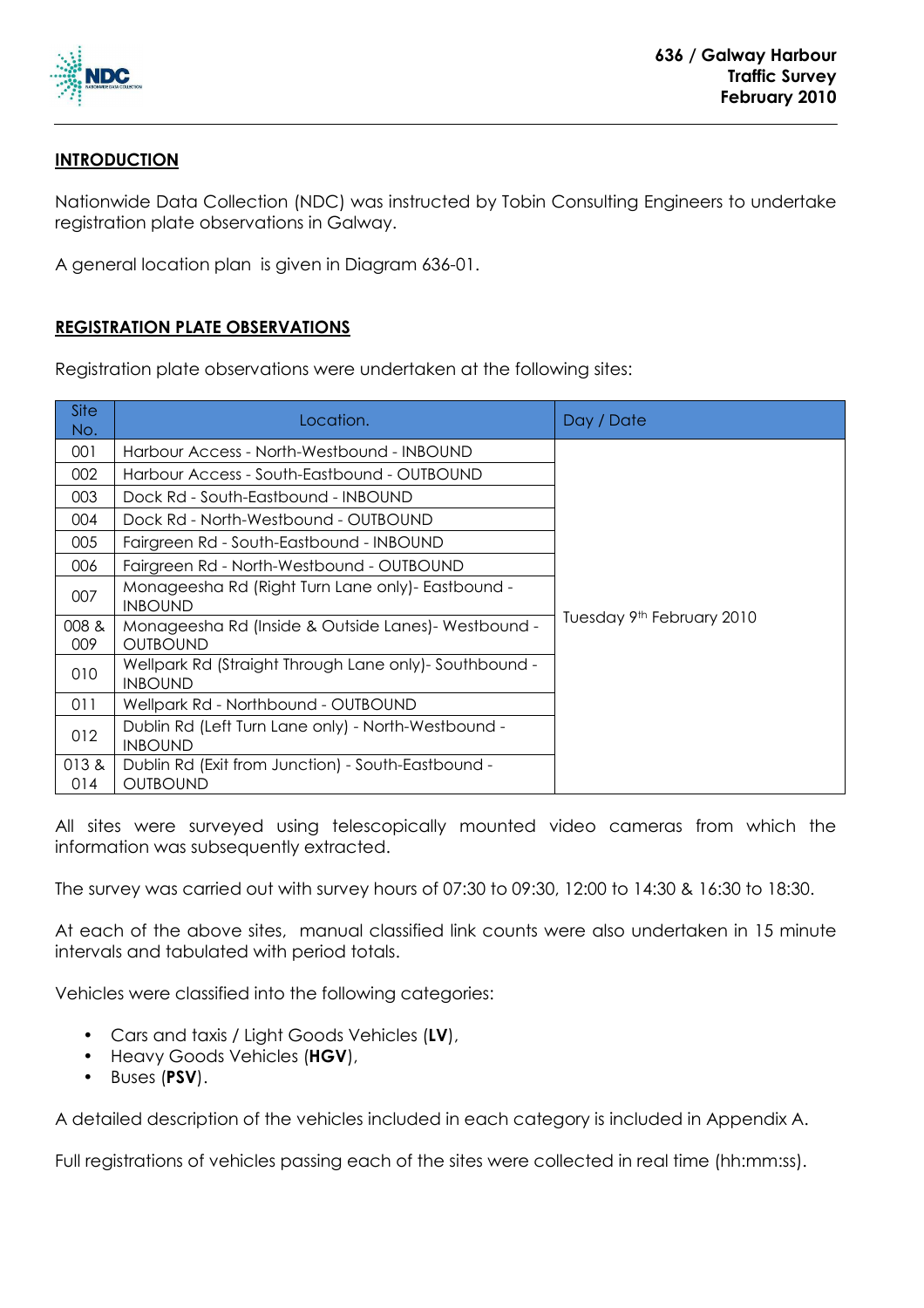

Using Micromatch, 15 minute trip matrices were produced for each vehicle type. In order to identify only those vehicles travelling straight through the network, a 10-minute maximum trip time was allocated to all matrices.

The following sets of matrices have been produced:

- In at Sites 001, 003, 005, 007, 010 & 012;
- Out at Sites 002, 004, 006, 008, 009, 011, 013 & 014.

The results of the link counts are provided in Appendix B, with the registration matching provided in Appendix C.

## **SITE REPORT**

| Weather             | Tuesday 9 <sup>th</sup> February 2010 – Overcast with occasional sunny spells |
|---------------------|-------------------------------------------------------------------------------|
| <b>Accidents</b>    | None.                                                                         |
| <b>Roadworks</b>    | None.                                                                         |
| <b>Queues</b>       | Not recorded.                                                                 |
| <b>Pedestrians</b>  | Not recorded.                                                                 |
| General Site Notes. | None.                                                                         |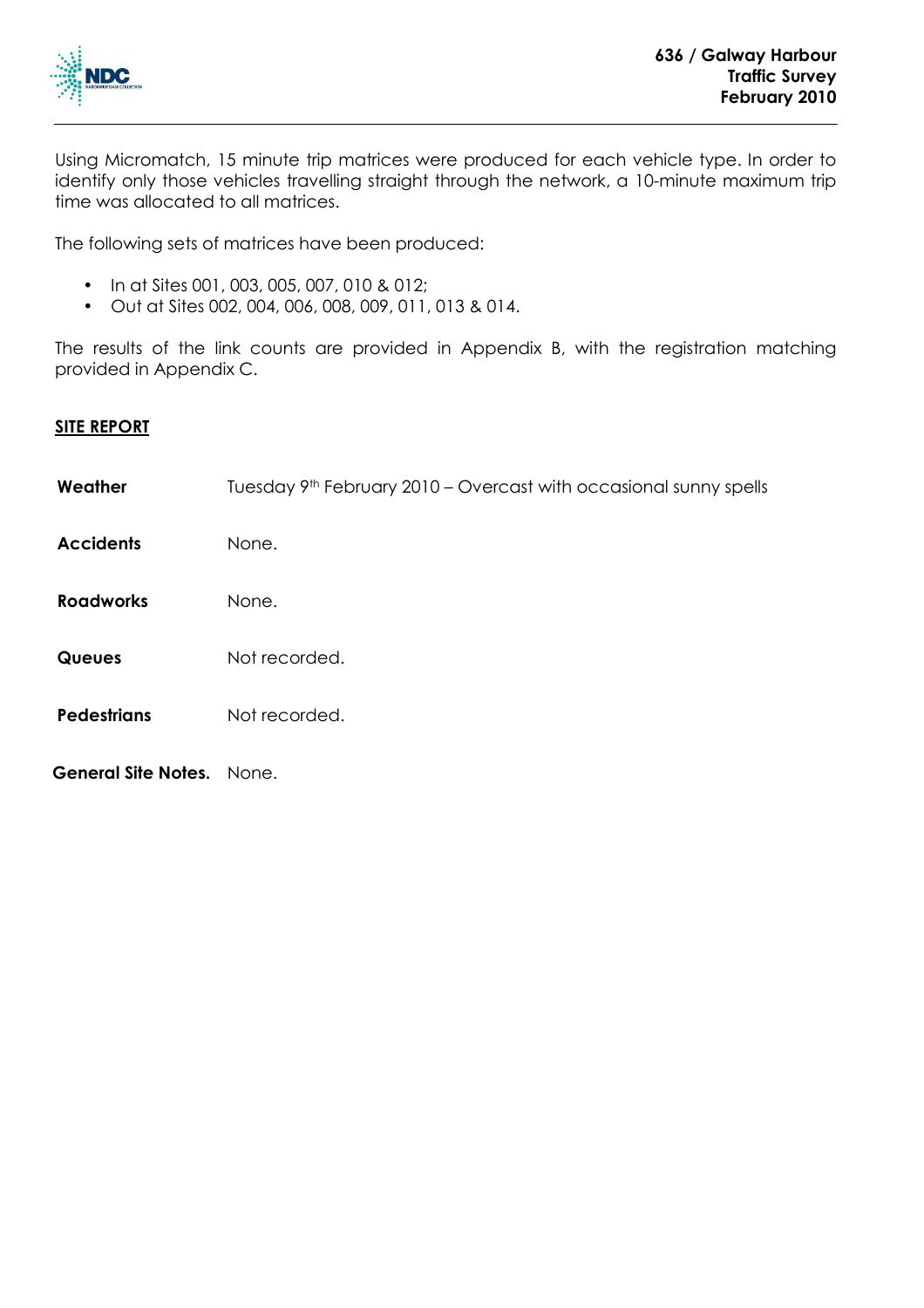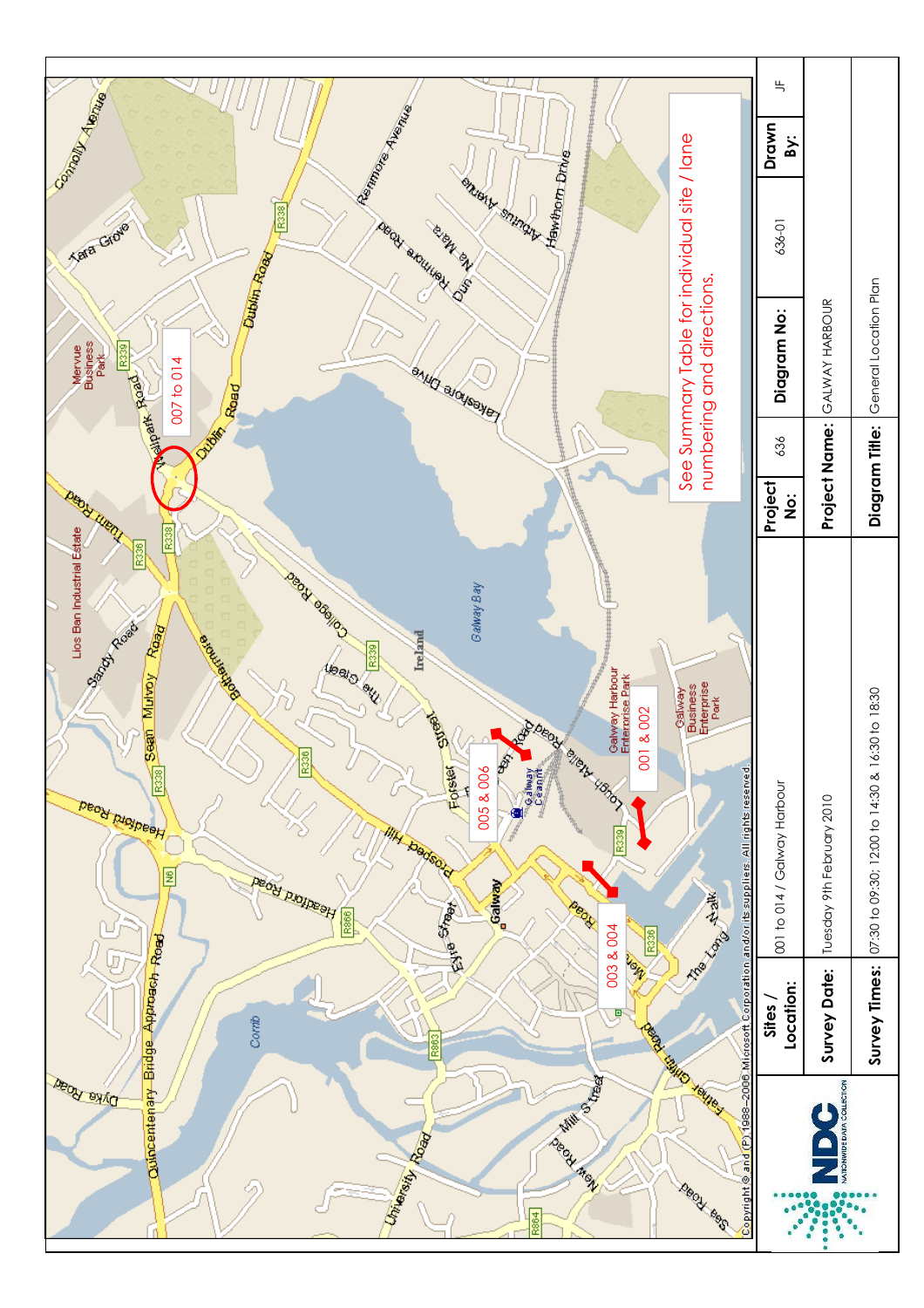

 **636 / Galway Harbour Traffic Survey February 2010** 

# **APPENDIX A VEHICLE CATEGORIES**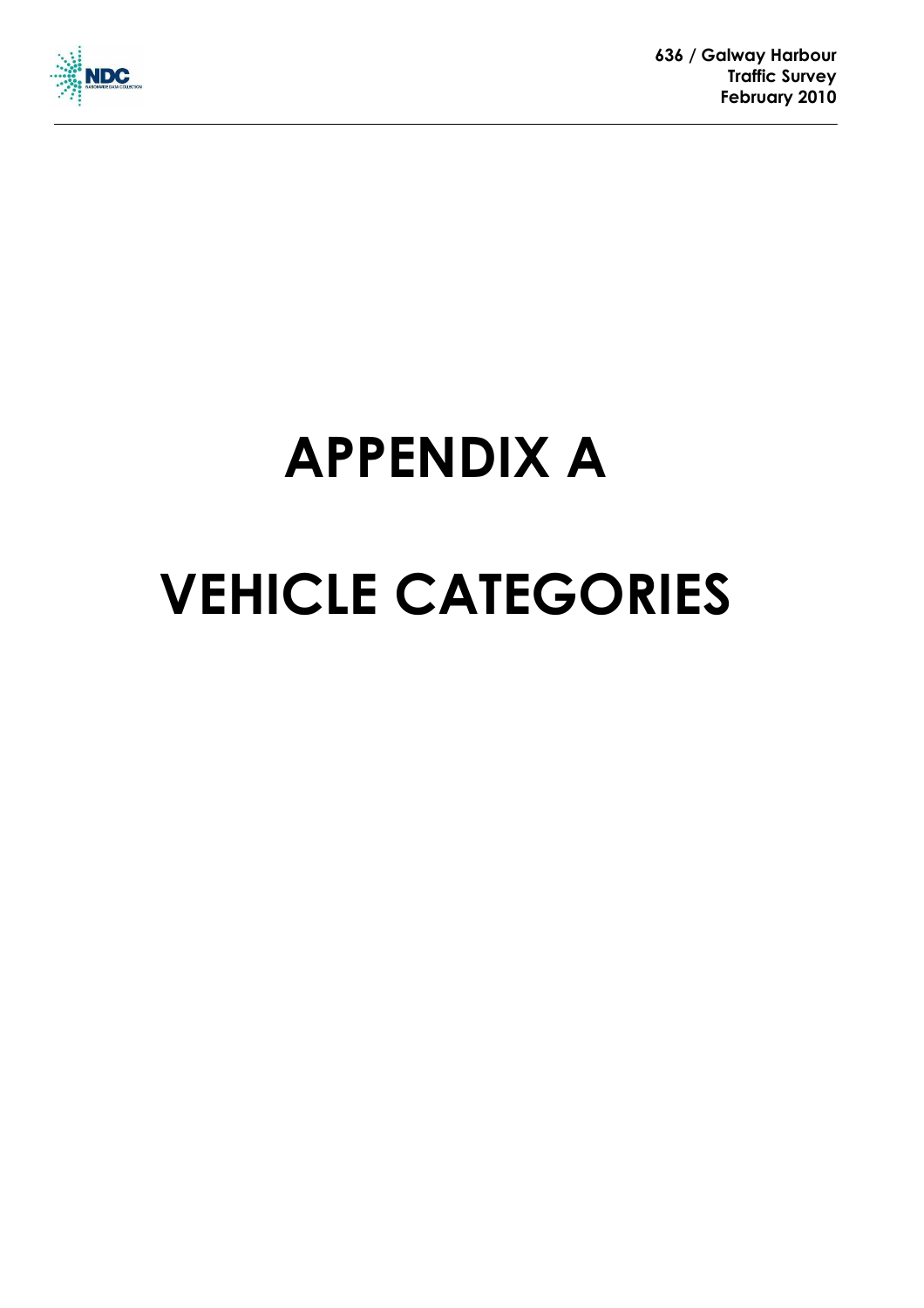

### **VEHICLE CATEGORIES**

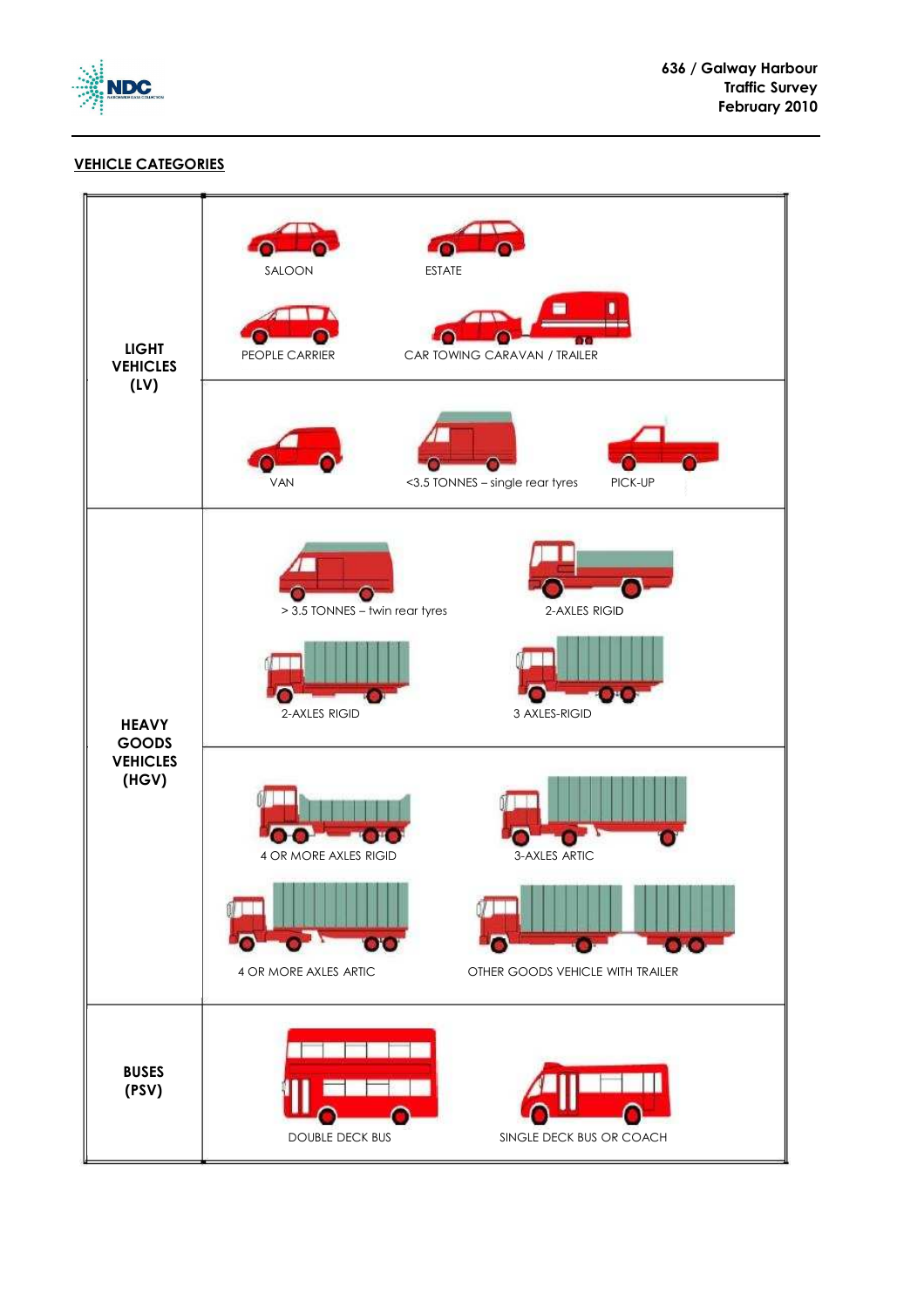

## **APPENDIX B**

## **SURVEY RESULTS Link Counts and Sample Rates**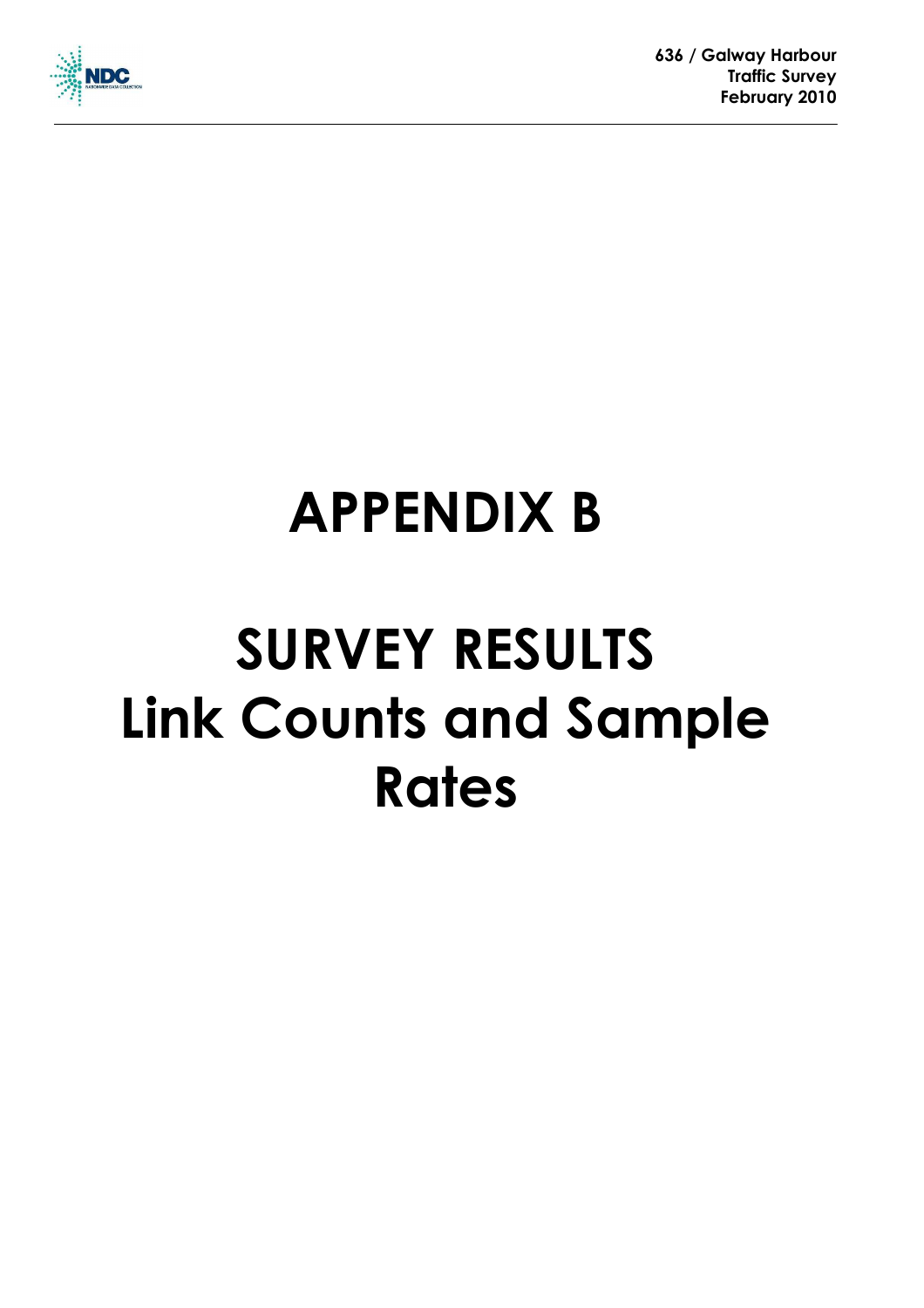

#### Location Harbour Access - North-Westbound - INBOUND

Date Tuesday 09 February 2010

| Time  |               | <b>Plates Collected</b> |            | Veh. Total | Link Count |            |            | Veh. Total |         | <b>Sample Plates Collected</b> | Veh. Total |      |
|-------|---------------|-------------------------|------------|------------|------------|------------|------------|------------|---------|--------------------------------|------------|------|
|       | LV            | <b>HGV</b>              | <b>PSV</b> |            | LV         | <b>HGV</b> | <b>PSV</b> |            | LV      | <b>HGV</b>                     | <b>PSV</b> |      |
| 07:30 | ◠             |                         |            |            | 3          |            |            | 16         | 67%     | 50%                            | 78%        | 69%  |
| 07:45 | 3             | 3                       |            | 13         | 3          | 3          |            | 13         | 100%    | 100%                           | 100%       | 100% |
| 08:00 | 6             | $\mathfrak{D}$          | 3          | 11         | 6          | $\Omega$   |            | 12         | 100%    | 100%                           | 75%        | 92%  |
| 08:15 | $\mathcal{P}$ | 4                       |            | 13         | $\Omega$   |            |            | 14         | 100%    | 80%                            | 100%       | 93%  |
| 08:30 | $\Omega$      |                         | 3          | 8          | $\Omega$   |            | 3          | 8          | #DIV/0! | 100%                           | 100%       | 100% |
| 08:45 | 5             |                         | $\Omega$   | 12         |            |            | $\sim$     | 12         | 100%    | 100%                           | 100%       | 100% |
| 09:00 |               | 5                       |            | 13         |            | 6          | $\sim$     | 15         | 100%    | 83%                            | 50%        | 87%  |
| 09:15 | 6             |                         |            | 8          | Ô          | $\Omega$   |            | $\circ$    | 100%    | 50%                            | 100%       | 89%  |
| Total | 31            | 27                      | 31         | 89         | 32         | 32         | 35         | 99         | 97%     | 84%                            | 89%        | 90%  |

#### Tuesday 09 February 2010

| Date  | Tuesday 09 February 2010 |                         |                |            |           |                |                |            |      |                                |            |            |
|-------|--------------------------|-------------------------|----------------|------------|-----------|----------------|----------------|------------|------|--------------------------------|------------|------------|
| Time  |                          | <b>Plates Collected</b> |                | Veh. Total |           | Link Count     |                | Veh. Total |      | <b>Sample Plates Collected</b> |            | Veh. Total |
|       | LV                       | <b>HGV</b>              | <b>PSV</b>     |            | <b>LV</b> | <b>HGV</b>     | <b>PSV</b>     |            | LV   | <b>HGV</b>                     | <b>PSV</b> |            |
| 12:00 | 14                       |                         | 3              | 18         | 16        |                | 3              | 20         | 88%  | 100%                           | 100%       | 90%        |
| 12:15 | 12                       | $\overline{7}$          | 6              | 25         | 12        | ⇁              | 6              | 25         | 100% | 100%                           | 100%       | 100%       |
| 12:30 | 20                       | 3                       |                | 24         | 22        | 3              |                | 26         | 91%  | 100%                           | 100%       | 92%        |
| 12:45 | 17                       | $\overline{2}$          | 3              | 22         | 18        | $\overline{2}$ | 3              | 23         | 94%  | 100%                           | 100%       | 96%        |
| 13:00 | 37                       | 5                       | $\overline{2}$ | 44         | 39        | .5             | 4              | 48         | 95%  | 100%                           | 50%        | 92%        |
| 13:15 | 11                       | $\overline{2}$          | 2              | 15         | 11        | $\overline{2}$ | $\overline{2}$ | 15         | 100% | 100%                           | 100%       | 100%       |
| 13:30 | 18                       | 6                       |                | 25         | 19        | 6              |                | 26         | 95%  | 100%                           | 100%       | 96%        |
| 13:45 | 14                       | $\overline{2}$          | $\mathfrak{p}$ | 18         | 15        | $\overline{2}$ | $\mathfrak{D}$ | 19         | 93%  | 100%                           | 100%       | 95%        |
| 14:00 | 20                       |                         |                | 22         | 21        |                |                | 23         | 95%  | 100%                           | 100%       | 96%        |
| 14:15 | 16                       | $\overline{2}$          | 0              | 18         | 15        | 3              |                | 18         | 107% | 67%                            | #DIV/0!    | 100%       |
| Total | 179                      | 31                      | 21             | 231        | 188       | 32             | 23             | 243        | 95%  | 97%                            | 91%        | 95%        |

| <b>Time</b> |     | <b>Plates Collected</b> |                 | Veh. Total |     | Link Count |            |            |      | <b>Sample Plates Collected</b> | Veh. Total |      |
|-------------|-----|-------------------------|-----------------|------------|-----|------------|------------|------------|------|--------------------------------|------------|------|
|             | LV  | <b>HGV</b>              | <b>PSV</b>      |            | LV  | <b>HGV</b> | <b>PSV</b> | Veh. Total | LV   | <b>HGV</b>                     | <b>PSV</b> |      |
| 16:30       | 27  |                         |                 | 28         | 29  |            |            | 30         | 93%  | #DIV/0!                        | 100%       | 93%  |
| 16:45       | 17  | $\Omega$                | $\Omega$        | 21         | 18  | ◠          | 3          | 23         | 94%  | 100%                           | 67%        | 91%  |
| 17:00       | 36  |                         | 4               | 41         | 38  |            | 4          | 43         | 95%  | 100%                           | 100%       | 95%  |
| 17:15       | 15  |                         | $\Omega$        | 18         | 15  |            | $\Omega$   | 18         | 100% | 100%                           | 100%       | 100% |
| 17:30       | 17  | $\Omega$                |                 | 18         | 17  | $\Omega$   |            | 18         | 100% | #DIV/0!                        | 100%       | 100% |
| 17:45       | 8   | $\Omega$                | 3               |            | 8   |            | 3          |            | 100% | #DIV/0!                        | 100%       | 100% |
| 18:00       | 10  | $\Omega$                |                 |            | 10  | $\Omega$   |            |            | 100% | #DIV/0!                        | 100%       | 100% |
| 18:15       | 5   | $\Omega$                |                 | Ô          | 5   |            |            |            | 100% | 0%                             | 100%       | 86%  |
| Total       | 135 |                         | $\overline{.5}$ | 154        | 140 |            | 16         | 161        | 96%  | 80%                            | 94%        | 96%  |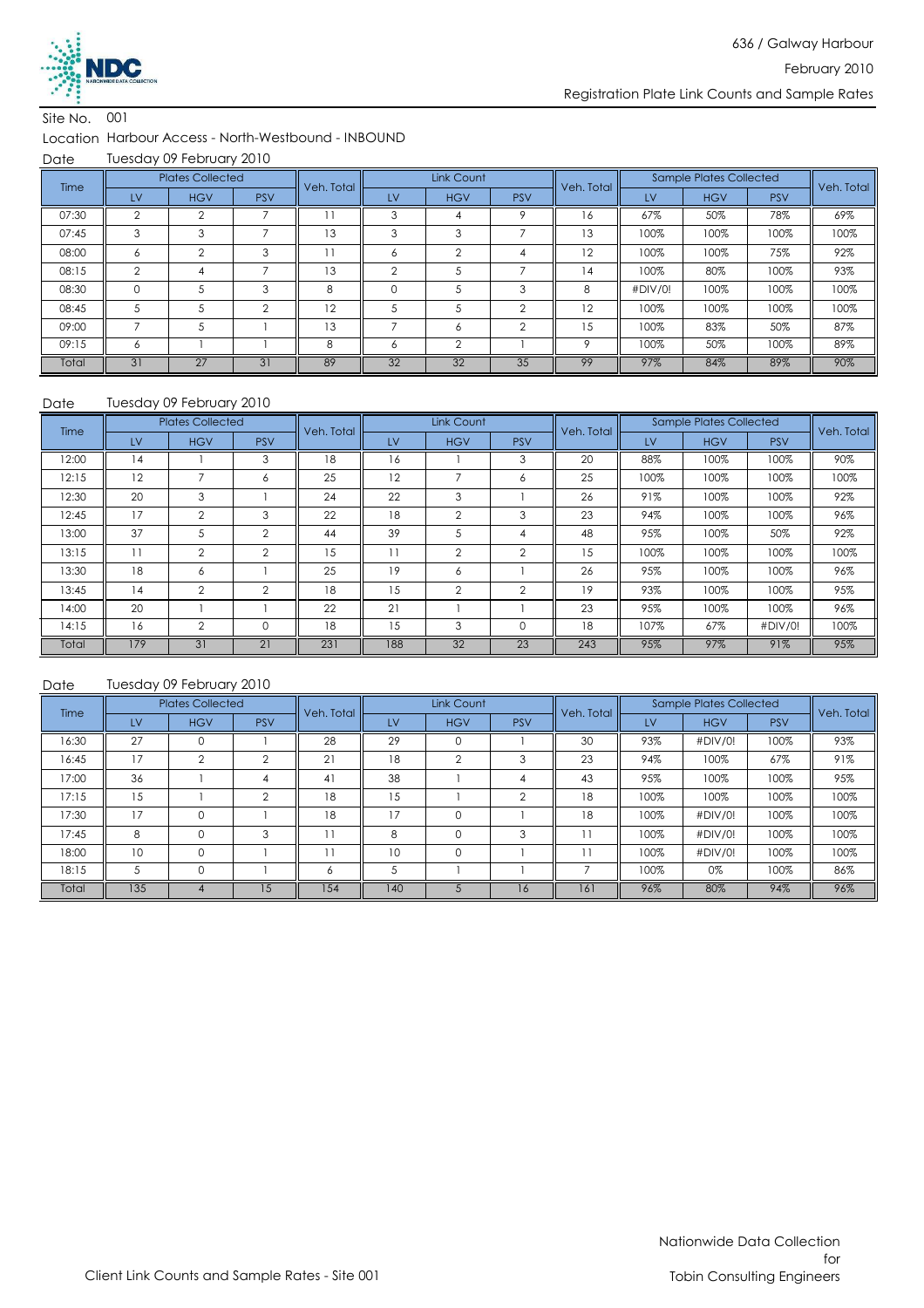

#### Location Harbour Access - South-Eastbound - OUTBOUND

Date Tuesday 09 February 2010

| Time  |     | <b>Plates Collected</b> |                 | Veh. Total | Link Count |            |            | Veh. Total |      | Sample Plates Collected | Veh. Total |      |
|-------|-----|-------------------------|-----------------|------------|------------|------------|------------|------------|------|-------------------------|------------|------|
|       | LV  | <b>HGV</b>              | <b>PSV</b>      |            | LV         | <b>HGV</b> | <b>PSV</b> |            | LV   | <b>HGV</b>              | <b>PSV</b> |      |
| 07:30 | 15  |                         |                 | 6          | 19         |            |            | 20         | 79%  | 100%                    | #DIV/0!    | 80%  |
| 07:45 | 24  | $\mathfrak{D}$          |                 | 26         | 30         | $\sim$     |            | 32         | 80%  | 100%                    | #DIV/0!    | 81%  |
| 08:00 | 18  | $\mathfrak{D}$          |                 | 21         | 18         | $\Omega$   |            | 21         | 100% | 100%                    | 100%       | 100% |
| 08:15 | 27  | $\Omega$                | 3               | 32         | 29         | $\sim$     | 3          | 34         | 93%  | 100%                    | 100%       | 94%  |
| 08:30 |     |                         |                 | ۱6         |            |            |            | 16         | 100% | 100%                    | 100%       | 100% |
| 08:45 | 13  | $\Omega$                |                 | 19         | 13         | $\Omega$   |            | 19         | 100% | 100%                    | 100%       | 100% |
| 09:00 | 21  |                         |                 | 29         | 22         |            |            | 30         | 95%  | 100%                    | 100%       | 97%  |
| 09:15 | 14  | $\Omega$                | 3               | 19         | 14         | 3          | 4          | 21         | 100% | 67%                     | 75%        | 90%  |
| Total | 143 | 13                      | $\overline{22}$ | 178        | 156        | 14         | 23         | 193        | 92%  | 93%                     | 96%        | 92%  |

#### Date Tuesday 09 February 2010

| Time  |     | <b>Plates Collected</b> |                | Veh. Total  |     | Link Count     |                | Veh. Total | <b>Sample Plates Collected</b> |            |            | Veh. Total |
|-------|-----|-------------------------|----------------|-------------|-----|----------------|----------------|------------|--------------------------------|------------|------------|------------|
|       | LV  | <b>HGV</b>              | <b>PSV</b>     |             | LV  | <b>HGV</b>     | <b>PSV</b>     |            | LV                             | <b>HGV</b> | <b>PSV</b> |            |
| 12:00 | 16  | 3                       | $\overline{2}$ | $2^{\circ}$ | 16  | 3              | 2              | 21         | 100%                           | 100%       | 100%       | 100%       |
| 12:15 | 14  | 5                       | $\overline{2}$ | 21          | 17  | 5              | $\mathfrak{D}$ | 24         | 82%                            | 100%       | 100%       | 88%        |
| 12:30 | 16  | 3                       | 3              | 22          | 17  | 3              | 3              | 23         | 94%                            | 100%       | 100%       | 96%        |
| 12:45 | 19  |                         | Ô              | 26          | 19  | $\overline{2}$ | Ô              | 27         | 100%                           | 50%        | 100%       | 96%        |
| 13:00 | 12  | $\overline{2}$          | $\mathfrak{D}$ | 16          | 12  | $\mathfrak{D}$ | $\mathfrak{D}$ | 16         | 100%                           | 100%       | 100%       | 100%       |
| 13:15 | 18  |                         |                | 20          | 19  |                |                | 21         | 95%                            | 100%       | 100%       | 95%        |
| 13:30 | 23  | 4                       | 0              | 27          | 24  | 3              |                | 27         | 96%                            | 133%       | #DIV/0!    | 100%       |
| 13:45 | 15  | $\overline{2}$          |                | 18          | 17  | $\overline{2}$ |                | 20         | 88%                            | 100%       | 100%       | 90%        |
| 14:00 | 21  | 4                       |                | 26          | 22  | 4              |                | 27         | 95%                            | 100%       | 100%       | 96%        |
| 14:15 | 19  | 3                       | $\overline{2}$ | 24          | 19  | $\overline{2}$ | $\mathfrak{D}$ | 23         | 100%                           | 150%       | 100%       | 104%       |
| Total | 173 | 28                      | 20             | 221         | 182 | 27             | 20             | 229        | 95%                            | 104%       | 100%       | 97%        |

| <b>Time</b> |                | <b>Plates Collected</b> |            | Veh. Total |          | Link Count     |            |            |      | <b>Sample Plates Collected</b> | Veh. Total |      |
|-------------|----------------|-------------------------|------------|------------|----------|----------------|------------|------------|------|--------------------------------|------------|------|
|             | LV             | <b>HGV</b>              | <b>PSV</b> |            | LV       | <b>HGV</b>     | <b>PSV</b> | Veh. Total | LV   | <b>HGV</b>                     | <b>PSV</b> |      |
| 16:30       | 12             | $\Omega$                |            | 13         | 14       | 0              |            | 15         | 86%  | #DIV/0!                        | 100%       | 87%  |
| 16:45       | 11             | $\Omega$                |            | 18         | 11       |                |            | 18         | 100% | #DIV/0!                        | 100%       | 100% |
| 17:00       | $\mathfrak{D}$ | $\mathfrak{p}$          |            | .5         | 3        | $\mathfrak{p}$ |            | 6          | 67%  | 100%                           | 100%       | 83%  |
| 17:15       |                |                         |            | 6          | $\Omega$ |                |            | 8          | 50%  | 100%                           | 80%        | 75%  |
| 17:30       | 3              |                         | 3          |            | 4        |                | 3          |            | 75%  | #DIV/0!                        | 100%       | 100% |
| 17:45       |                | $\Omega$                | $\Omega$   | 3          |          |                | ◠          | 3          | 100% | #DIV/0!                        | 100%       | 100% |
| 18:00       |                | $\Omega$                |            | 6          |          |                |            |            | 100% | 0%                             | 100%       | 86%  |
| 18:15       | 5              | $\Omega$                | 4          |            |          | ◠              | 4          |            | 100% | 100%                           | 100%       | 100% |
| Total       | 36             | <sub>n</sub>            | 27         | 69         | 41       |                | 28         | 75         | 88%  | 100%                           | 96%        | 92%  |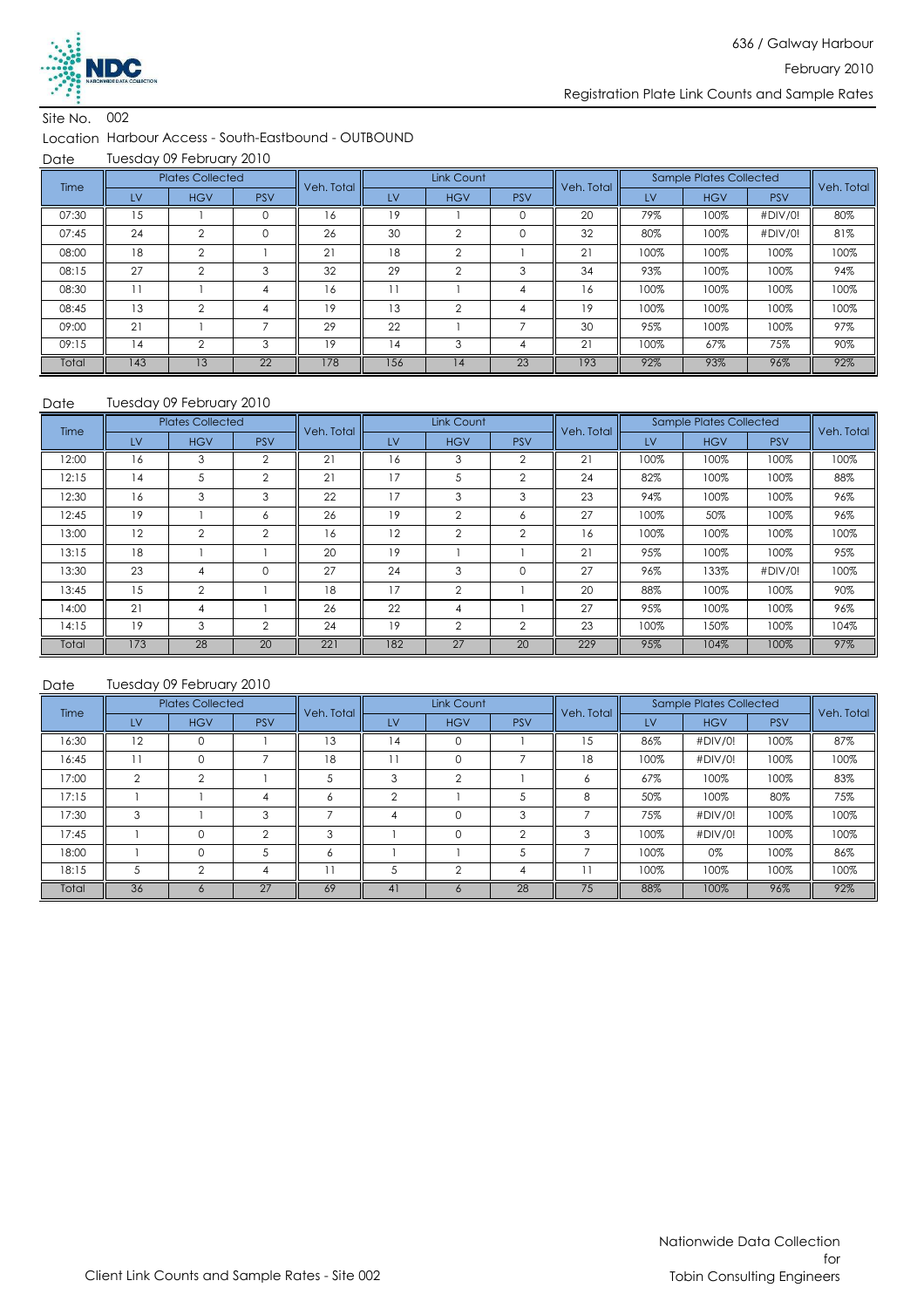

#### Location Dock Rd - South-Eastbound - INBOUND

Date Tuesday 09 February 2010

| Time  |         | <b>Plates Collected</b> |              | Veh. Total | Link Count |                |            | Veh. Total |      | <b>Sample Plates Collected</b> | Veh. Total |      |
|-------|---------|-------------------------|--------------|------------|------------|----------------|------------|------------|------|--------------------------------|------------|------|
|       | LV      | <b>HGV</b>              | <b>PSV</b>   |            | LV         | <b>HGV</b>     | <b>PSV</b> |            | LV   | <b>HGV</b>                     | <b>PSV</b> |      |
| 07:30 |         | 0                       |              |            | 75         |                |            | 75         | 0%   | #DIV/0!                        | #DIV/0!    | 0%   |
| 07:45 | $\circ$ | $\Omega$                | $\Omega$     | $\circ$    | 94         | $\Omega$       |            | 97         | 10%  | 0%                             | 0%         | 9%   |
| 08:00 | 63      | $\Omega$                | $\Omega$     | 63         | 135        | 3              |            | 138        | 47%  | 0%                             | #DIV/0!    | 46%  |
| 08:15 | 121     | 0                       |              | 122        | 136        |                | 3          | 140        | 89%  | 0%                             | 33%        | 87%  |
| 08:30 | 109     |                         |              | 111        | 110        |                | 4          | 115        | 99%  | 100%                           | 25%        | 97%  |
| 08:45 | 108     | 3                       | ⌒            | 113        | 110        | 3              | 3          | 116        | 98%  | 100%                           | 67%        | 97%  |
| 09:00 | 85      | 4                       | <sup>6</sup> | 95         | 84         | 4              |            | 95         | 101% | 100%                           | 86%        | 100% |
| 09:15 | 103     | $\overline{2}$          | 3            | 108        | 104        | $\overline{2}$ |            | 111        | 99%  | 100%                           | 60%        | 97%  |
| Total | 598     | 10                      | 13           | 621        | 848        | 16             | 23         | 887        | 71%  | 63%                            | 57%        | 70%  |

#### Date Tuesday 09 February 2010

| Time  |     | <b>Plates Collected</b> |                | Veh. Total |     | Link Count     |                | Veh. Total | <b>Sample Plates Collected</b> |            |            | Veh. Total |
|-------|-----|-------------------------|----------------|------------|-----|----------------|----------------|------------|--------------------------------|------------|------------|------------|
|       | LV  | <b>HGV</b>              | <b>PSV</b>     |            | LV  | <b>HGV</b>     | <b>PSV</b>     |            | LV                             | <b>HGV</b> | <b>PSV</b> |            |
| 12:00 | 87  | 6                       | 0              | 93         | 88  |                | 3              | 98         | 99%                            | 86%        | 0%         | 95%        |
| 12:15 | 95  |                         | 0              | 96         | 96  | 3              |                | 99         | 99%                            | 33%        | #DIV/0!    | 97%        |
| 12:30 | 89  | 3                       |                | 93         | 90  | 4              | $\overline{2}$ | 96         | 99%                            | 75%        | 50%        | 97%        |
| 12:45 | 103 |                         | $\overline{2}$ | 106        | 105 |                | 3              | 109        | 98%                            | 100%       | 67%        | 97%        |
| 13:00 | 114 | 4                       |                | 119        | 118 | 4              | $\overline{2}$ | 124        | 97%                            | 100%       | 50%        | 96%        |
| 13:15 | 87  |                         | 0              | 88         | 88  | $\overline{2}$ |                | 90         | 99%                            | 50%        | #DIV/0!    | 98%        |
| 13:30 | 95  | 5                       | 0              | 100        | 96  | 5              |                | 102        | 99%                            | 100%       | 0%         | 98%        |
| 13:45 | 105 | $\circ$                 |                | 106        | 107 |                |                | 109        | 98%                            | 0%         | 100%       | 97%        |
| 14:00 | 105 | 3                       | 3              | 111        | 106 | 4              | 3              | 113        | 99%                            | 75%        | 100%       | 98%        |
| 14:15 | 96  |                         | $\overline{2}$ | 99         | 98  | $\overline{2}$ | 4              | 104        | 98%                            | 50%        | 50%        | 95%        |
| Total | 976 | 25                      | 10             | 1011       | 992 | 33             | 19             | 1044       | 98%                            | 76%        | 53%        | 97%        |

| <b>Time</b> |     | <b>Plates Collected</b> |            | Veh. Total | Link Count |            |            | Veh. Total |      | <b>Sample Plates Collected</b> | Veh. Total |      |
|-------------|-----|-------------------------|------------|------------|------------|------------|------------|------------|------|--------------------------------|------------|------|
|             | LV  | <b>HGV</b>              | <b>PSV</b> |            | LV         | <b>HGV</b> | <b>PSV</b> |            | LV   | <b>HGV</b>                     | <b>PSV</b> |      |
| 16:30       | 80  |                         |            | 82         | 81         |            |            | 84         | 99%  | 50%                            | 100%       | 98%  |
| 16:45       | 79  | 0                       |            | 83         | 82         |            |            | 88         | 96%  | 0%                             | 80%        | 94%  |
| 17:00       | 78  | $\mathfrak{D}$          |            | 81         | 79         | $\Omega$   |            | 82         | 99%  | 100%                           | 100%       | 99%  |
| 17:15       | 50  |                         |            | 55         | 54         |            |            | 60         | 93%  | 100%                           | 80%        | 92%  |
| 17:30       | 49  |                         | C          | 51         | 49         |            | $\Omega$   | 51         | 100% | #DIV/0!                        | 100%       | 100% |
| 17:45       | 39  | $\Omega$                |            | 40         | 46         | $\Omega$   |            | 47         | 85%  | #DIV/0!                        | 100%       | 85%  |
| 18:00       | 0   | $\Omega$                | $\Omega$   | $\Omega$   | 64         |            | $\sim$     | 67         | 0%   | 0%                             | 0%         | 0%   |
| 18:15       | 0   | 0                       | 0          | $\Omega$   | 54         | $\Omega$   | $\Omega$   | 56         | 0%   | #DIV/0!                        | 0%         | 0%   |
| Total       | 375 |                         | 13         | 392        | 509        |            | 19         | 535        | 74%  | 57%                            | 68%        | 73%  |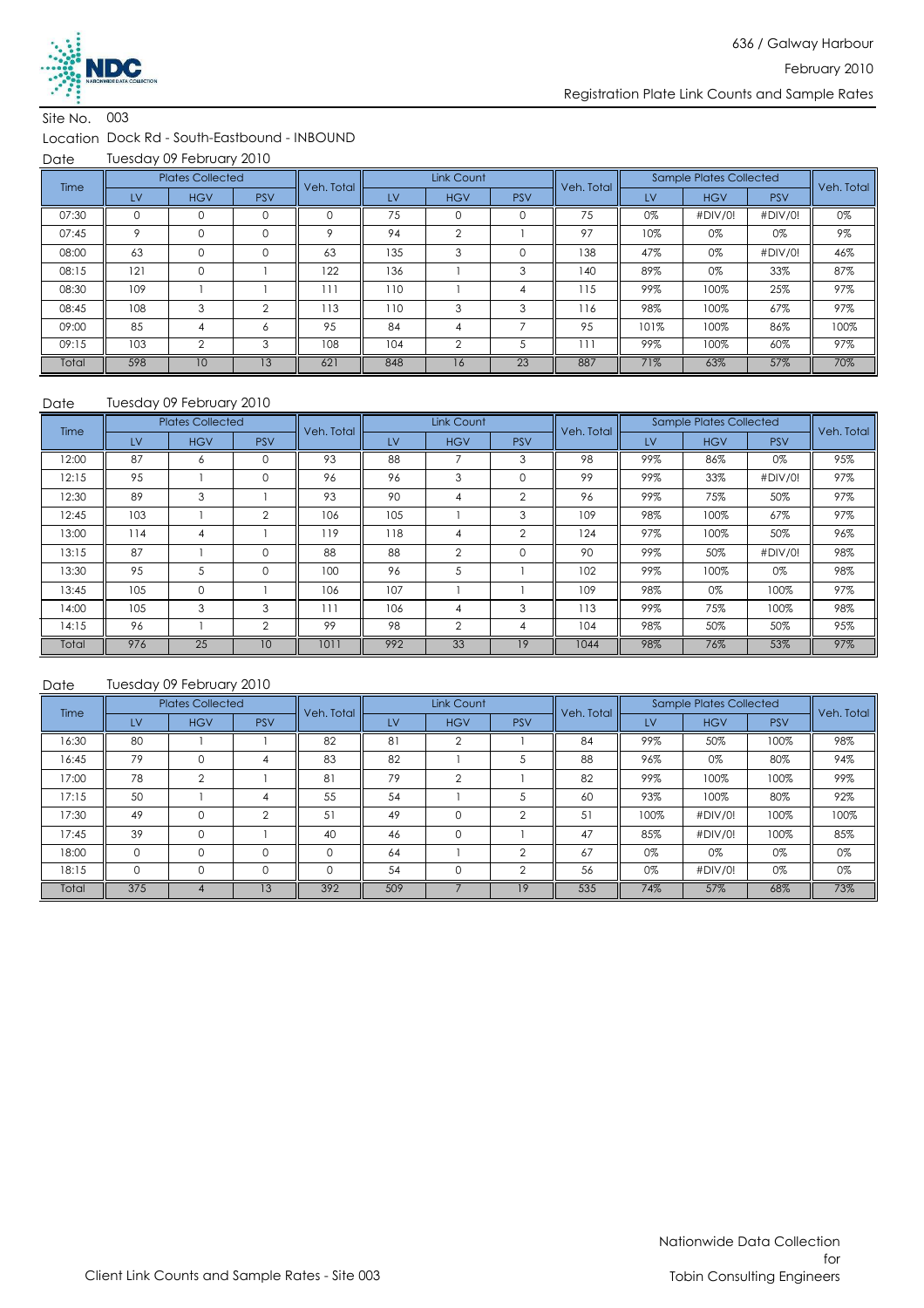

#### Location Dock Rd - North-Westbound - OUTBOUND

Date Tuesday 09 February 2010

| Time  |          | <b>Plates Collected</b> |            | Veh. Total |      | Link Count |            | Veh. Total |      | <b>Sample Plates Collected</b> |            | Veh. Total |
|-------|----------|-------------------------|------------|------------|------|------------|------------|------------|------|--------------------------------|------------|------------|
|       | LV       | <b>HGV</b>              | <b>PSV</b> |            | LV   | <b>HGV</b> | <b>PSV</b> |            | LV   | <b>HGV</b>                     | <b>PSV</b> |            |
| 07:30 | $\Omega$ |                         |            |            | 82   |            |            | 88         | 0%   | 0%                             | 0%         | 0%         |
| 07:45 | 30       | $\Omega$                | 0          | 30         | 92   | 6          |            | 99         | 33%  | 0%                             | 0%         | 30%        |
| 08:00 | 106      | 4                       |            | 111        | 109  | 4          |            | 114        | 97%  | 100%                           | 100%       | 97%        |
| 08:15 | 142      |                         |            | 147        | 143  |            |            | 148        | 99%  | 100%                           | 100%       | 99%        |
| 08:30 | 151      | 3                       |            | 154        | 149  | 3          | ◠          | 154        | 101% | 100%                           | 0%         | 100%       |
| 08:45 | 121      |                         |            | 123        | 138  | $\sim$     | $\sim$     | 142        | 88%  | 50%                            | 50%        | 87%        |
| 09:00 | 4        | ◠                       |            | 144        | 150  |            | $\sim$     | 157        | 94%  | 50%                            | 33%        | 92%        |
| 09:15 | 139      | $\mathfrak{D}$          |            | 4          | 151  |            | $\Omega$   | 157        | 92%  | 50%                            | 0%         | 90%        |
| Total | 830      | 16                      |            | 850        | 1014 | 31         | 4          | 1059       | 82%  | 52%                            | 29%        | 80%        |

#### Date Tuesday 09 February 2010

| Time  |      | <b>Plates Collected</b> |            | Veh. Total |      | Link Count     |                | Veh. Total |     | Sample Plates Collected |            | Veh. Total |
|-------|------|-------------------------|------------|------------|------|----------------|----------------|------------|-----|-------------------------|------------|------------|
|       | LV   | <b>HGV</b>              | <b>PSV</b> |            | LV   | <b>HGV</b>     | <b>PSV</b>     |            | LV  | <b>HGV</b>              | <b>PSV</b> |            |
| 12:00 | 124  | $\mathbf 0$             | 0          | 124        | 127  | 4              |                | 132        | 98% | 0%                      | 0%         | 94%        |
| 12:15 | 130  | $\overline{2}$          | $\Omega$   | 132        | 134  | 4              | $\overline{2}$ | 140        | 97% | 50%                     | 0%         | 94%        |
| 12:30 | 108  | $\mathbf 0$             | $\Omega$   | 108        | 144  | $\overline{2}$ | $\Omega$       | 146        | 75% | 0%                      | #DIV/0!    | 74%        |
| 12:45 | 121  |                         | $\Omega$   | 122        | 134  | $\overline{2}$ | $\Omega$       | 136        | 90% | 50%                     | #DIV/0!    | 90%        |
| 13:00 | 139  | $\mathbf 0$             | $\Omega$   | 139        | 155  |                | $\Omega$       | 156        | 90% | 0%                      | #DIV/0!    | 89%        |
| 13:15 | 119  | $\mathbf 0$             | 0          | 119        | 132  | $\mathbf 0$    | $\Omega$       | 132        | 90% | #DIV/0!                 | #DIV/0!    | 90%        |
| 13:30 | 134  | $\mathbf 0$             | 0          | 134        | 137  | 3              |                | 4          | 98% | 0%                      | 0%         | 95%        |
| 13:45 | 127  | $\mathbf 0$             | 0          | 127        | 133  | 3              | $\Omega$       | 136        | 95% | 0%                      | #DIV/0!    | 93%        |
| 14:00 | 132  | $\Omega$                | $\Omega$   | 132        | 137  |                |                | 139        | 96% | 0%                      | 0%         | 95%        |
| 14:15 | 131  | $\mathbf 0$             | $\Omega$   | 131        | 154  | 4              | $\Omega$       | 158        | 85% | 0%                      | #DIV/0!    | 83%        |
| Total | 1265 | 3                       | $\Omega$   | 1268       | 1387 | 24             |                | 1416       | 91% | 13%                     | 0%         | 90%        |

| Time  |     | <b>Plates Collected</b> |            | Veh. Total |     | Link Count |            | Veh. Total |     | <b>Sample Plates Collected</b> |            | Veh. Total |
|-------|-----|-------------------------|------------|------------|-----|------------|------------|------------|-----|--------------------------------|------------|------------|
|       | LV  | <b>HGV</b>              | <b>PSV</b> |            | LV  | <b>HGV</b> | <b>PSV</b> |            | LV  | <b>HGV</b>                     | <b>PSV</b> |            |
| 16:30 | 111 | ◠                       |            | 113        | 121 | ∩          |            | 123        | 92% | 100%                           | #DIV/0!    | 92%        |
| 16:45 | 101 | ◠                       |            | 103        | 129 | ◠          |            | 131        | 78% | 100%                           | #DIV/0!    | 79%        |
| 17:00 | 81  | 0                       | $\Omega$   | 83         | 104 |            |            | 107        | 78% | 0%                             | 100%       | 78%        |
| 17:15 | 64  |                         |            | 65         | 104 | ◠          |            | 107        | 62% | 50%                            | 0%         | 61%        |
| 17:30 | 74  | $\Omega$                |            | 74         | 113 | $\Omega$   |            | 113        | 65% | #DIV/0!                        | #DIV/0!    | 65%        |
| 17:45 | 95  | $\Omega$                | $\Omega$   | 95         | 120 | 0          |            | 120        | 79% | #DIV/0!                        | #DIV/0!    | 79%        |
| 18:00 | 63  |                         | $\Omega$   | 64         | 114 | $\Omega$   |            | 116        | 55% | 50%                            | #DIV/0!    | 55%        |
| 18:15 | 38  |                         |            | 38         | 117 |            |            | 117        | 32% | #DIV/0!                        | #DIV/0!    | 32%        |
| Total | 627 | C.                      | $\sim$     | 635        | 922 |            |            | 934        | 68% | 67%                            | 67%        | 68%        |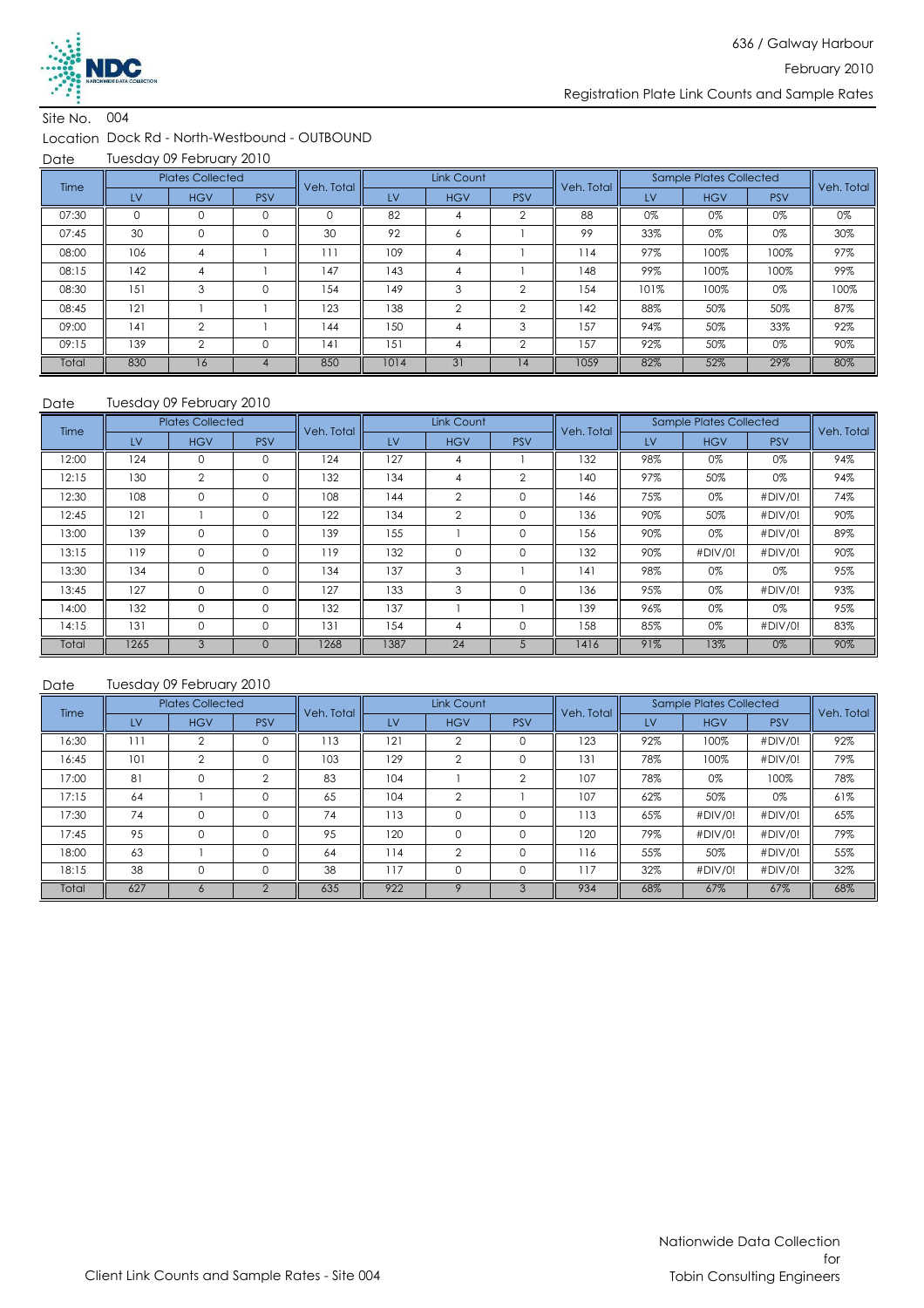

Location Fairgreen Rd - South-Eastbound - INBOUND

Date Tuesday 09 February 2010

| Time  |     | <b>Plates Collected</b> |                | Veh. Total |     | Link Count |            | Veh. Total |      | <b>Sample Plates Collected</b> |            | Veh. Total |
|-------|-----|-------------------------|----------------|------------|-----|------------|------------|------------|------|--------------------------------|------------|------------|
|       | LV  | <b>HGV</b>              | <b>PSV</b>     |            | LV  | <b>HGV</b> | <b>PSV</b> |            | LV   | <b>HGV</b>                     | <b>PSV</b> |            |
| 07:30 |     |                         |                |            | ۱5  |            |            | 16.        | 0%   | #DIV/0!                        | 0%         | 0%         |
| 07:45 | 3   | $\mathbf 0$             | 0              | 3          | 12  |            |            | 14         | 25%  | 0%                             | 0%         | 21%        |
| 08:00 | 18  | $\Omega$                |                | 19         | 18  | $\Omega$   |            | 19         | 100% | #DIV/0!                        | 100%       | 100%       |
| 08:15 | 18  |                         |                | 19         | 19  |            |            | 20         | 95%  | 100%                           | #DIV/0!    | 95%        |
| 08:30 | 20  |                         |                | 22         | 26  | 0          |            | 28         | 77%  | #DIV/0!                        | 50%        | 79%        |
| 08:45 | 21  |                         | $\Omega$       | 22         | 26  |            |            | 27         | 81%  | 100%                           | #DIV/0!    | 81%        |
| 09:00 | 24  | O                       | $\mathfrak{D}$ | 26         | 26  | $\Omega$   | $\Omega$   | 28         | 92%  | #DIV/0!                        | 100%       | 93%        |
| 09:15 | 17  | O                       | 0              | 17         | 21  | $\Omega$   |            | 21         | 81%  | #DIV/0!                        | #DIV/0!    | 81%        |
| Total | 121 | 3                       |                | 128        | 163 |            |            | 173        | 74%  | 100%                           | 57%        | 74%        |

#### Date Tuesday 09 February 2010

| Time  |     | <b>Plates Collected</b> |                | Veh. Total |     | Link Count      |                | Veh. Total |           | <b>Sample Plates Collected</b> |            | Veh. Total |
|-------|-----|-------------------------|----------------|------------|-----|-----------------|----------------|------------|-----------|--------------------------------|------------|------------|
|       | LV  | <b>HGV</b>              | <b>PSV</b>     |            | LV  | <b>HGV</b>      | <b>PSV</b>     |            | <b>LV</b> | <b>HGV</b>                     | <b>PSV</b> |            |
| 12:00 | 29  | $\Omega$                | 0              | 29         | 32  | $\Omega$        |                | 32         | 91%       | #DIV/0!                        | #DIV/0!    | 91%        |
| 12:15 | 23  | 3                       |                | 27         | 28  | 3               | $\overline{2}$ | 33         | 82%       | 100%                           | 50%        | 82%        |
| 12:30 | 24  | 0                       |                | 25         | 31  | $\Omega$        |                | 32         | 77%       | #DIV/0!                        | 100%       | 78%        |
| 12:45 | 22  | $\overline{2}$          | $\Omega$       | 24         | 30  | $\overline{2}$  | $\Omega$       | 32         | 73%       | 100%                           | #DIV/0!    | 75%        |
| 13:00 | 25  | $\Omega$                | $\overline{2}$ | 27         | 25  |                 | $\mathfrak{D}$ | 28         | 100%      | 0%                             | 100%       | 96%        |
| 13:15 | 35  | $\mathbf 0$             | 0              | 35         | 39  | $\Omega$        | $\Omega$       | 39         | 90%       | #DIV/0!                        | #DIV/0!    | 90%        |
| 13:30 | 23  | 0                       | 0              | 23         | 29  | $\Omega$        |                | 29         | 79%       | #DIV/0!                        | #DIV/0!    | 79%        |
| 13:45 | 29  |                         | 0              | 30         | 36  |                 | $\Omega$       | 37         | 81%       | 100%                           | #DIV/0!    | 81%        |
| 14:00 | 33  | $\Omega$                | 0              | 33         | 41  |                 |                | 43         | 80%       | 0%                             | 0%         | 77%        |
| 14:15 | 34  | 2                       |                | 37         | 43  | $\overline{2}$  |                | 46         | 79%       | 100%                           | 100%       | 80%        |
| Total | 277 | 8                       |                | 290        | 334 | 10 <sup>°</sup> |                | 351        | 83%       | 80%                            | 71%        | 83%        |

| Time  |          | <b>Plates Collected</b> |            | Veh. Total |     | Link Count |            | Veh. Total |      | <b>Sample Plates Collected</b> |            | Veh. Total |
|-------|----------|-------------------------|------------|------------|-----|------------|------------|------------|------|--------------------------------|------------|------------|
|       | LV       | <b>HGV</b>              | <b>PSV</b> |            | LV  | <b>HGV</b> | <b>PSV</b> |            | LV   | <b>HGV</b>                     | <b>PSV</b> |            |
| 16:30 | 30       | $\Omega$                |            | 31         | 32  |            |            | 34         | 94%  | 0%                             | 100%       | 91%        |
| 16:45 | 27       | 0                       |            | 28         | 29  |            |            | 30         | 93%  | #DIV/0!                        | 100%       | 93%        |
| 17:00 | 17       | $\mathbf 0$             | 0          | 17         | 18  | 0          |            | 18         | 94%  | #DIV/0!                        | #DIV/0!    | 94%        |
| 17:15 | 30       | $\Omega$                |            | 31         | 29  | 0          |            | 30         | 103% | #DIV/0!                        | 100%       | 103%       |
| 17:30 | 39       |                         |            | 41         | 42  |            |            | 44         | 93%  | 100%                           | 100%       | 93%        |
| 17:45 | 25       | $\Omega$                |            | 25         | 44  | 0          |            | 45         | 57%  | #DIV/0!                        | 0%         | 56%        |
| 18:00 | $\Omega$ | $\Omega$                | $\Omega$   | $\Omega$   | 25  | $\Omega$   |            | 26         | 0%   | #DIV/0!                        | 0%         | 0%         |
| 18:15 | 0        |                         |            | $\Omega$   | 22  |            |            | 22         | 0%   | #DIV/0!                        | #DIV/0!    | 0%         |
| Total | 168      |                         |            | 173        | 241 |            |            | 249        | 70%  | 50%                            | 67%        | 69%        |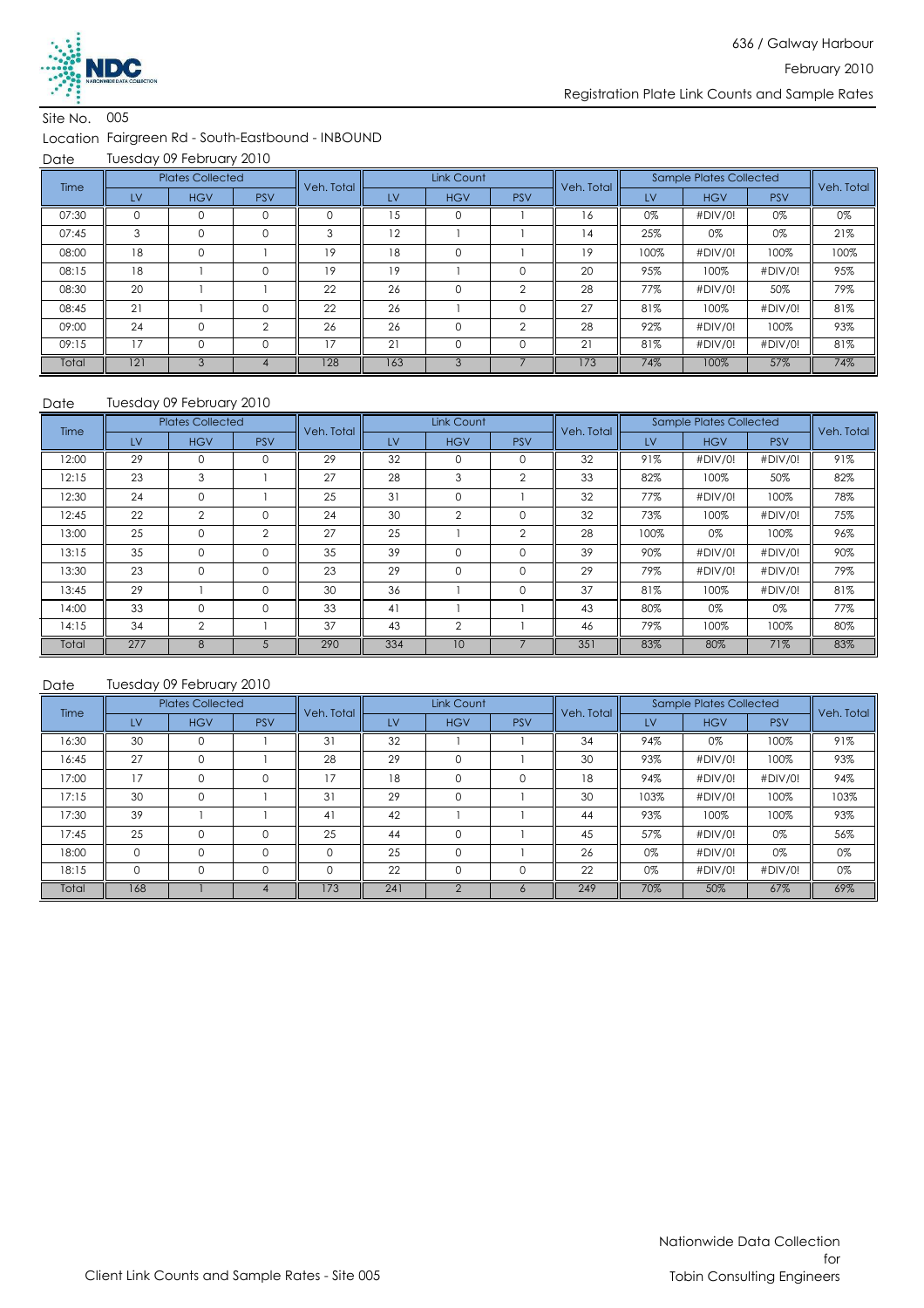

#### Location Fairgreen Rd - North-Westbound - OUTBOUND

Date Tuesday 09 February 2010

| Time  |          | <b>Plates Collected</b> |            | Veh. Total |     | Link Count      |            | Veh. Total |      | <b>Sample Plates Collected</b> |            | Veh. Total |
|-------|----------|-------------------------|------------|------------|-----|-----------------|------------|------------|------|--------------------------------|------------|------------|
|       | LV       | <b>HGV</b>              | <b>PSV</b> |            | LV  | <b>HGV</b>      | <b>PSV</b> |            | LV   | <b>HGV</b>                     | <b>PSV</b> |            |
| 07:30 | $\Omega$ | 0                       |            |            | 19  |                 | 8          | 27         | 0%   | #DIV/0!                        | 0%         | 0%         |
| 07:45 | 15       | $\mathfrak{D}$          |            | 21         | 32  |                 | 8          | 43         | 47%  | 67%                            | 50%        | 49%        |
| 08:00 | 40       |                         |            | 51         | 40  |                 | Ô          | 53         | 100% | 100%                           | 67%        | 96%        |
| 08:15 | 35       | $\sim$                  | $\Omega$   | 39         | 38  |                 |            | 45         | 92%  | 50%                            | 67%        | 87%        |
| 08:30 | 49       |                         |            | 55         | 49  |                 | Ô          | 55         | 100% | #DIV/0!                        | 83%        | 100%       |
| 08:45 | 43       |                         | $\sim$     | 46         | 44  | $\Omega$        | 3          | 47         | 98%  | #DIV/0!                        | 67%        | 98%        |
| 09:00 | 46       | $\Omega$                |            | 51         | 46  | $\Omega$        | Ô          | 52         | 100% | #DIV/0!                        | 83%        | 98%        |
| 09:15 | 39       | $\Omega$                | $\sim$     | 43         | 38  | $\Omega$        | $\sim$     | 42         | 103% | 100%                           | 100%       | 102%       |
| Total | 267      | 15                      | 24         | 306        | 306 | 16 <sup>7</sup> | 42         | 364        | 87%  | 94%                            | 57%        | 84%        |

#### Tuesday 09 February 2010

| Date  |     | Tuesday 09 February 2010 |                |            |     |                |                |            |      |                         |            |            |
|-------|-----|--------------------------|----------------|------------|-----|----------------|----------------|------------|------|-------------------------|------------|------------|
| Time  |     | <b>Plates Collected</b>  |                | Veh. Total |     | Link Count     |                | Veh. Total |      | Sample Plates Collected |            | Veh. Total |
|       | LV  | <b>HGV</b>               | <b>PSV</b>     |            | LV  | <b>HGV</b>     | <b>PSV</b>     |            | LV   | <b>HGV</b>              | <b>PSV</b> |            |
| 12:00 | 17  | $\Omega$                 |                | 18         | 17  | $\Omega$       | $\overline{2}$ | 19         | 100% | #DIV/0!                 | 50%        | 95%        |
| 12:15 | 30  | 3                        | $\overline{2}$ | 35         | 33  | 3              | 3              | 39         | 91%  | 100%                    | 67%        | 90%        |
| 12:30 | 34  |                          | 3              | 38         | 33  | $\mathbf 0$    | 4              | 37         | 103% | #DIV/0!                 | 75%        | 103%       |
| 12:45 | 38  | 0                        | $\overline{2}$ | 40         | 35  | $\overline{2}$ | 3              | 40         | 109% | 0%                      | 67%        | 100%       |
| 13:00 | 35  | $\Omega$                 | 3              | 38         | 36  | $\mathbf 0$    | 6              | 42         | 97%  | #DIV/0!                 | 50%        | 90%        |
| 13:15 | 33  |                          | 3              | 37         | 32  | $\overline{2}$ | 4              | 38         | 103% | 50%                     | 75%        | 97%        |
| 13:30 | 27  | $\Omega$                 | 6              | 33         | 30  |                | 6              | 37         | 90%  | 0%                      | 100%       | 89%        |
| 13:45 | 33  |                          | 0              | 34         | 32  |                | $\Omega$       | 33         | 103% | 100%                    | #DIV/0!    | 103%       |
| 14:00 | 36  | 0                        | 3              | 39         | 35  | $\Omega$       | 6              | 41         | 103% | #DIV/0!                 | 50%        | 95%        |
| 14:15 | 27  | 0                        | 0              | 27         | 27  | $\mathbf 0$    |                | 28         | 100% | #DIV/0!                 | 0%         | 96%        |
| Total | 310 | $\sigma$                 | 23             | 339        | 310 | Q              | 35             | 354        | 100% | 67%                     | 66%        | 96%        |

| Time  |          | <b>Plates Collected</b> |            | Veh. Total l |           | Link Count |            | Veh. Total |      | <b>Sample Plates Collected</b> |            | Veh. Total |
|-------|----------|-------------------------|------------|--------------|-----------|------------|------------|------------|------|--------------------------------|------------|------------|
|       | LV       | <b>HGV</b>              | <b>PSV</b> |              | <b>LV</b> | <b>HGV</b> | <b>PSV</b> |            | LV   | <b>HGV</b>                     | <b>PSV</b> |            |
| 16:30 | 31       | C                       | 3          | 36           | 33        | ≘          | 3          | 38         | 94%  | 100%                           | 100%       | 95%        |
| 16:45 | 42       | 0                       | ⇁          | 49           | 42        | 0          |            | 49         | 100% | #DIV/0!                        | 100%       | 100%       |
| 17:00 | 62       | $\mathbf 0$             | 3          | 65           | 62        | $\Omega$   |            | 66         | 100% | #DIV/0!                        | 75%        | 98%        |
| 17:15 | 47       | $\Omega$                |            | 52           | 49        | $\Omega$   |            | 54         | 96%  | #DIV/0!                        | 100%       | 96%        |
| 17:30 | 55       |                         | 2          | 58           | 55        | $\Omega$   | 3          | 58         | 100% | #DIV/0!                        | 67%        | 100%       |
| 17:45 | 34       | $\mathbf 0$             | 3          | 37           | 46        | $\Omega$   | 3          | 49         | 74%  | #DIV/0!                        | 100%       | 76%        |
| 18:00 | $\Omega$ | $\Omega$                | 0          | $\Omega$     | 41        | $\Omega$   | $\sim$     | 43         | 0%   | #DIV/0!                        | 0%         | 0%         |
| 18:15 | 0        | $\Omega$                | 0          | $\Omega$     | 58        | $\Omega$   | 3          | 61         | 0%   | #DIV/0!                        | 0%         | 0%         |
| Total | 271      |                         | 23         | 297          | 386       |            | 30         | 418        | 70%  | 150%                           | 77%        | 71%        |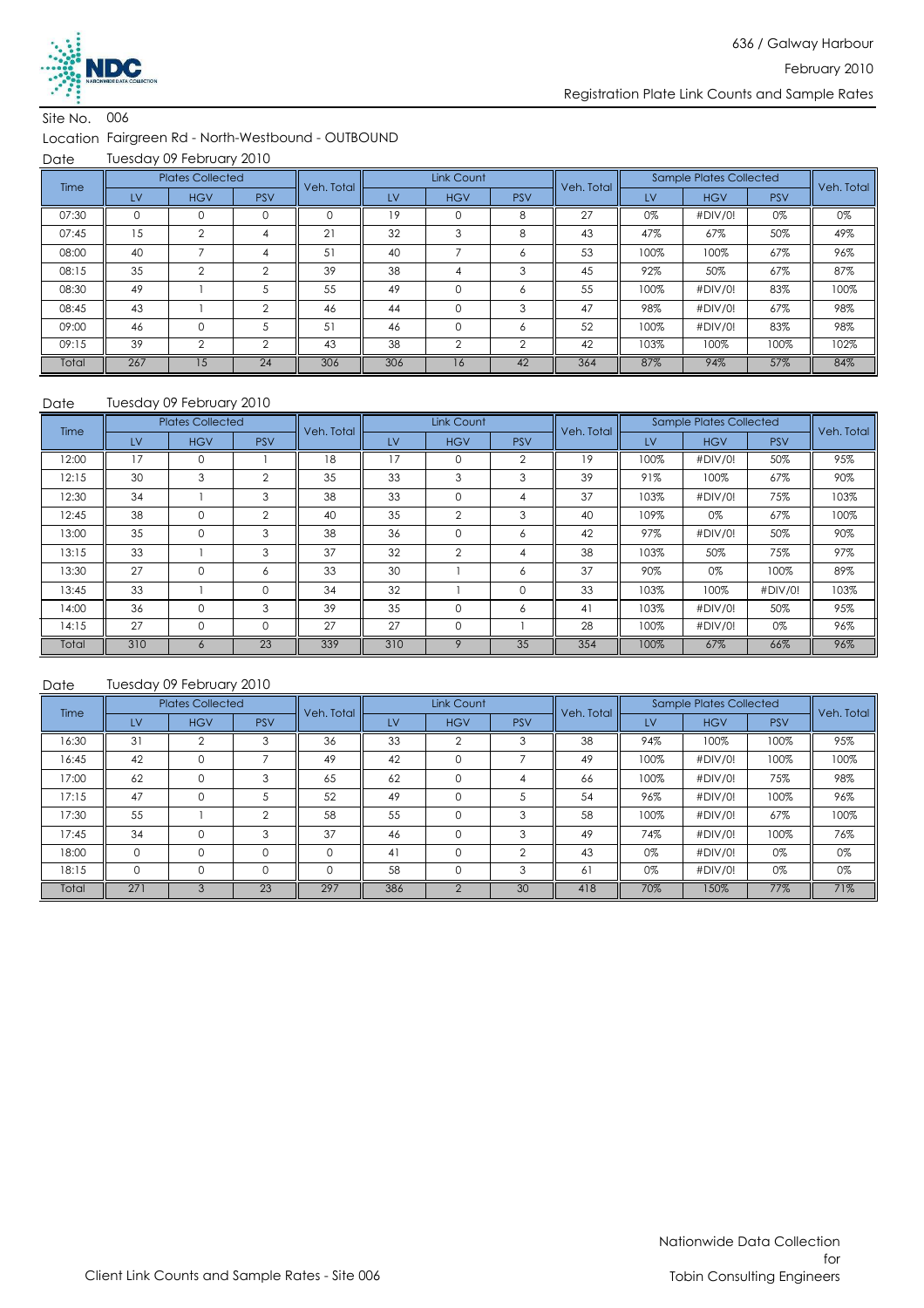

#### Location Monageesha Rd (Right Turn Lane only)- Eastbound - INBOUND

Date Tuesday 09 February 2010

| Time  |     | <b>Plates Collected</b> |            | Veh. Total |     | Link Count |            | Veh. Total |     | <b>Sample Plates Collected</b> |            | Veh. Total |
|-------|-----|-------------------------|------------|------------|-----|------------|------------|------------|-----|--------------------------------|------------|------------|
|       | LV  | <b>HGV</b>              | <b>PSV</b> |            | LV  | <b>HGV</b> | <b>PSV</b> |            | LV  | <b>HGV</b>                     | <b>PSV</b> |            |
| 07:30 | 38  |                         |            | 40         | 43  |            |            | 46         | 88% | 67%                            | #DIV/0!    | 87%        |
| 07:45 | 72  |                         | 0          | 73         | 78  |            |            | 79         | 92% | 100%                           | #DIV/0!    | 92%        |
| 08:00 | 76  | 3                       | $\Omega$   | 79         | 78  | 3          |            | 81         | 97% | 100%                           | #DIV/0!    | 98%        |
| 08:15 | 88  |                         |            | 89         | 93  |            |            | 93         | 95% | #DIV/0!                        | #DIV/0!    | 96%        |
| 08:30 | 91  | 3                       | 0          | 94         | 95  | 3          |            | 98         | 96% | 100%                           | #DIV/0!    | 96%        |
| 08:45 | 81  |                         |            | 83         | 82  | $\Omega$   | $\sim$     | 86         | 99% | 50%                            | 50%        | 97%        |
| 09:00 | 76  | 3                       | $\Omega$   | 79         | 88  |            |            | 92         | 86% | 75%                            | #DIV/0!    | 86%        |
| 09:15 | 74  | 6                       |            | 80         | 80  | 6          | ◠          | 88         | 93% | 100%                           | 0%         | 91%        |
| Total | 596 | 20                      |            | 617        | 637 | 22         |            | 663        | 94% | 91%                            | 25%        | 93%        |

#### Date Tuesday 09 February 2010

| Time  |     | <b>Plates Collected</b> |             | Veh. Total |     | Link Count     |            | Veh. Total |      | Sample Plates Collected |            | Veh. Total |
|-------|-----|-------------------------|-------------|------------|-----|----------------|------------|------------|------|-------------------------|------------|------------|
|       | LV  | <b>HGV</b>              | <b>PSV</b>  |            | LV  | <b>HGV</b>     | <b>PSV</b> |            | LV   | <b>HGV</b>              | <b>PSV</b> |            |
| 12:00 | 80  | 2                       |             | 82         | 80  |                |            | 82         | 100% | 200%                    | 0%         | 100%       |
| 12:15 | 74  |                         | $\mathbf 0$ | 75         | 82  |                | $\Omega$   | 83         | 90%  | 100%                    | #DIV/0!    | 90%        |
| 12:30 | 81  | $\mathbf 0$             | 0           | 81         | 83  | $\Omega$       | $\Omega$   | 83         | 98%  | #DIV/0!                 | #DIV/0!    | 98%        |
| 12:45 | 74  | $\Omega$                |             | 75         | 80  | $\overline{2}$ |            | 82         | 93%  | 0%                      | #DIV/0!    | 91%        |
| 13:00 | 81  | $\mathfrak{p}$          | $\Omega$    | 83         | 82  | $\mathfrak{D}$ |            | 85         | 99%  | 100%                    | 0%         | 98%        |
| 13:15 | 85  |                         | 0           | 86         | 86  |                | $\Omega$   | 87         | 99%  | 100%                    | #DIV/0!    | 99%        |
| 13:30 | 75  |                         | 0           | 76         | 79  | $\overline{2}$ | $\Omega$   | 81         | 95%  | 50%                     | #DIV/0!    | 94%        |
| 13:45 | 86  | 0                       | 0           | 86         | 87  | $\Omega$       |            | 87         | 99%  | #DIV/0!                 | #DIV/0!    | 99%        |
| 14:00 | 85  | $\Omega$                | $\Omega$    | 85         | 86  | $\mathfrak{p}$ | $\Omega$   | 88         | 99%  | 0%                      | #DIV/0!    | 97%        |
| 14:15 | 80  |                         | $\Omega$    | 81         | 89  | $\Omega$       | $\Omega$   | 89         | 90%  | #DIV/0!                 | #DIV/0!    | 91%        |
| Total | 801 | 8                       |             | 810        | 834 |                |            | 847        | 96%  | 73%                     | 50%        | 96%        |

| <b>Time</b> |     | <b>Plates Collected</b> |            | Veh. Total |     | Link Count |            | Veh. Total |     | Sample Plates Collected |            | Veh. Total |
|-------------|-----|-------------------------|------------|------------|-----|------------|------------|------------|-----|-------------------------|------------|------------|
|             | LV  | <b>HGV</b>              | <b>PSV</b> |            | LV  | <b>HGV</b> | <b>PSV</b> |            | LV  | <b>HGV</b>              | <b>PSV</b> |            |
| 16:30       | 78  |                         |            | 79         | 89  |            |            | 91         | 88% | 100%                    | 0%         | 87%        |
| 16:45       | 78  | 0                       |            | 78         | 89  | $\Omega$   |            | 91         | 88% | 0%                      | #DIV/0!    | 86%        |
| 17:00       | 82  | $\Omega$                | $\Omega$   | 82         | 90  | $\Omega$   |            | 90         | 91% | #DIV/0!                 | #DIV/0!    | 91%        |
| 17:15       | 61  | $\Omega$                |            | 61         | 69  |            |            | 70         | 88% | 0%                      | #DIV/0!    | 87%        |
| 17:30       | 67  | $\Omega$                |            | 67         | 76  | $\Omega$   |            | 76         | 88% | #DIV/0!                 | #DIV/0!    | 88%        |
| 17:45       | 89  | 3                       | $\Omega$   | 92         | 94  | 3          |            | 97         | 95% | 100%                    | #DIV/0!    | 95%        |
| 18:00       | 71  | $\Omega$                | $\Omega$   | 71         | 99  | $\Omega$   |            | 99         | 72% | #DIV/0!                 | #DIV/0!    | 72%        |
| 18:15       | 70  | $\Omega$                |            | 70         | 84  |            |            | 84         | 83% | #DIV/0!                 | #DIV/0!    | 83%        |
| Total       | 596 |                         |            | 600        | 690 |            |            | 698        | 86% | 57%                     | 0%         | 86%        |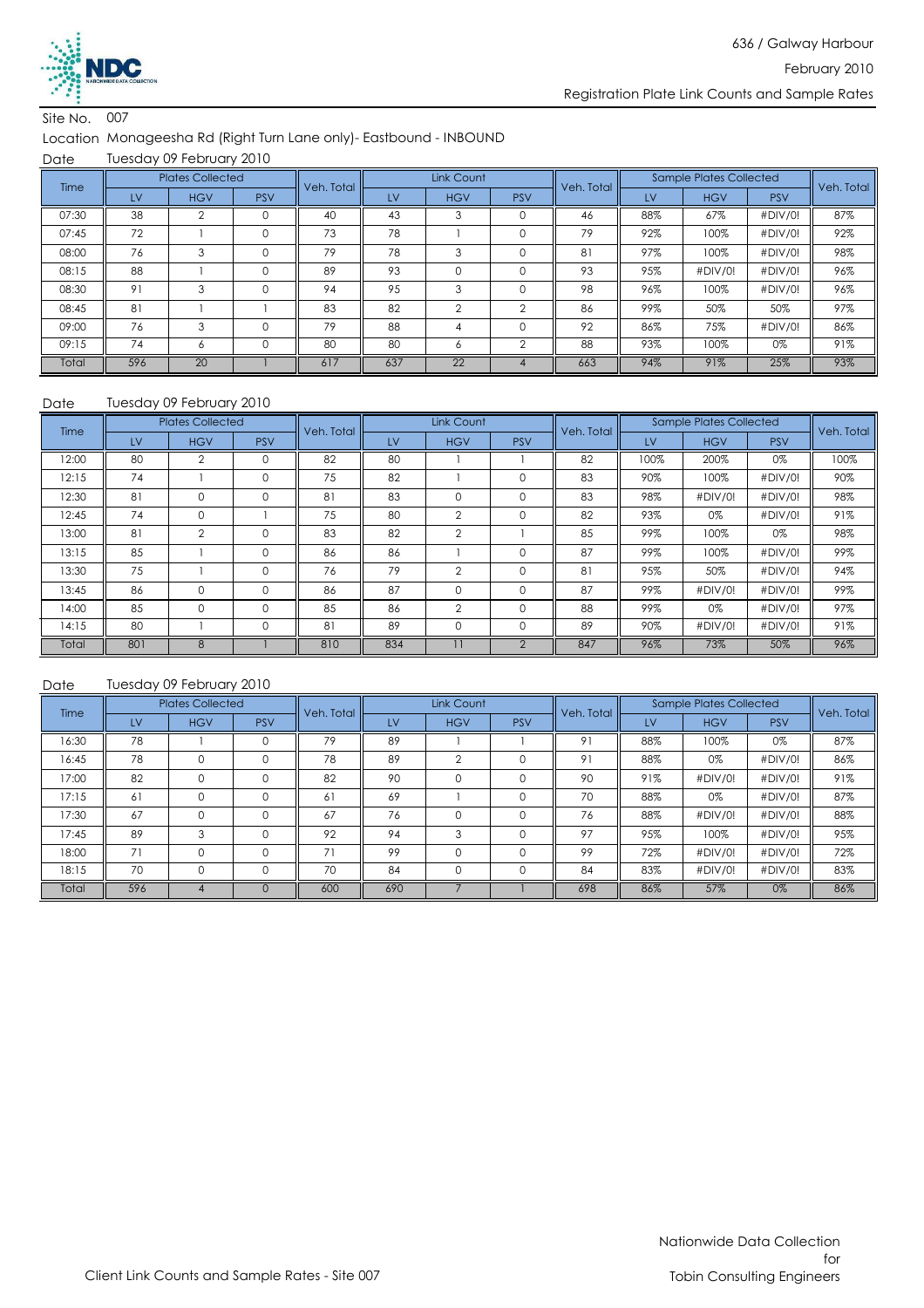

Site No's. 008 & 009

### Location Monageesha Rd (Inside & Outside Lanes)- Westbound - OUTBOUND

**Date** Tuesday 09 February 2010

| Time  |     | <b>Plates Collected</b> |            | Veh. Total |      | Link Count     |            | Veh. Total |       | <b>Sample Plates Collected</b> |            | Veh. Total |
|-------|-----|-------------------------|------------|------------|------|----------------|------------|------------|-------|--------------------------------|------------|------------|
|       | LV  | <b>HGV</b>              | <b>PSV</b> |            | LV   | <b>HGV</b>     | <b>PSV</b> |            | LV    | <b>HGV</b>                     | <b>PSV</b> |            |
| 07:30 |     | $\Omega$                | 0          |            | 126  | 3              |            | 129        | $1\%$ | 0%                             | #DIV/0!    | $1\%$      |
| 07:45 | 43  |                         |            | 45         | 128  |                | $\sim$     | 131        | 34%   | 100%                           | 50%        | 34%        |
| 08:00 | 123 | 3                       |            | 126        | 126  | 3              | 3          | 132        | 98%   | 100%                           | 0%         | 95%        |
| 08:15 | 134 | 3                       |            | 138        | 135  | 3              |            | 139        | 99%   | 100%                           | 100%       | 99%        |
| 08:30 | 138 | $\overline{2}$          | Ô.         | 146        | 140  | $\overline{2}$ | Ô          | 148        | 99%   | 100%                           | 100%       | 99%        |
| 08:45 | 96  |                         |            | 98         | 102  |                | $\sim$     | 105        | 94%   | 100%                           | 50%        | 93%        |
| 09:00 | 133 |                         |            | 135        | 145  |                | 3          | 149        | 92%   | 100%                           | 33%        | 91%        |
| 09:15 | 140 | 3                       | 0          | 143        | 139  | 4              | $\Omega$   | 145        | 101%  | 75%                            | 0%         | 99%        |
| Total | 808 | 14                      | 10         | 832        | 1041 | 18             | 19         | 1078       | 78%   | 78%                            | 53%        | 77%        |

#### Date Tuesday 09 February 2010

| Time  |      | <b>Plates Collected</b> |                | Veh. Total |      | Link Count     |            | Veh. Total |     | <b>Sample Plates Collected</b> |            | Veh. Total |
|-------|------|-------------------------|----------------|------------|------|----------------|------------|------------|-----|--------------------------------|------------|------------|
|       | LV   | <b>HGV</b>              | <b>PSV</b>     |            | LV   | <b>HGV</b>     | <b>PSV</b> |            | LV  | <b>HGV</b>                     | <b>PSV</b> |            |
| 12:00 | 125  | 3                       |                | 129        | 128  | 3              |            | 132        | 98% | 100%                           | 100%       | 98%        |
| 12:15 | 158  | 5                       | 3              | 166        | 160  | 5              | 3          | 168        | 99% | 100%                           | 100%       | 99%        |
| 12:30 | 155  |                         |                | 157        | 158  | 0              | 2          | 160        | 98% | #DIV/0!                        | 50%        | 98%        |
| 12:45 | 138  |                         | 0              | 139        | 144  |                |            | 145        | 96% | 100%                           | #DIV/0!    | 96%        |
| 13:00 | 138  |                         | 3              | 142        | 145  | 3              | 4          | 152        | 95% | 33%                            | 75%        | 93%        |
| 13:15 | 137  |                         | 0              | 138        | 138  | $\overline{2}$ | $\Omega$   | 140        | 99% | 50%                            | #DIV/0!    | 99%        |
| 13:30 | 115  | 4                       | $\overline{2}$ | 121        | 116  | $\overline{ }$ |            | 124        | 99% | 57%                            | 200%       | 98%        |
| 13:45 | 148  | 5                       | 2              | 155        | 150  | 5              | 3          | 158        | 99% | 100%                           | 67%        | 98%        |
| 14:00 | 146  |                         | 3              | 150        | 150  |                | 3          | 154        | 97% | 100%                           | 100%       | 97%        |
| 14:15 | 131  | $\overline{2}$          |                | 134        | 134  | 3              |            | 138        | 98% | 67%                            | 100%       | 97%        |
| Total | 1391 | 24                      | 16             | 1431       | 1423 | 30             | 18         | 1471       | 98% | 80%                            | 89%        | 97%        |

| Time  |          | <b>Plates Collected</b> |            | Veh. Total |      | Link Count |            | Veh. Total |       | <b>Sample Plates Collected</b> |            | Veh. Total |
|-------|----------|-------------------------|------------|------------|------|------------|------------|------------|-------|--------------------------------|------------|------------|
|       | LV       | <b>HGV</b>              | <b>PSV</b> |            | LV   | <b>HGV</b> | <b>PSV</b> |            | LV    | <b>HGV</b>                     | <b>PSV</b> |            |
| 16:30 | 114      |                         | 3          | 117        | 130  |            |            | 135        | 88%   | 0%                             | 75%        | 87%        |
| 16:45 | 119      | 0                       |            | 119        | 129  |            |            | 130        | 92%   | 0%                             | #DIV/0!    | 92%        |
| 17:00 | 121      |                         | 4          | 126        | 125  |            |            | 131        | 97%   | 100%                           | 80%        | 96%        |
| 17:15 | 129      | $\mathbf 0$             |            | 130        | 135  |            |            | 137        | 96%   | 0%                             | 100%       | 95%        |
| 17:30 | 134      |                         |            | 139        | 132  |            |            | 137        | 102%  | 100%                           | 100%       | 101%       |
| 17:45 | 112      |                         | 3          | 116        | 117  |            | 3          | 121        | 96%   | 100%                           | 100%       | 96%        |
| 18:00 | 8        | $\Omega$                | 0          | 8          | 129  |            |            | 131        | $6\%$ | 0%                             | 0%         | 6%         |
| 18:15 | $\Omega$ | 0                       | 0          | $\Omega$   | 106  |            |            | 107        | 0%    | 0%                             | #DIV/0!    | 0%         |
| Total | 737      | 3                       | 15         | 755        | 1003 | 8          | 18         | 1029       | 73%   | 38%                            | 83%        | 73%        |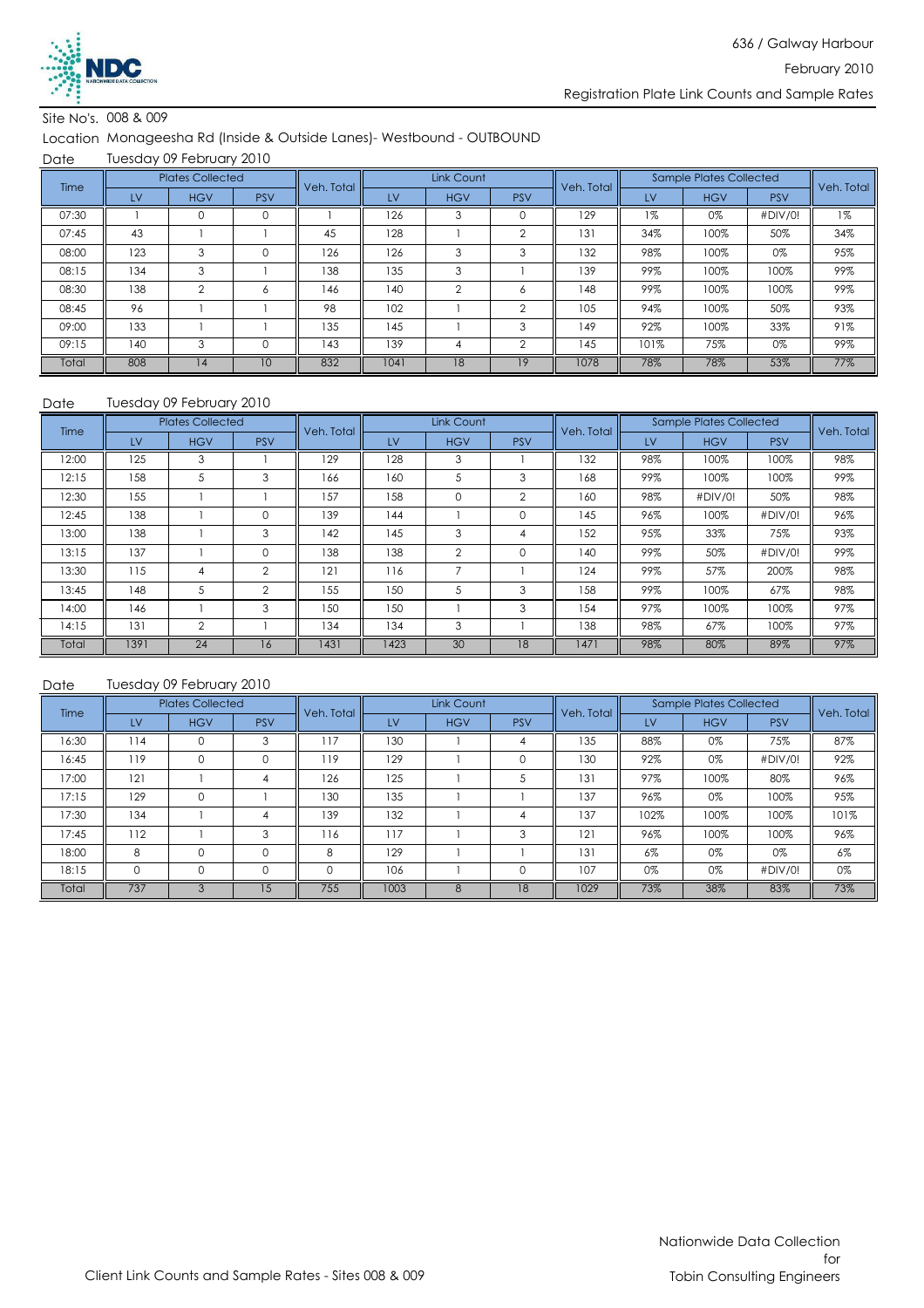

#### Location Wellpark Rd (Straight Through Lane only)- Southbound - INBOUND

Date Tuesday 09 February 2010

| Time  |     | <b>Plates Collected</b> |            | Veh. Total |           | Link Count |            | Veh. Total |     | <b>Sample Plates Collected</b> |            | Veh. Total |
|-------|-----|-------------------------|------------|------------|-----------|------------|------------|------------|-----|--------------------------------|------------|------------|
|       | LV  | <b>HGV</b>              | <b>PSV</b> |            | <b>LV</b> | <b>HGV</b> | <b>PSV</b> |            | LV  | <b>HGV</b>                     | <b>PSV</b> |            |
| 07:30 | 24  |                         |            | 31         | 32        |            |            | 42         | 75% | 71%                            | 67%        | 74%        |
| 07:45 | 48  | 3                       | $\sim$     | 53         | 51        | 4          | 3          | 58         | 94% | 75%                            | 67%        | 91%        |
| 08:00 | 64  | 4                       |            | 73         | 65        | 4          |            | 74         | 98% | 100%                           | 100%       | 99%        |
| 08:15 | 63  | 3                       | 3          | 69         | 65        | 3          | 3          | 71         | 97% | 100%                           | 100%       | 97%        |
| 08:30 | 67  | $\mathfrak{D}$          | 0          | 69         | 71        | $\sim$     |            | 74         | 94% | 100%                           | 0%         | 93%        |
| 08:45 | 67  | $\mathfrak{D}$          | $\Omega$   | 71         | 71        | 3          | $\sim$     | 76         | 94% | 67%                            | 100%       | 93%        |
| 09:00 | 68  | $\overline{2}$          | $\Omega$   | 70         | 77        | $\Omega$   | $\Omega$   | 79         | 88% | 100%                           | #DIV/0!    | 89%        |
| 09:15 | 60  | 6                       |            | 67         | 68        | 6          |            | 75         | 88% | 100%                           | 100%       | 89%        |
| Total | 461 | 27                      | 15         | 503        | 500       | 31         | 18         | 549        | 92% | 87%                            | 83%        | 92%        |

#### Tuesday 09 February 2010

| Date  |     | Tuesday 09 February 2010 |            |            |           |                |                |            |      |                                |            |            |
|-------|-----|--------------------------|------------|------------|-----------|----------------|----------------|------------|------|--------------------------------|------------|------------|
| Time  |     | <b>Plates Collected</b>  |            | Veh. Total |           | Link Count     |                | Veh. Total |      | <b>Sample Plates Collected</b> |            | Veh. Total |
|       | LV  | <b>HGV</b>               | <b>PSV</b> |            | <b>LV</b> | <b>HGV</b>     | <b>PSV</b>     |            | LV   | <b>HGV</b>                     | <b>PSV</b> |            |
| 12:00 | 44  | 5                        |            | 50         | 40        | 6              |                | 47         | 110% | 83%                            | 100%       | 106%       |
| 12:15 | 48  |                          |            | 50         | 51        |                |                | 53         | 94%  | 100%                           | 100%       | 94%        |
| 12:30 | 54  |                          | 0          | 55         | 64        |                | $\overline{2}$ | 67         | 84%  | 100%                           | 0%         | 82%        |
| 12:45 | 54  | 4                        |            | 59         | 58        | 4              | 2              | 64         | 93%  | 100%                           | 50%        | 92%        |
| 13:00 | 60  |                          |            | 62         | 62        |                |                | 64         | 97%  | 100%                           | 100%       | 97%        |
| 13:15 | 50  | 0                        |            | 51         | 51        | $\mathbf 0$    |                | 52         | 98%  | #DIV/0!                        | 100%       | 98%        |
| 13:30 | 46  |                          |            | 48         | 46        |                |                | 48         | 100% | 100%                           | 100%       | 100%       |
| 13:45 | 42  |                          |            | 44         | 42        |                |                | 44         | 100% | 100%                           | 100%       | 100%       |
| 14:00 | 51  | $\overline{2}$           |            | 54         | 53        | $\overline{2}$ |                | 56         | 96%  | 100%                           | 100%       | 96%        |
| 14:15 | 52  | $\overline{2}$           | 0          | 54         | 53        | $\overline{2}$ | 0              | 55         | 98%  | 100%                           | #DIV/0!    | 98%        |
| Total | 501 | 18                       | 8          | 527        | 520       | 19             |                | 550        | 96%  | 95%                            | 73%        | 96%        |

| Time  |     | <b>Plates Collected</b> |            | Veh. Total |     | Link Count     |            | Veh. Total |     | <b>Sample Plates Collected</b> |            | Veh. Total |
|-------|-----|-------------------------|------------|------------|-----|----------------|------------|------------|-----|--------------------------------|------------|------------|
|       | LV  | <b>HGV</b>              | <b>PSV</b> |            | LV  | <b>HGV</b>     | <b>PSV</b> |            | LV  | <b>HGV</b>                     | <b>PSV</b> |            |
| 16:30 | 52  |                         | $\Omega$   | 54         | 53  | 0              |            | 55         | 98% | #DIV/0!                        | 100%       | 98%        |
| 16:45 | 52  | 0                       |            | 52         | 56  |                |            | 57         | 93% | 0%                             | #DIV/0!    | 91%        |
| 17:00 | 47  |                         | $\Omega$   | 50         | 49  | $\overline{2}$ |            | 53         | 96% | 50%                            | 100%       | 94%        |
| 17:15 | 64  | $\Omega$                | 3          | 67         | 65  |                | 3          | 68         | 98% | #DIV/0!                        | 100%       | 99%        |
| 17:30 | 48  | $\Omega$                |            | 49         | 49  | $\Omega$       |            | 50         | 98% | #DIV/0!                        | 100%       | 98%        |
| 17:45 | 43  | 3                       | $\Omega$   | 46         | 46  | 3              |            | 49         | 93% | 100%                           | #DIV/0!    | 94%        |
| 18:00 | 40  | $\Omega$                |            | 41         | 47  | $\Omega$       |            | 48         | 85% | #DIV/0!                        | 100%       | 85%        |
| 18:15 | 40  | $\Omega$                |            | 40         | 47  |                |            | 47         | 85% | #DIV/0!                        | #DIV/0!    | 85%        |
| Total | 386 |                         |            | 399        | 412 | C              |            | 427        | 94% | 67%                            | 100%       | 93%        |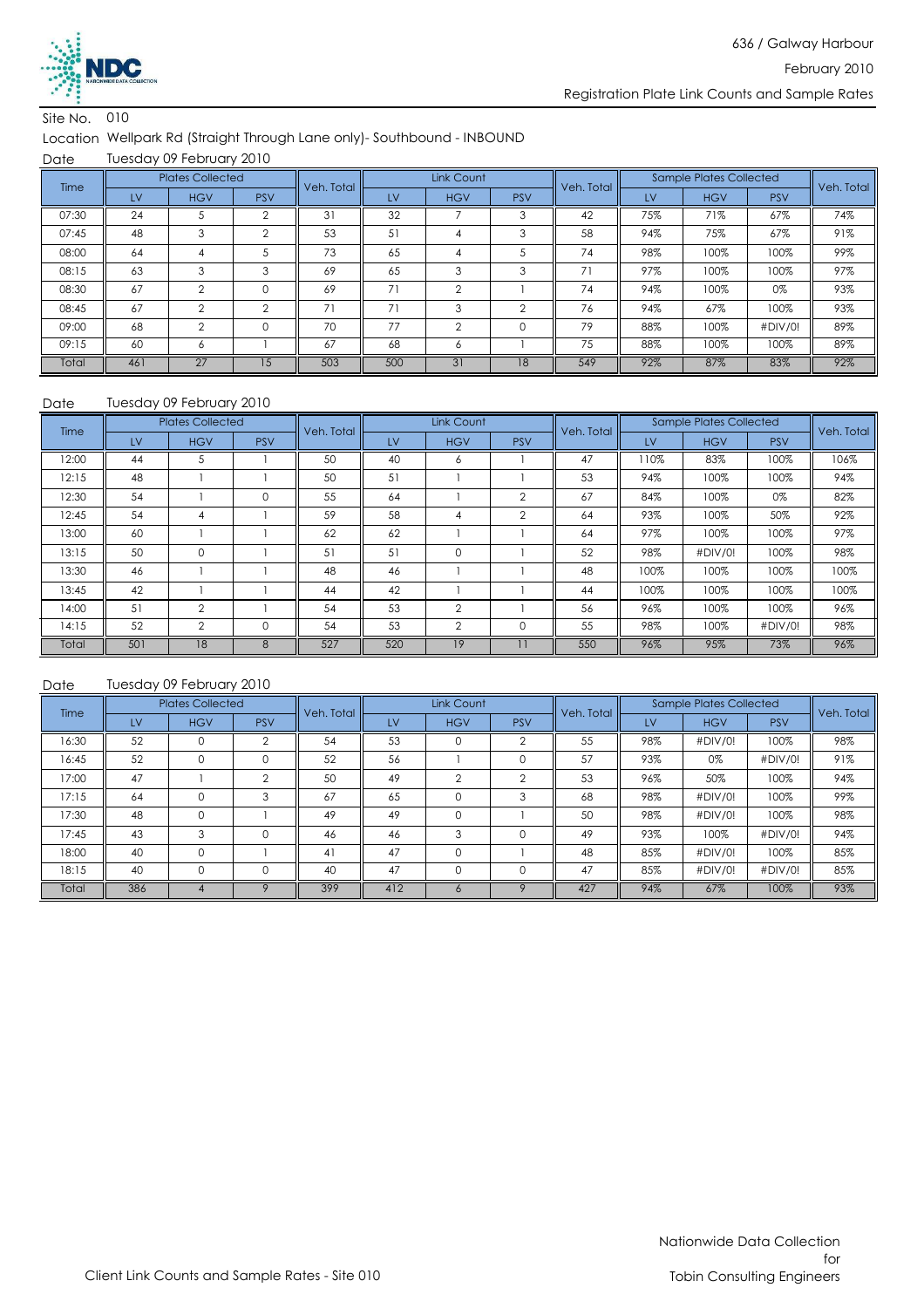

#### Location Wellpark Rd - Northbound - OUTBOUND

Date Tuesday 09 February 2010

| Time  |     | <b>Plates Collected</b> |            | Veh. Total |     | Link Count     |            | Veh. Total |      | <b>Sample Plates Collected</b> |            | Veh. Total |
|-------|-----|-------------------------|------------|------------|-----|----------------|------------|------------|------|--------------------------------|------------|------------|
|       | LV  | <b>HGV</b>              | <b>PSV</b> |            | LV  | <b>HGV</b>     | <b>PSV</b> |            | LV   | <b>HGV</b>                     | <b>PSV</b> |            |
| 07:30 | 4   | 0                       | 0          |            | 43  |                |            | 47         | 9%   | 0%                             | 0%         | 9%         |
| 07:45 | 57  | 3                       |            | 61         | 77  | 3              | 3          | 83         | 74%  | 100%                           | 33%        | 73%        |
| 08:00 | 81  | $\Omega$                |            | 82         | 83  |                |            | 85         | 98%  | 0%                             | 100%       | 96%        |
| 08:15 | 79  |                         | ⌒          | 82         | 79  |                | $\sim$     | 82         | 100% | 100%                           | 100%       | 100%       |
| 08:30 | 80  | 4                       |            | 85         | 94  | 4              |            | 99         | 85%  | 100%                           | 100%       | 86%        |
| 08:45 | 96  | 3                       |            | 100        | 111 | 3              |            | 115        | 86%  | 100%                           | 100%       | 87%        |
| 09:00 | 95  |                         | $\Omega$   | 102        | 102 | 6              |            | 109        | 93%  | 117%                           | 0%         | 94%        |
| 09:15 | 95  | 4                       | $\Omega$   | 99         | 101 | $\overline{2}$ | 0          | 103        | 94%  | 200%                           | #DIV/0!    | 96%        |
| Total | 587 | 22                      |            | 615        | 690 | 22             |            | 723        | 85%  | 100%                           | 55%        | 85%        |

#### Date Tuesday 09 February 2010

| Time  |           | <b>Plates Collected</b> |                | Veh. Total |     | Link Count     |                | Veh. Total |     | <b>Sample Plates Collected</b> |            | Veh. Total |
|-------|-----------|-------------------------|----------------|------------|-----|----------------|----------------|------------|-----|--------------------------------|------------|------------|
|       | <b>LV</b> | <b>HGV</b>              | <b>PSV</b>     |            | LV  | <b>HGV</b>     | <b>PSV</b>     |            | LV  | <b>HGV</b>                     | <b>PSV</b> |            |
| 12:00 | 79        | $\mathfrak{p}$          |                | 81         | 82  | $\mathfrak{p}$ |                | 84         | 96% | 100%                           | #DIV/0!    | 96%        |
| 12:15 | 90        |                         | $\overline{2}$ | 93         | 91  | $\mathfrak{D}$ | $\mathfrak{D}$ | 95         | 99% | 50%                            | 100%       | 98%        |
| 12:30 | 88        | 4                       |                | 93         | 100 | 4              |                | 105        | 88% | 100%                           | 100%       | 89%        |
| 12:45 | 81        | 3                       |                | 85         | 83  | 3              | 2              | 88         | 98% | 100%                           | 50%        | 97%        |
| 13:00 | 79        | 4                       |                | 84         | 82  | 4              |                | 87         | 96% | 100%                           | 100%       | 97%        |
| 13:15 | 93        | 3                       | $\overline{2}$ | 98         | 98  | 4              | $\overline{2}$ | 104        | 95% | 75%                            | 100%       | 94%        |
| 13:30 | 120       | $\overline{2}$          | 0              | 122        | 124 | $\overline{2}$ | 0              | 126        | 97% | 100%                           | #DIV/0!    | 97%        |
| 13:45 | 82        | $\overline{2}$          |                | 85         | 84  | $\overline{2}$ | 2              | 88         | 98% | 100%                           | 50%        | 97%        |
| 14:00 | 78        | $\mathfrak{D}$          |                | 80         | 79  | $\mathfrak{D}$ |                | 81         | 99% | 100%                           | #DIV/0!    | 99%        |
| 14:15 | 102       |                         | $\Omega$       | 103        | 103 | $\overline{2}$ |                | 106        | 99% | 50%                            | 0%         | 97%        |
| Total | 892       | 24                      | 8              | 924        | 926 | 27             |                | 964        | 96% | 89%                            | 73%        | 96%        |

| Time  |     | <b>Plates Collected</b> |            | Veh. Total |     | Link Count |            | Veh. Total |      | <b>Sample Plates Collected</b> |            | Veh. Total |
|-------|-----|-------------------------|------------|------------|-----|------------|------------|------------|------|--------------------------------|------------|------------|
|       | LV  | <b>HGV</b>              | <b>PSV</b> |            | LV  | <b>HGV</b> | <b>PSV</b> |            | LV   | <b>HGV</b>                     | <b>PSV</b> |            |
| 16:30 | 98  |                         |            | 100        | 99  | З          |            | 105        | 99%  | 33%                            | 33%        | 95%        |
| 16:45 | 106 |                         | 4          | 111        | 112 |            |            | 117        | 95%  | 100%                           | 100%       | 95%        |
| 17:00 | 114 |                         |            | 116        | 118 | 3          | 3          | 124        | 97%  | 33%                            | 33%        | 94%        |
| 17:15 | 87  | $\Omega$                | 3          | 90         | 96  | $\Omega$   | 3          | 99         | 91%  | #DIV/0!                        | 100%       | 91%        |
| 17:30 | 129 |                         | C          | 132        | 129 |            | $\Omega$   | 132        | 100% | 100%                           | 100%       | 100%       |
| 17:45 | 68  | $\mathbf 0$             | 4          | 72         | 91  |            |            | 95         | 75%  | #DIV/0!                        | 100%       | 76%        |
| 18:00 | 4   | $\Omega$                | 0          | 4          | 88  | $\Omega$   |            | 89         | 5%   | #DIV/0!                        | 0%         | 4%         |
| 18:15 | 3   | $\Omega$                |            | 3          | 88  |            | $\sim$     | 91         | 3%   | 0%                             | 0%         | 3%         |
| Total | 609 |                         | 1.5        | 628        | 821 |            | 22         | 852        | 74%  | 44%                            | 68%        | 74%        |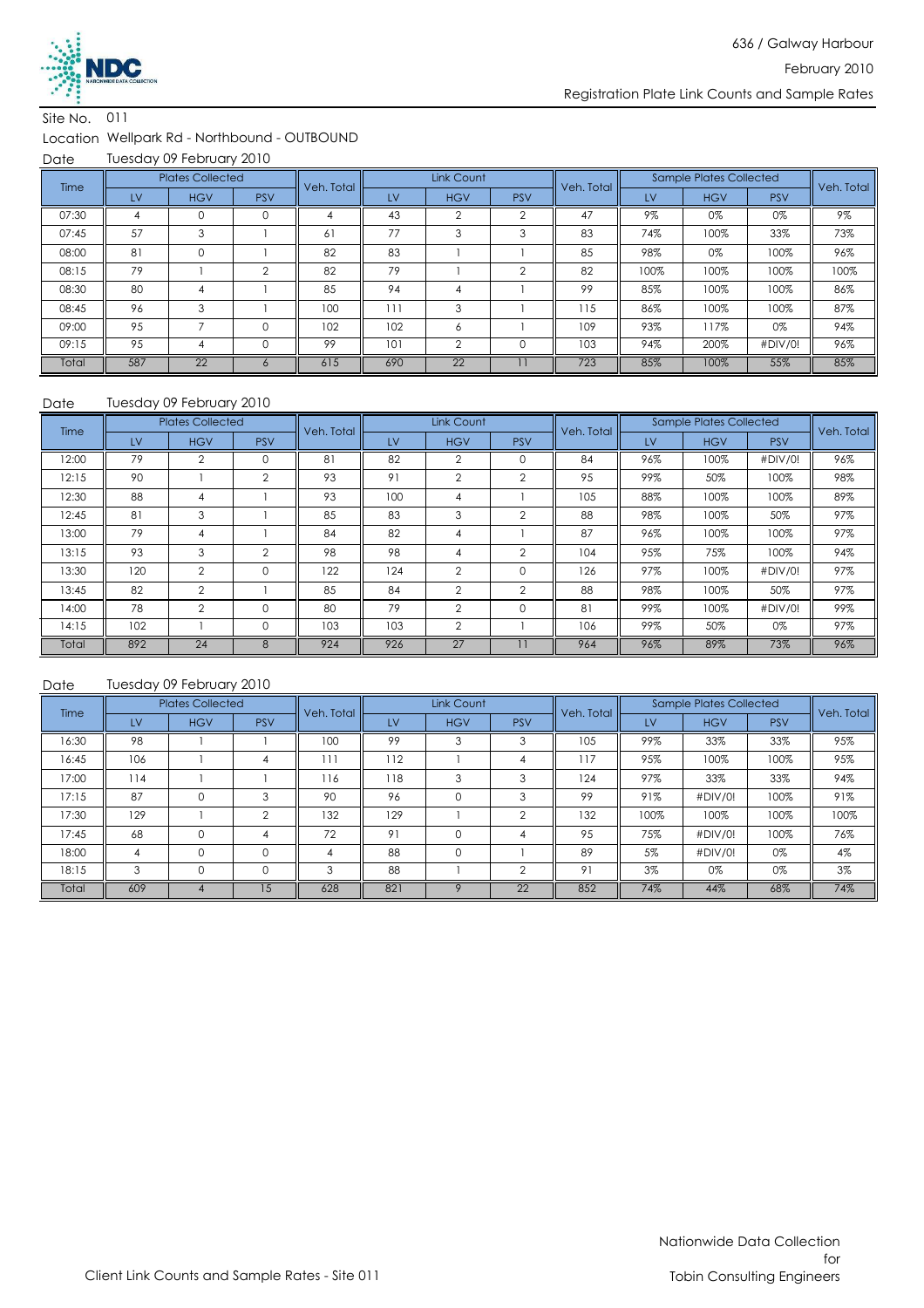

#### Location Dublin Rd (Left Turn Lane only) - North-Westbound - INBOUND

Date Tuesday 09 February 2010

| Time  |     | <b>Plates Collected</b> |            | Veh. Total |      | Link Count |            | Veh. Total |      | Sample Plates Collected |            | Veh. Total |
|-------|-----|-------------------------|------------|------------|------|------------|------------|------------|------|-------------------------|------------|------------|
|       | LV  | <b>HGV</b>              | <b>PSV</b> |            | LV   | <b>HGV</b> | <b>PSV</b> |            | LV   | <b>HGV</b>              | <b>PSV</b> |            |
| 07:30 | 42  |                         | 0          | 43         | 99   |            | $\sim$     | 103        | 42%  | 50%                     | 0%         | 42%        |
| 07:45 | 53  | 6                       | $\Omega$   | 61         | 122  |            | 3          | 132        | 43%  | 86%                     | 67%        | 46%        |
| 08:00 | 121 | 4                       | 3          | 128        | 133  |            | 3          | 140        | 91%  | 100%                    | 100%       | 91%        |
| 08:15 | 142 | 4                       |            | 150        | 140  | 4          |            | 149        | 101% | 100%                    | 80%        | 101%       |
| 08:30 | 145 | $\Omega$                | 10         | 155        | 143  |            | 10         | 154        | 101% | 0%                      | 100%       | 101%       |
| 08:45 | 120 | $\Omega$                |            | 121        | 121  | $\Omega$   |            | 122        | 99%  | #DIV/0!                 | 100%       | 99%        |
| 09:00 | 146 |                         | 8          | 155        | 144  |            | $\circ$    | 154        | 101% | 100%                    | 89%        | 101%       |
| 09:15 | 153 | 4                       | Ô          | 163        | 150  |            | Ô          | 161        | 102% | 80%                     | 100%       | 101%       |
| Total | 922 | 20                      | 34         | 976        | 1052 | 24         | 39         | 1115       | 88%  | 83%                     | 87%        | 88%        |

#### Date Tuesday 09 February 2010

| Time  |           | <b>Plates Collected</b> |                | Veh. Total |      | Link Count     |                | Veh. Total |      | Sample Plates Collected |            | Veh. Total |
|-------|-----------|-------------------------|----------------|------------|------|----------------|----------------|------------|------|-------------------------|------------|------------|
|       | <b>LV</b> | <b>HGV</b>              | <b>PSV</b>     |            | LV   | <b>HGV</b>     | <b>PSV</b>     |            | LV   | <b>HGV</b>              | <b>PSV</b> |            |
| 12:00 | 101       | 4                       | $\mathfrak{D}$ | 107        | 104  | 4              | 3              |            | 97%  | 100%                    | 67%        | 96%        |
| 12:15 | 117       |                         | 6              | 124        | 117  | 3              | 5              | 125        | 100% | 33%                     | 120%       | 99%        |
| 12:30 | 127       |                         | 6              | 134        | 139  |                | 6              | 146        | 91%  | 100%                    | 100%       | 92%        |
| 12:45 | 119       |                         | $\mathfrak{D}$ | 122        | 123  | $\overline{2}$ | $\mathfrak{D}$ | 127        | 97%  | 50%                     | 100%       | 96%        |
| 13:00 | 122       | $\mathfrak{D}$          | 3              | 127        | 126  | $\mathfrak{D}$ | 4              | 132        | 97%  | 100%                    | 75%        | 96%        |
| 13:15 | 118       | $\overline{2}$          | 3              | 123        | 128  | $\overline{2}$ | 3              | 133        | 92%  | 100%                    | 100%       | 92%        |
| 13:30 | 102       | 5                       | 4              | 111        | 110  | 5              | 4              | 119        | 93%  | 100%                    | 100%       | 93%        |
| 13:45 | 119       | $\mathbf 0$             | 0              | 119        | 120  | $\mathbf 0$    |                | 120        | 99%  | #DIV/0!                 | #DIV/0!    | 99%        |
| 14:00 | 96        |                         | 3              | 100        | 101  |                | 3              | 105        | 95%  | 100%                    | 100%       | 95%        |
| 14:15 | 121       |                         | 5              | 127        | 126  | $\Omega$       | <sup>6</sup>   | 132        | 96%  | #DIV/0!                 | 83%        | 96%        |
| Total | 142       | 18                      | 34             | 1194       | 1194 | 20             | 36             | 1250       | 96%  | 90%                     | 94%        | 96%        |

| Time  |     | <b>Plates Collected</b> |            | Veh. Total |     | Link Count |            | Veh. Total |      | <b>Sample Plates Collected</b> |            | Veh. Total |
|-------|-----|-------------------------|------------|------------|-----|------------|------------|------------|------|--------------------------------|------------|------------|
|       | LV  | <b>HGV</b>              | <b>PSV</b> |            | LV  | <b>HGV</b> | <b>PSV</b> |            | LV   | <b>HGV</b>                     | <b>PSV</b> |            |
| 16:30 | 126 |                         |            | 131        | 128 | Э          |            | 139        | 98%  | 80%                            | 7%         | 94%        |
| 16:45 | 93  |                         |            | 98         | 98  |            |            | 105        | 95%  | #DIV/0!                        | 57%        | 93%        |
| 17:00 | 114 |                         | 3          | 118        | 118 |            | 3          | 122        | 97%  | 100%                           | 100%       | 97%        |
| 17:15 | 125 | $\Omega$                |            | 125        | 128 |            |            | 133        | 98%  | #DIV/0!                        | 0%         | 94%        |
| 17:30 | 89  | $\Omega$                | 3          | 92         | 90  |            | 3          | 93         | 99%  | #DIV/0!                        | 100%       | 99%        |
| 17:45 | 77  | $\Omega$                | 3          | 82         | 81  | C          | 3          | 86         | 95%  | 100%                           | 100%       | 95%        |
| 18:00 | 86  |                         | 3          | 90         | 108 |            | ঽ          | 112        | 80%  | 100%                           | 100%       | 80%        |
| 18:15 | 90  |                         | 3          | 94         | 85  |            | 3          | 89         | 106% | 100%                           | 100%       | 106%       |
| Total | 800 | 10                      | 20         | 830        | 836 | 10         | 33         | 879        | 96%  | 100%                           | 61%        | 94%        |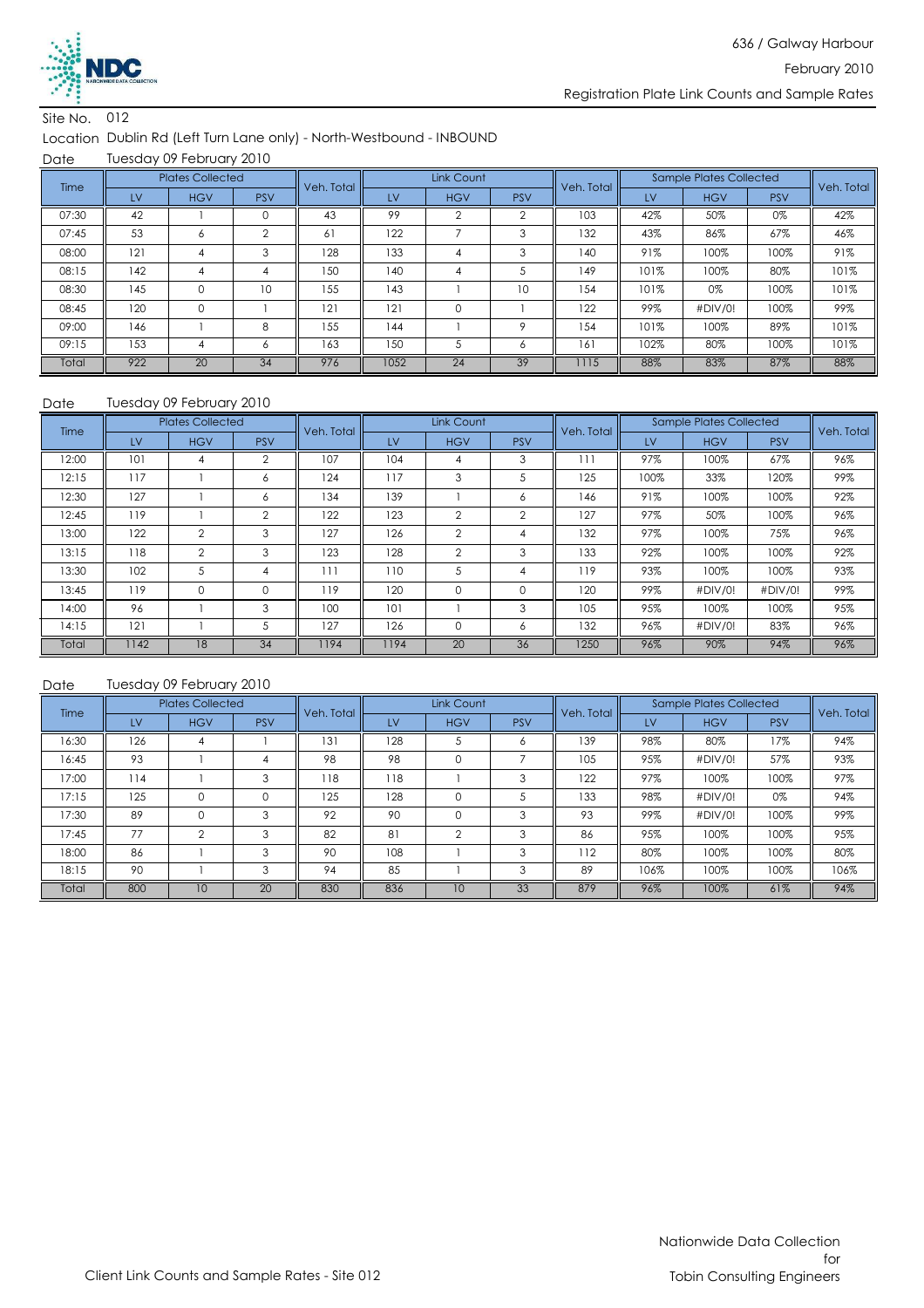

#### Site No's. 013 & 014

Location Dublin Rd (Exit from Junction) - South-Eastbound - OUTBOUND

Date Tuesday 09 February 2010

| Time  |      | <b>Plates Collected</b> |            | Link Count<br>Veh. Total |      | <b>Sample Plates Collected</b><br>Veh. Total |            |      | Veh. Total |            |            |     |
|-------|------|-------------------------|------------|--------------------------|------|----------------------------------------------|------------|------|------------|------------|------------|-----|
|       | LV   | <b>HGV</b>              | <b>PSV</b> |                          | LV   | <b>HGV</b>                                   | <b>PSV</b> |      | LV         | <b>HGV</b> | <b>PSV</b> |     |
| 07:30 | 42   |                         |            | 47                       | 86   | Ô                                            |            | 97   | 49%        | 67%        | 20%        | 48% |
| 07:45 | 96   | $\overline{2}$          |            | 99                       | 143  | $\overline{2}$                               | $\sim$     | 147  | 67%        | 100%       | 50%        | 67% |
| 08:00 | 165  | 3                       | 8          | 176                      | 167  | 3                                            | 8          | 178  | 99%        | 100%       | 100%       | 99% |
| 08:15 | 196  | 3                       | Ô.         | 205                      | 204  | 3                                            | Ô.         | 213  | 96%        | 100%       | 100%       | 96% |
| 08:30 | 187  |                         |            | 193                      | 216  | 3                                            |            | 226  | 87%        | 33%        | 71%        | 85% |
| 08:45 | 185  | 3                       | 3          | 191                      | 213  | 6                                            |            | 224  | 87%        | 50%        | 60%        | 85% |
| 09:00 | 168  | $\overline{2}$          | $\Omega$   | 172                      | 187  | $\mathfrak{p}$                               |            | 194  | 90%        | 100%       | 40%        | 89% |
| 09:15 | 142  |                         | Ô          | 153                      | 150  |                                              |            | 162  | 95%        | 100%       | 86%        | 94% |
| Total | 1181 | 23                      | 32         | 1236                     | 1366 | 30                                           | 45         | 1441 | 86%        | 77%        | 71%        | 86% |

#### Date Tuesday 09 February 2010

| Time  |           | <b>Plates Collected</b> |            | Veh. Total |           | Link Count |            | Veh. Total |     | <b>Sample Plates Collected</b> |            | Veh. Total |  |
|-------|-----------|-------------------------|------------|------------|-----------|------------|------------|------------|-----|--------------------------------|------------|------------|--|
|       | <b>LV</b> | <b>HGV</b>              | <b>PSV</b> |            | <b>LV</b> | <b>HGV</b> | <b>PSV</b> |            | LV  | <b>HGV</b>                     | <b>PSV</b> |            |  |
| 12:00 | 181       | 9                       |            | 194        | 185       |            |            | 203        | 98% | 82%                            | 57%        | 96%        |  |
| 12:15 | 180       | $\overline{2}$          | 3          | 185        | 184       | 5          | 3          | 192        | 98% | 40%                            | 100%       | 96%        |  |
| 12:30 | 192       | 10                      | ⇁          | 209        | 208       | 5          | 8          | 221        | 92% | 200%                           | 88%        | 95%        |  |
| 12:45 | 208       | $\overline{2}$          | 4          | 214        | 211       | 3          | 4          | 218        | 99% | 67%                            | 100%       | 98%        |  |
| 13:00 | 197       | 6                       | 6          | 209        | 203       |            | 8          | 218        | 97% | 86%                            | 75%        | 96%        |  |
| 13:15 | 208       | 4                       | 6          | 218        | 212       | 4          | 6          | 222        | 98% | 100%                           | 100%       | 98%        |  |
| 13:30 | 183       | 6                       | 4          | 193        | 188       | 5          |            | 200        | 97% | 120%                           | 57%        | 97%        |  |
| 13:45 | 217       | G                       | 3          | 225        | 220       | 6          | 4          | 230        | 99% | 83%                            | 75%        | 98%        |  |
| 14:00 | 209       | 4                       | 6          | 219        | 212       | 5          | 6          | 223        | 99% | 80%                            | 100%       | 98%        |  |
| 14:15 | 223       | 4                       | 6          | 233        | 227       | 5          | Ô.         | 238        | 98% | 80%                            | 100%       | 98%        |  |
| Total | 1637      | 41                      | 42         | 2099       | 2050      | 56         | 59         | 2165       | 80% | 73%                            | 71%        | 97%        |  |

| Time  |      | <b>Plates Collected</b> |                | Veh. Total |      | Link Count |                | Veh. Total |      | <b>Sample Plates Collected</b> |            | Veh. Total |
|-------|------|-------------------------|----------------|------------|------|------------|----------------|------------|------|--------------------------------|------------|------------|
|       | LV   | <b>HGV</b>              | <b>PSV</b>     |            | LV   | <b>HGV</b> | <b>PSV</b>     |            | LV   | <b>HGV</b>                     | <b>PSV</b> |            |
| 16:30 | 222  |                         | $\mathfrak{D}$ | 224        | 246  | っ          |                | 253        | 90%  | 0%                             | 40%        | 89%        |
| 16:45 | 199  | 3                       | 3              | 205        | 217  | 4          | 3              | 224        | 92%  | 75%                            | 100%       | 92%        |
| 17:00 | 199  | $\Omega$                | 4              | 205        | 224  | 4          |                | 233        | 89%  | 50%                            | 80%        | 88%        |
| 17:15 | 173  | $\mathfrak{D}$          |                | 179        | 168  | $\Omega$   |                | 174        | 103% | 100%                           | 100%       | 103%       |
| 17:30 | 196  |                         |                | 202        | 202  |            | 6              | 209        | 97%  | 100%                           | 83%        | 97%        |
| 17:45 | 157  | $\Omega$                | 3              | 162        | 216  | 3          |                | 223        | 73%  | 67%                            | 75%        | 73%        |
| 18:00 | 56   | $\mathcal{P}$           | 0              | 58         | 220  | $\Omega$   | 8              | 230        | 25%  | 100%                           | 0%         | 25%        |
| 18:15 | 38   |                         |                | 38         | 194  |            | <sup>6</sup>   | 201        | 20%  | 0%                             | 0%         | 19%        |
| Total | 1240 | 12                      | 21             | 1273       | 1687 | 19         | 4 <sup>1</sup> | 1747       | 74%  | 63%                            | 51%        | 73%        |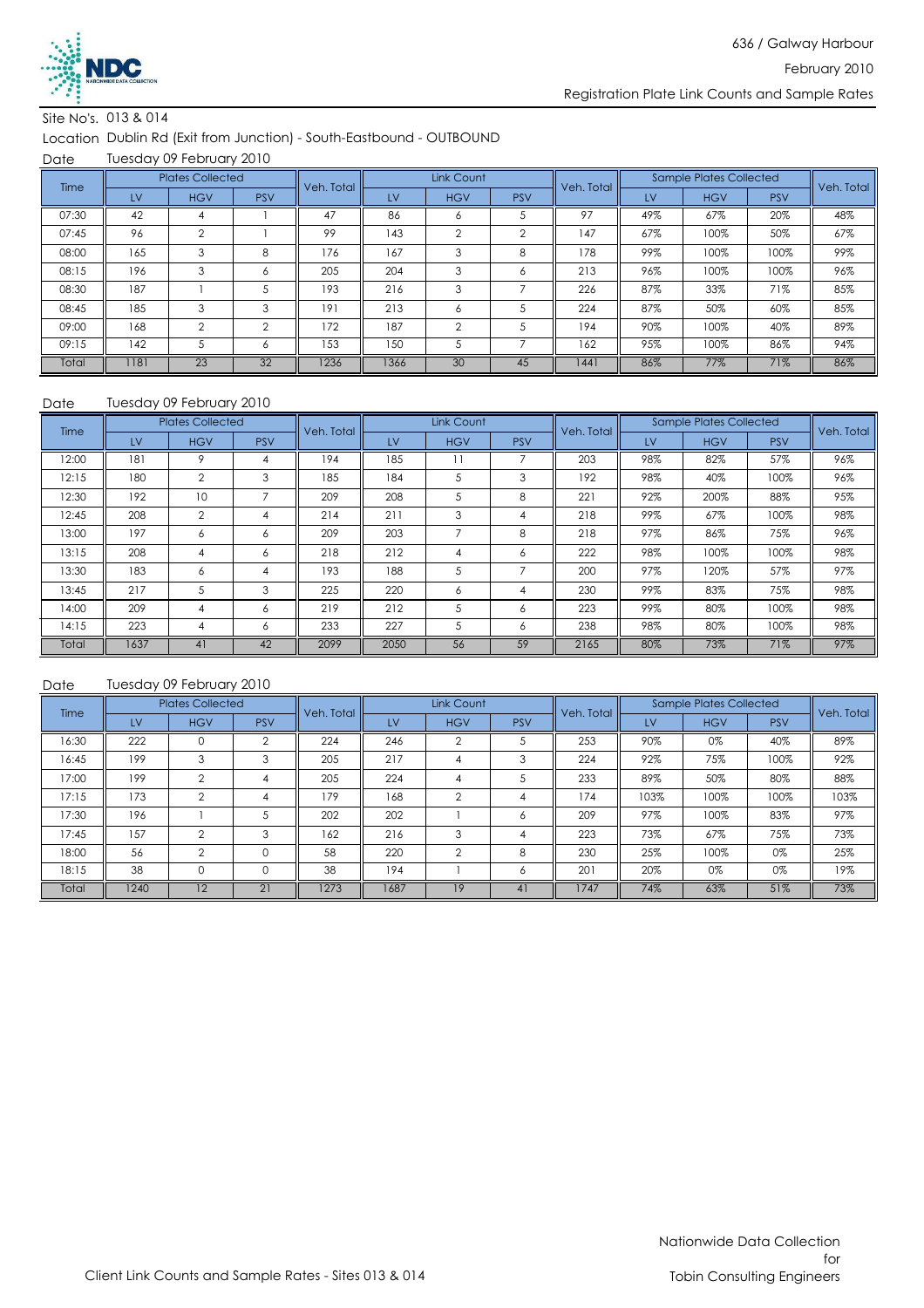

## **APPENDIX C**

## **SURVEY RESULTS Registration Matching**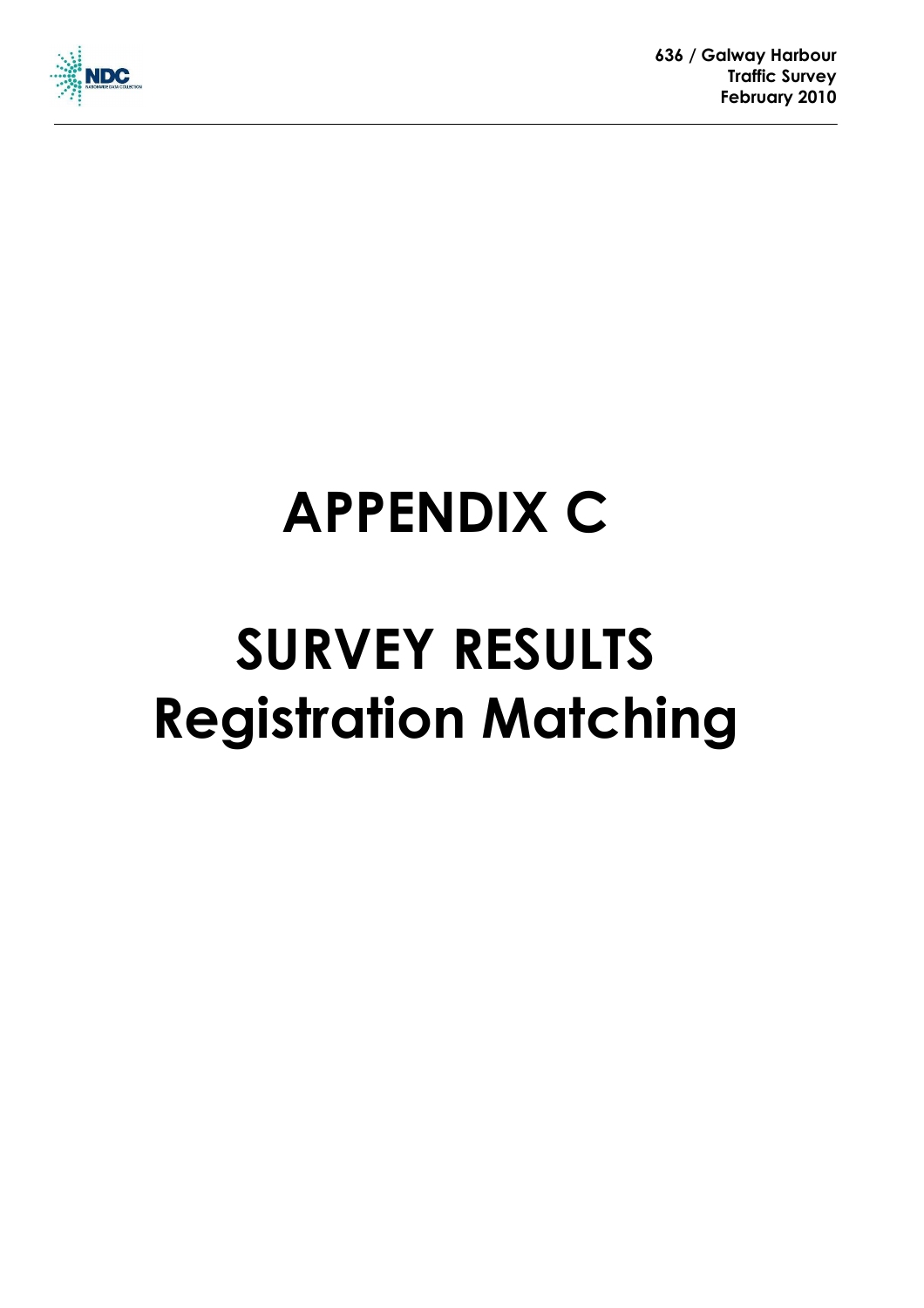

 Analysis period from 0730 to 0930, 1200 to 1430 & 1630 to 1830 (Tuesday 9th February 2010) Matching ignores duration range Vehicle types 1 2 3 Matching ignores vehicle types Matching on site direction No expansion of trip matrix

| Site No. | Location                                                        | Recs | Match | Unmatch | Selected | Match <sub>%</sub> |
|----------|-----------------------------------------------------------------|------|-------|---------|----------|--------------------|
| 001      | Harbour Access - North-Westbound - INBOUND                      | 474  | 261   | 213     | 474      | 55.1%              |
| 002      | Harbour Access - South-Eastbound - OUTBOUND                     | 468  | 270   | 198     | 468      | 57.7%              |
| 003      | Dock Rd - South-Eastbound - INBOUND                             | 2024 | 1434  | 590     | 2024     | 70.8%              |
| 004      | Dock Rd - North-Westbound - OUTBOUND                            | 2759 | 2310  | 449     | 2754     | 83.7%              |
| 005      | Fairgreen Rd - South-Eastbound - INBOUND                        | 591  | 394   | 197     | 591      | 66.7%              |
| 006      | Fairgreen Rd - North-Westbound - OUTBOUND                       | 942  | 775   | 167     | 942      | 82.3%              |
| 007      | Monageesha Rd (Right Turn Lane only) - Eastbound - INBOUND      | 2027 | 1346  | 681     | 2027     | 66.4%              |
| 008      | Monageesha Rd (Inside Lane) - Westbound - OUTBOUND              | 1030 | 99    | 931     | 1030     | 9.6%               |
| 009      | Monageesha Rd (Outside Lane) - Westbound - OUTBOUND             | 1988 | 133   | 1855    | 1988     | $6.7\%$            |
| 010      | Wellpark Rd (Straight Through Lane only) - Southbound - INBOUND | 1430 | 849   | 581     | 1430     | 59.4%              |
| 011      | Wellpark Rd - Northbound - OUTBOUND                             | 2170 | 623   | 1544    | 2167     | 28.7%              |
| 012      | Dublin Rd (Left Turn Lane only) - North-Westbound - INBOUND     | 3000 | 1753  | 1247    | 3000     | 58.4%              |
| 013      | Dublin Rd (Inside Lane only) - South-Eastbound - OUTBOUND       | 851  | 101   | 750     | 851      | 11.9%              |
| 014      | Dublin Rd (Outside Lane only) - South-Eastbound - OUTBOUND      | 3803 | 1726  | 2077    | 3803     | 45.4%              |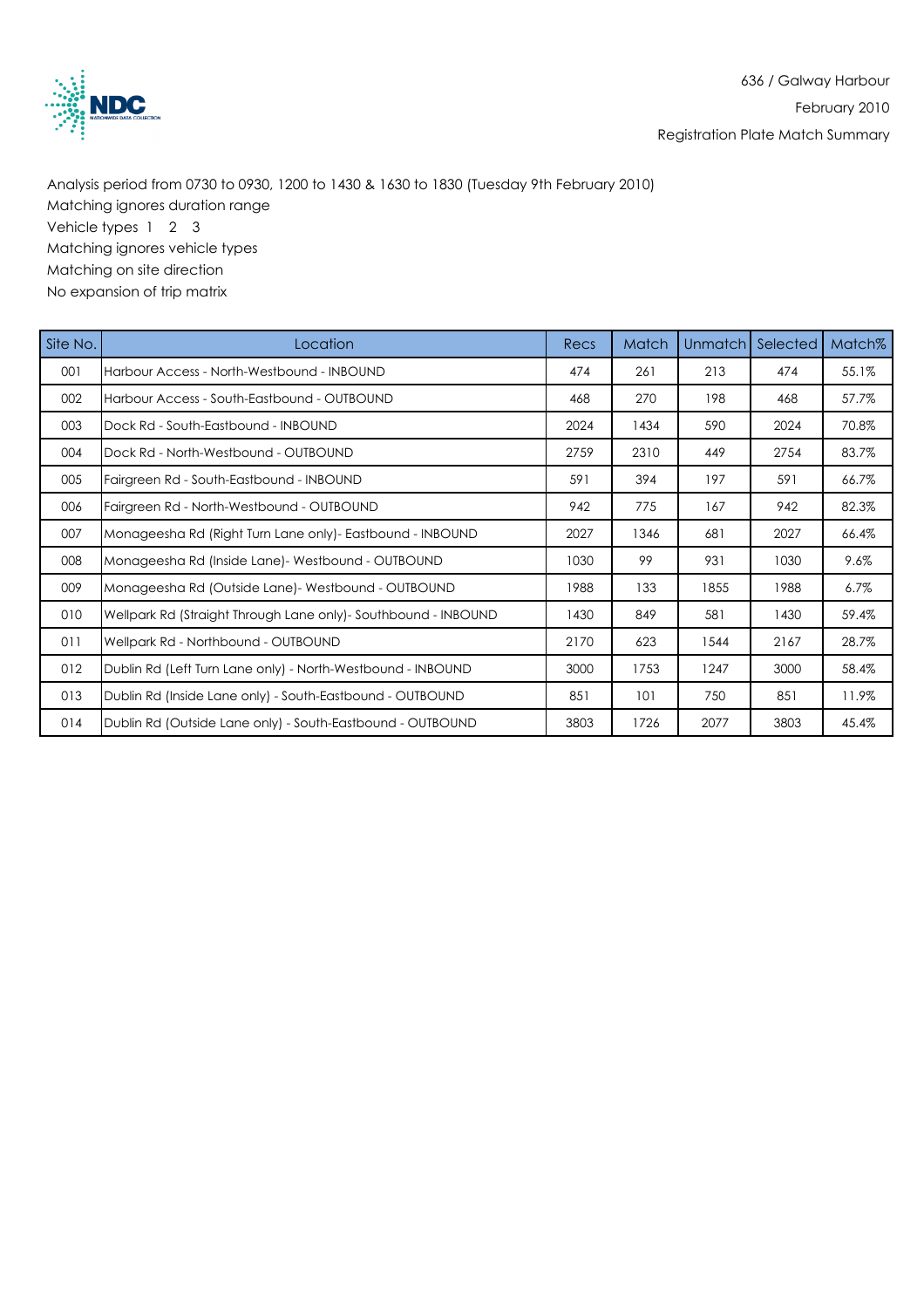

| <b>Trip Duration</b> | (AII) |
|----------------------|-------|
| Time_Period          | (A  ) |
| In-Class             | (A  ) |

| In_Site            | 002 | 004 |      | 006 | 008 | 009 | 011 | 013 | 014  | <b>Grand Total</b> |
|--------------------|-----|-----|------|-----|-----|-----|-----|-----|------|--------------------|
| 001                |     | 20  | 84   | 54  | 9   |     | 56  | 10  | 19   | 255                |
| 003                |     | 99  | 127  | 232 | 39  | 49  | 404 | 54  | 493  | 1497               |
| 005                |     | 37  | 228  | 32  | 9   | 16  | 48  | 9   | 25   | 404                |
| 007                |     | 20  | 113  | 37  | 50  | 72  | 32  | 14  | 1098 | 1436               |
| 010                |     | 37  | 593  | 127 | 10  | 20  | 130 |     | 20   | 945                |
| 012                |     | 63  | 1221 | 309 | 23  | 32  | 70  | 52  | 154  | 1924               |
| <b>Grand Total</b> |     | 276 | 2366 | 791 | 140 | 192 | 740 | 147 | 1809 | 6461               |

| Trip_Duration | (All) |
|---------------|-------|
| Time_Period   | 07:30 |
| In-Class      | (All) |

| Count of Reg1      | Out_Site |     |    |                    |
|--------------------|----------|-----|----|--------------------|
| In Site            | 002      | 014 |    | <b>Grand Total</b> |
| 007                |          |     | 10 |                    |
| 012                |          |     |    |                    |
| <b>Grand Total</b> |          |     |    |                    |

| Trip_Duration | (AII) |
|---------------|-------|
| Time_Period   | 07:45 |
| In-Class      | (AII) |

| Count of Reg1      | Out_Site |     |     |     |     |     |    |                    |
|--------------------|----------|-----|-----|-----|-----|-----|----|--------------------|
| In_Site            | 002      | 004 | 006 | 009 | 011 | 014 |    | <b>Grand Total</b> |
| 001                |          |     |     |     |     |     |    |                    |
| 005                |          |     |     |     |     |     |    |                    |
| 007                |          |     |     |     |     |     | 37 | 41                 |
| 010                |          |     |     | 4   |     |     |    | 11                 |
| 012                |          |     |     |     |     |     |    | 12 <sub>1</sub>    |
| <b>Grand Total</b> |          | ◠   | 14  |     | ◠   |     | 39 | 66                 |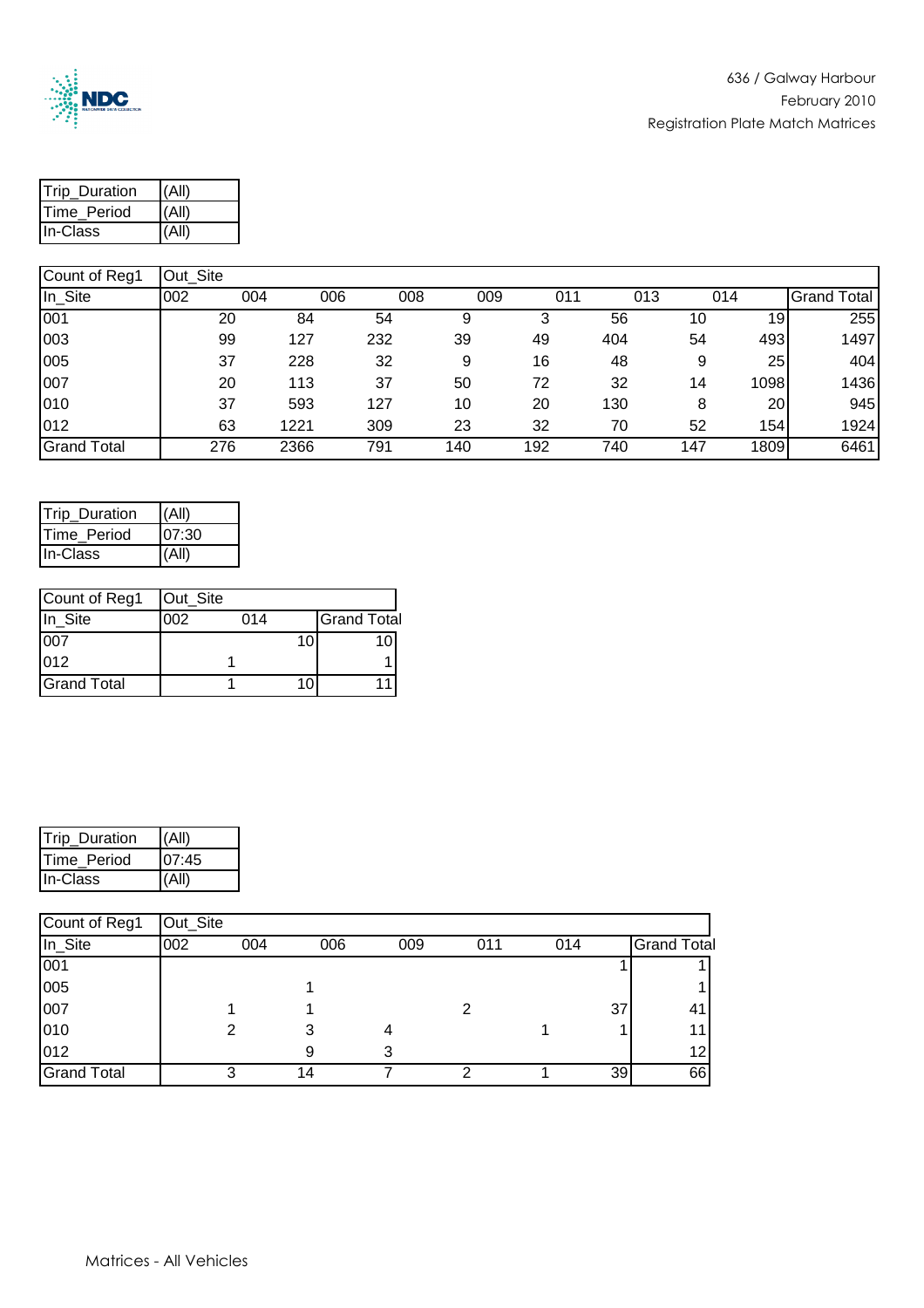

| <b>Trip Duration</b> | I(All) |  |  |  |
|----------------------|--------|--|--|--|
| Time_Period          | 08:00  |  |  |  |
| <b>I</b> In-Class    | (AII)  |  |  |  |

## Count of Reg1 | Out\_Site In\_Site 002 004 006 008 009 011 013 014 Grand Total 001 2 2 1 1 2 1 9 003 3 6 9 8 26 005 | 1 1 1 1 1 1 1 1 1 7 007 5 2 1 1 55 64 010 3 32 6 2 43 012 5 50 11 1 2 2 4 75 Grand Total 12 90 28 4 1 15 5 69 224

| Trip_Duration | (AII) |
|---------------|-------|
| Time Period   | 08:15 |
| In-Class      | (A  ) |

| Count of Reg1      | Out Site |     |     |     |     |     |     |     |                    |
|--------------------|----------|-----|-----|-----|-----|-----|-----|-----|--------------------|
| In_Site            | 002      | 004 | 006 | 009 | 011 | 013 | 014 |     | <b>Grand Total</b> |
| 001                |          |     |     |     |     |     |     |     |                    |
| 003                |          |     |     | 16  |     | 15  | 5   | 34  | 78                 |
| 005                |          |     |     |     |     | 3   |     |     | 10 <sub>l</sub>    |
| 007                |          |     |     |     |     |     |     | 67  | 71                 |
| 010                |          |     | 41  | 6   |     | 2   |     |     | 54                 |
| 012                |          | 8   | 79  | 10  |     |     |     | 5   | 103                |
| <b>Grand Total</b> |          | 22  | 129 | 34  |     | 20  |     | 107 | 320                |

| Trip_Duration | (A  ) |
|---------------|-------|
| Time_Period   | 08:30 |
| In-Class      | (AII) |

| Count of Reg1      | Out_Site |     |     |     |     |     |     |     |     |                    |
|--------------------|----------|-----|-----|-----|-----|-----|-----|-----|-----|--------------------|
| In_Site            | 002      | 004 | 006 | 008 | 009 | 011 | 013 | 014 |     | <b>Grand Total</b> |
| 001                |          |     |     |     |     |     |     |     |     | ŏ                  |
| 003                |          | ◠   | ົ   | 26  |     |     | 15  |     | 30  | 79                 |
| 005                |          |     | 9   |     |     |     |     |     |     | 16                 |
| 007                |          |     |     |     |     |     |     |     | 65  | 68                 |
| 010                |          |     | 45  |     |     |     |     |     |     | 53                 |
| 012                |          |     | 81  | 15  |     |     |     |     |     | 106                |
| <b>Grand Total</b> |          | 14  | 137 | 48  |     |     | 23  |     | 100 | 330                |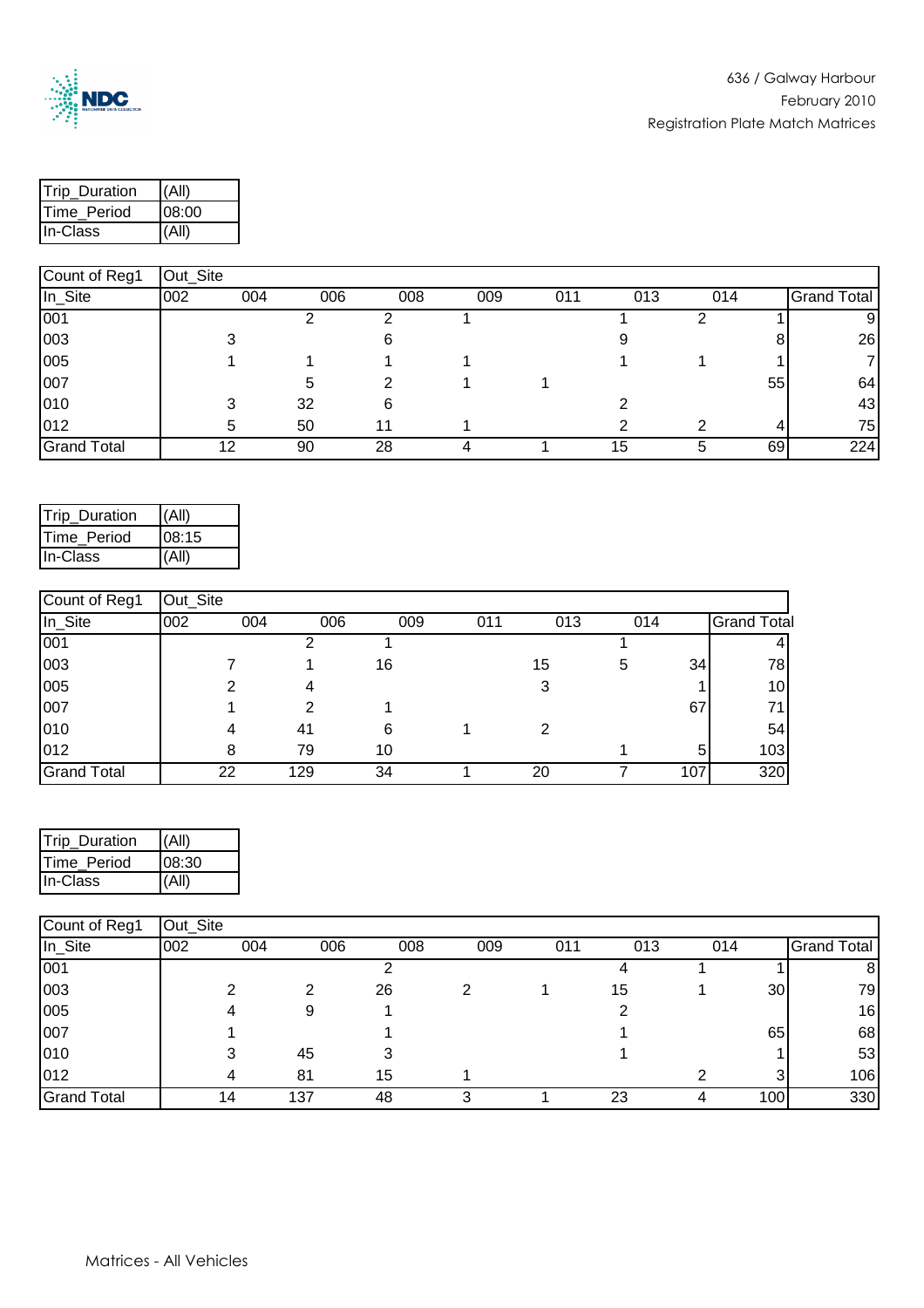

| <b>Trip Duration</b> |       |  |  |  |
|----------------------|-------|--|--|--|
| Time_Period          | 08:45 |  |  |  |
| <b>I</b> In-Class    |       |  |  |  |

| Count of Reg1      | Out_Site |     |     |     |     |     |     |     |                    |
|--------------------|----------|-----|-----|-----|-----|-----|-----|-----|--------------------|
| In_Site            | 002      | 004 | 006 | 009 | 011 | 013 | 014 |     | <b>Grand Total</b> |
| 001                |          |     |     |     |     |     |     |     |                    |
| 003                |          | 5   |     | 20  |     | 25  |     | 34  | 87                 |
| 005                |          |     |     |     |     | 3   |     |     | 12                 |
| 007                |          |     | っ   | 2   |     |     |     | 66  | 71                 |
| 010                |          |     | 29  |     |     |     |     |     | 38                 |
| 012                |          | 5   | 64  | 12  |     |     |     |     | 85                 |
| <b>Grand Total</b> |          | 12  | 106 | 42  |     | 33  |     | 104 | 302                |

| Trip_Duration | (AII) |
|---------------|-------|
| Time_Period   | 09:00 |
| In-Class      | (AII) |

| Count of Reg1      | Out_Site |     |     |     |     |     |     |     |     |                    |
|--------------------|----------|-----|-----|-----|-----|-----|-----|-----|-----|--------------------|
| In_Site            | 002      | 004 | 006 | 008 | 009 | 011 | 013 | 014 |     | <b>Grand Total</b> |
| 001                |          |     |     |     |     |     |     |     |     | 5                  |
| 003                |          |     | 4   | 14  |     |     | 30  |     | 36  | 91                 |
| 005                |          | 6   | 13  |     |     |     |     |     |     | 24                 |
| 007                |          |     |     |     |     |     |     |     | 58  | 61                 |
| 010                |          |     | 36  | 9   |     |     |     |     |     | 52                 |
| 012                |          | ◠   | 70  | 19  |     |     |     |     | 5   | 100                |
| <b>Grand Total</b> |          | 21  | 125 | 44  | 4   |     | 35  |     | 102 | 333                |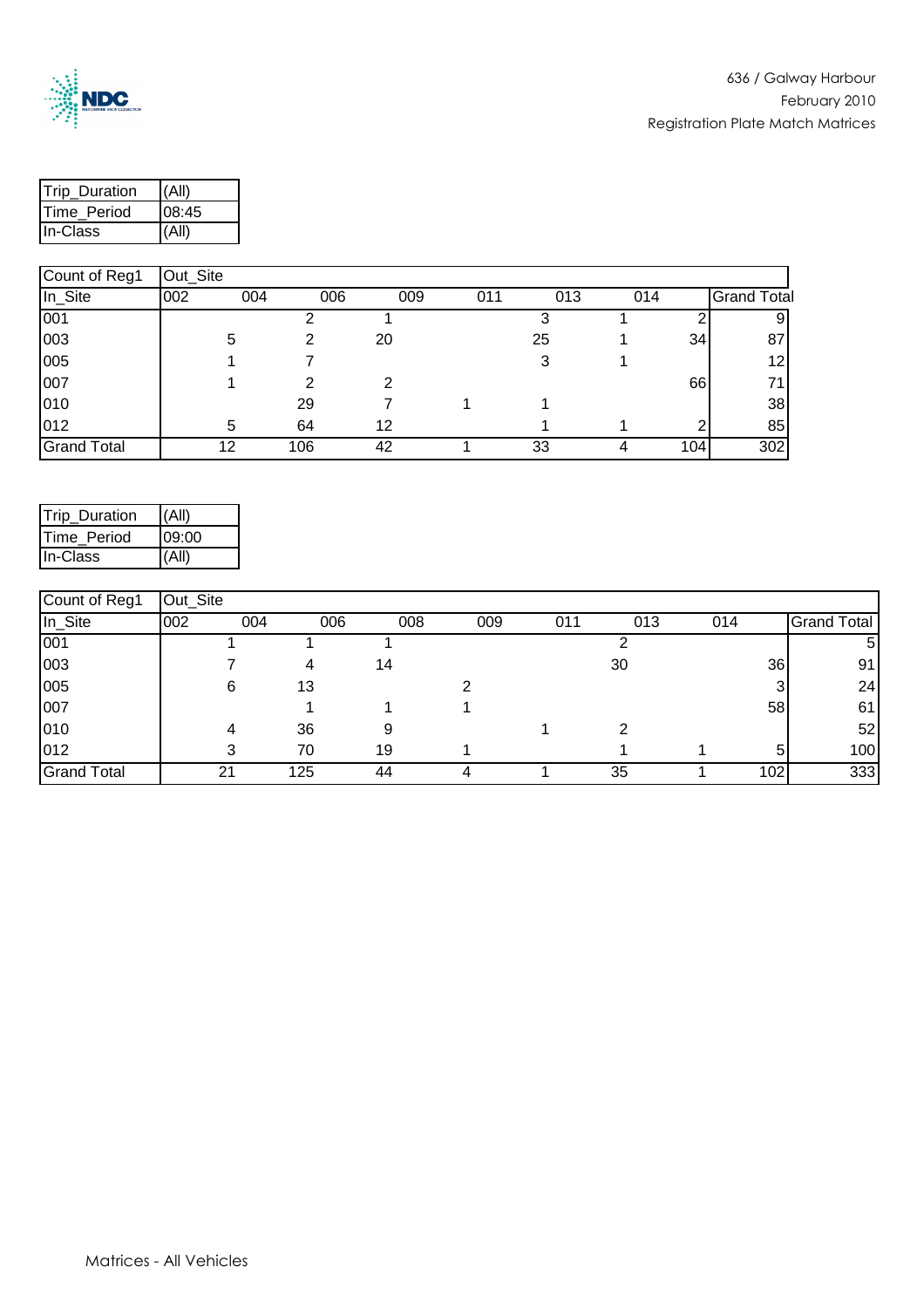

| <b>Trip Duration</b> | (All) |  |  |  |
|----------------------|-------|--|--|--|
| Time_Period          | 09:15 |  |  |  |
| <b>I</b> In-Class    | (All) |  |  |  |

| Count of Reg1      | Out_Site |     |     |     |     |     |     |     |     |             |
|--------------------|----------|-----|-----|-----|-----|-----|-----|-----|-----|-------------|
| In_Site            | 002      | 004 | 006 | 008 | 009 | 011 | 013 | 014 |     | Grand Total |
| 001                |          |     |     |     |     |     |     |     |     | 6           |
| 003                |          | 5   |     | 16  |     |     | 33  |     | 34  | 92          |
| 005                |          |     |     |     |     |     |     |     |     | 10          |
| 007                |          |     |     |     |     |     |     |     | 53  | 57          |
| 010                |          | Δ   | 35  | 5   |     |     |     |     |     | 49          |
| 012                |          |     | 76  | 18  |     |     | ົ   |     | 10I | 113         |
| <b>Grand Total</b> |          | 14  | 124 | 40  |     |     | 43  |     | 99  | 327         |

| Trip_Duration | (AII) |
|---------------|-------|
| Time Period   | 12:00 |
| In-Class      | (AII) |

| Count of Reg1      | Out_Site |     |     |     |     |     |     |     |    |                    |
|--------------------|----------|-----|-----|-----|-----|-----|-----|-----|----|--------------------|
| In_Site            | 002      | 004 | 006 | 008 | 009 | 011 | 013 | 014 |    | <b>Grand Total</b> |
| 001                |          |     |     |     |     |     |     |     |    | 12                 |
| 003                |          | :C  |     |     |     |     |     |     | 12 | 34                 |
| 005                |          |     | 13  |     |     |     |     |     |    | 20                 |
| 007                |          |     | 5   |     |     |     |     |     | 28 | 36                 |
| 010                |          |     | 20  | റ   |     |     |     |     |    | 24                 |
| 012                |          |     | 43  |     |     |     |     |     |    | 56                 |
| <b>Grand Total</b> |          |     | 90  |     |     |     | 12  |     | 42 | 182                |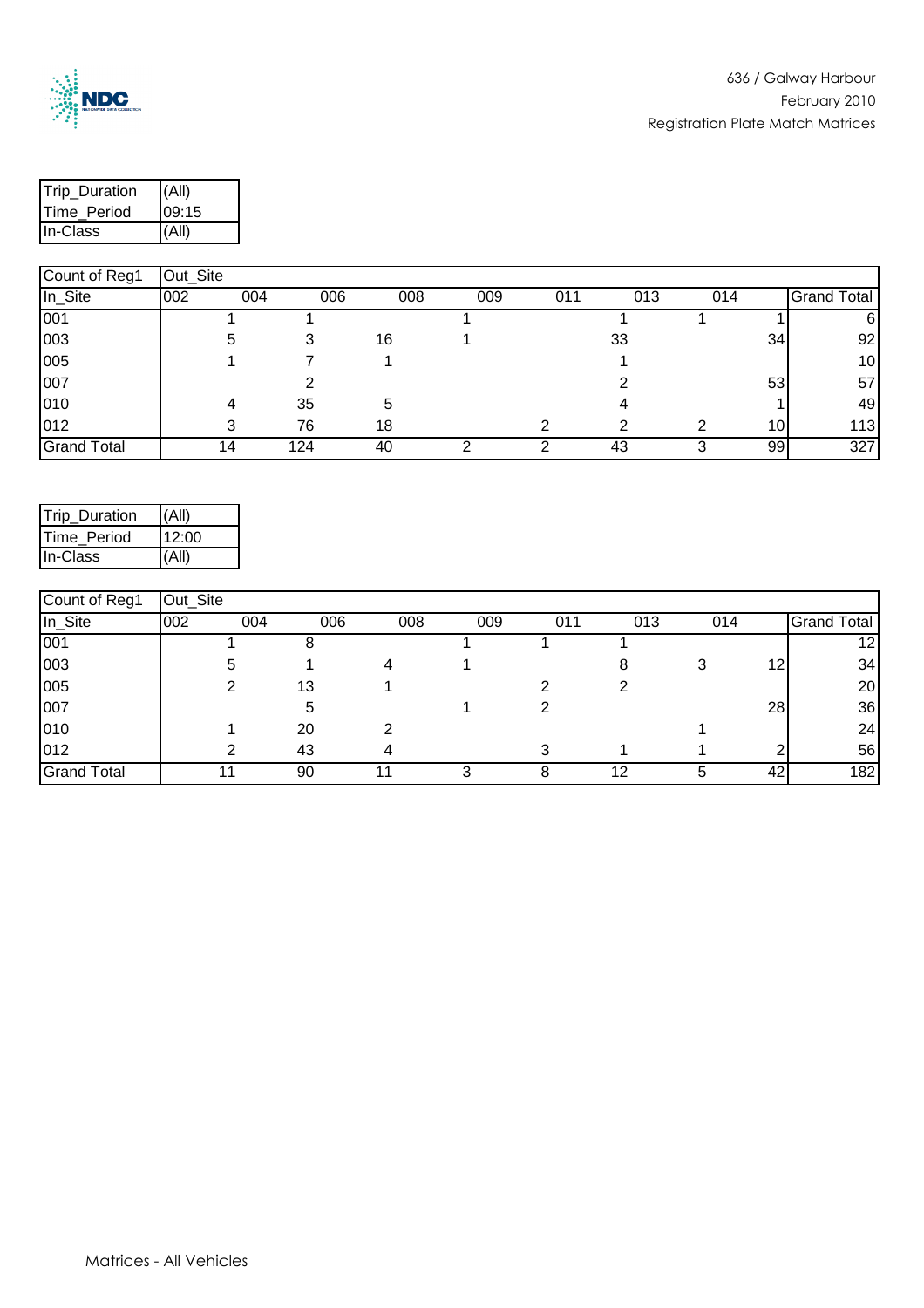

| <b>Trip Duration</b> | (All)  |  |  |  |
|----------------------|--------|--|--|--|
| Time_Period          | 112:15 |  |  |  |
| <b>I</b> In-Class    | (All)  |  |  |  |

| Count of Reg1      | Out_Site |     |     |     |     |     |     |     |    |                    |
|--------------------|----------|-----|-----|-----|-----|-----|-----|-----|----|--------------------|
| In_Site            | 002      | 004 | 006 | 008 | 009 | 011 | 013 | 014 |    | <b>Grand Total</b> |
| 001                |          |     |     |     |     |     |     |     |    | 11 <sub>1</sub>    |
| 003                |          | 9   | 5   |     |     | 5   | 19  |     | 18 | 69                 |
| 005                |          |     |     |     |     |     |     |     |    | 16                 |
| 007                |          |     | 10  |     | ົ   |     |     |     | 34 | 54                 |
| 010                |          |     | 25  | 5.  |     |     |     |     |    | 36                 |
| 012                |          | ◠   | 66  | 12  | 3   |     |     |     |    | 92                 |
| <b>Grand Total</b> |          | 19  | 119 | 33  | 12  |     | 27  |     | 55 | 278                |

| Trip_Duration | (AII) |
|---------------|-------|
| Time Period   | 12:30 |
| In-Class      | (A  ) |

| Count of Reg1      | Out_Site |     |     |     |     |     |     |     |                 |                    |
|--------------------|----------|-----|-----|-----|-----|-----|-----|-----|-----------------|--------------------|
| In_Site            | 002      | 004 | 006 | 008 | 009 | 011 | 013 | 014 |                 | <b>Grand Total</b> |
| 001                |          |     | b   |     |     |     |     |     |                 | 10 <sub>l</sub>    |
| 003                |          | 6   |     |     |     | 4   | 21  |     | 20 <sub>1</sub> | 65                 |
| 005                |          |     |     |     |     |     |     |     |                 | 15                 |
| 007                |          |     | 6   |     | 6   |     |     |     | 32              | 52                 |
| 010                |          |     | 13  | 5   |     |     | 8   |     |                 | 29                 |
| 012                |          |     | 61  | 14  |     |     |     | h.  |                 | 95                 |
| <b>Grand Total</b> |          | 15  | 96  | 31  |     | 13  | 36  |     | 56              | 266                |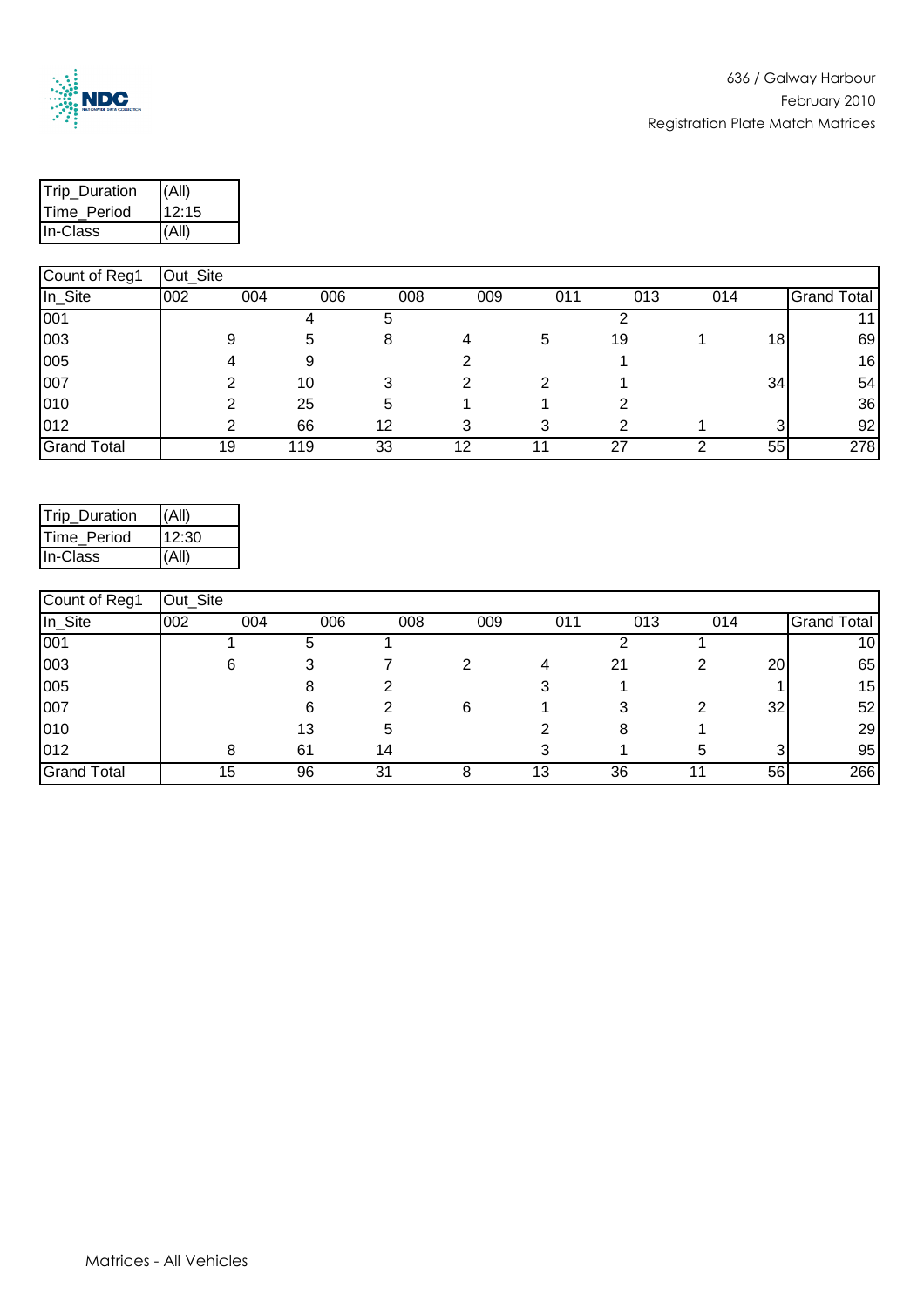

| <b>Trip Duration</b> | (All) |  |  |  |
|----------------------|-------|--|--|--|
| Time_Period          | 12:45 |  |  |  |
| <b>I</b> In-Class    | (All) |  |  |  |

| Count of Reg1      | Out_Site |     |     |     |     |     |     |     |    |                    |
|--------------------|----------|-----|-----|-----|-----|-----|-----|-----|----|--------------------|
| In_Site            | 002      | 004 | 006 | 008 | 009 | 011 | 013 | 014 |    | <b>Grand Total</b> |
| 001                |          |     |     |     |     |     |     |     |    | 17                 |
| 003                |          | 6   | 6   | 13  | 4   |     | 18  |     | 22 | 74                 |
| 005                |          |     |     |     |     |     |     |     |    | 10                 |
| 007                |          | ⌒   |     |     | 6   |     |     |     | 35 | 58                 |
| 010                |          |     | 23  | 6   |     |     |     |     |    | 43                 |
| 012                |          |     | 58  | 12  |     |     | 5   |     |    | 79                 |
| <b>Grand Total</b> |          | 14  | 110 | 38  | 12  |     | 37  |     | 59 | 281                |

| Trip_Duration | (A  ) |
|---------------|-------|
| Time_Period   | 13:00 |
| In-Class      | (A  ) |

| Count of Reg1      | Out_Site |     |     |     |     |     |     |     |                 |                    |
|--------------------|----------|-----|-----|-----|-----|-----|-----|-----|-----------------|--------------------|
| In_Site            | 002      | 004 | 006 | 008 | 009 | 011 | 013 | 014 |                 | <b>Grand Total</b> |
| 001                |          |     |     |     |     |     |     |     |                 | 91                 |
| 003                |          | 6   | 10  | 6   |     |     | 28  | 5   | 15 <sup>1</sup> | 81                 |
| 005                |          |     |     |     |     |     |     |     |                 | 14                 |
| 007                |          |     | 8   |     |     |     |     |     | 27              | 47                 |
| 010                |          |     | 35  |     |     |     |     |     |                 | 42                 |
| 012                |          |     | 62  | 15  |     |     |     |     | 4               | 87                 |
| <b>Grand Total</b> |          |     | 127 | 31  | 6   |     | 37  |     | 46              | 280                |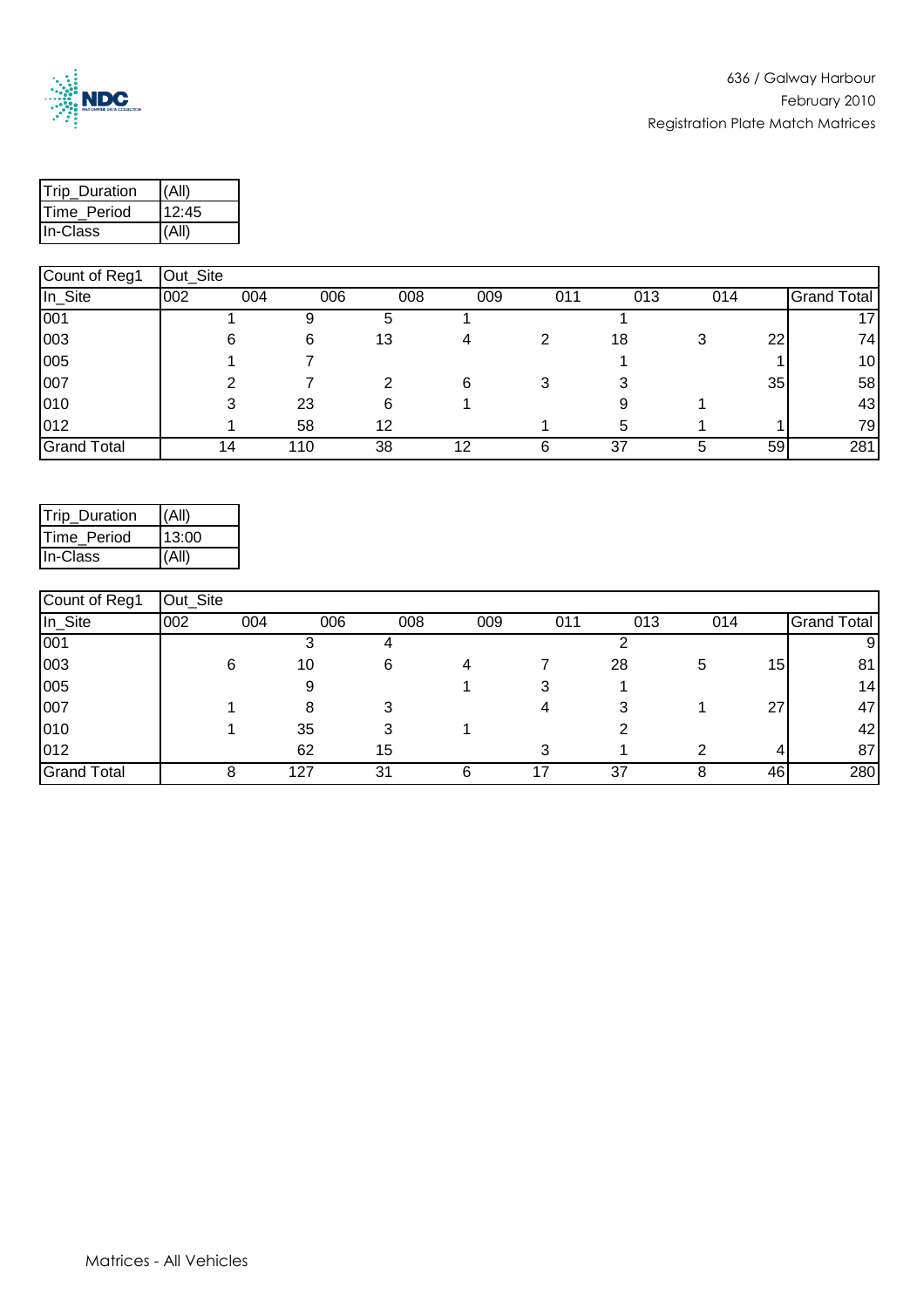

| <b>Trip Duration</b> | (All) |  |  |  |
|----------------------|-------|--|--|--|
| Time_Period          | 13:15 |  |  |  |
| <b>I</b> In-Class    | (All) |  |  |  |

| Count of Reg1      | Out_Site |     |     |     |     |     |     |     |    |                    |
|--------------------|----------|-----|-----|-----|-----|-----|-----|-----|----|--------------------|
| In_Site            | 002      | 004 | 006 | 008 | 009 | 011 | 013 | 014 |    | <b>Grand Total</b> |
| 001                |          |     |     |     |     |     |     |     |    | 14                 |
| 003                |          | 6   | 4   | 11  |     |     | 18  |     |    | 51                 |
| 005                |          |     | 12  | 3   |     |     |     |     |    | 21                 |
| 007                |          |     | 12  |     |     | 6   |     |     | 27 | 52                 |
| 010                |          |     | 27  |     |     |     | 6   |     |    | 44                 |
| 012                |          |     | 51  | 15  |     |     | 6   |     |    | 80                 |
| <b>Grand Total</b> |          | 14  | 109 | 36  | 6   | 10  | 41  |     | 40 | 262                |

| Trip_Duration | (AII) |
|---------------|-------|
| Time Period   | 13:30 |
| In-Class      | (A  ) |

| Count of Reg1      | Out_Site |     |     |     |     |     |     |     |                 |                    |
|--------------------|----------|-----|-----|-----|-----|-----|-----|-----|-----------------|--------------------|
| In_Site            | 002      | 004 | 006 | 008 | 009 | 011 | 013 | 014 |                 | <b>Grand Total</b> |
| 001                |          |     |     |     |     |     |     |     |                 |                    |
| 003                |          |     | 8   |     |     |     | 37  |     | 13 <sub>1</sub> | 731                |
| 005                |          |     |     |     |     |     | 5   |     |                 | 23                 |
| 007                |          |     | 6   |     |     |     |     |     | 39              | 61                 |
| 010                |          |     | 25  | 5   |     |     | 10  |     |                 | 47                 |
| 012                |          |     | 63  | 10  |     |     |     |     |                 | 85                 |
| <b>Grand Total</b> |          | 18  | 122 | 30  |     | 13  | 58  |     | 57              | 306                |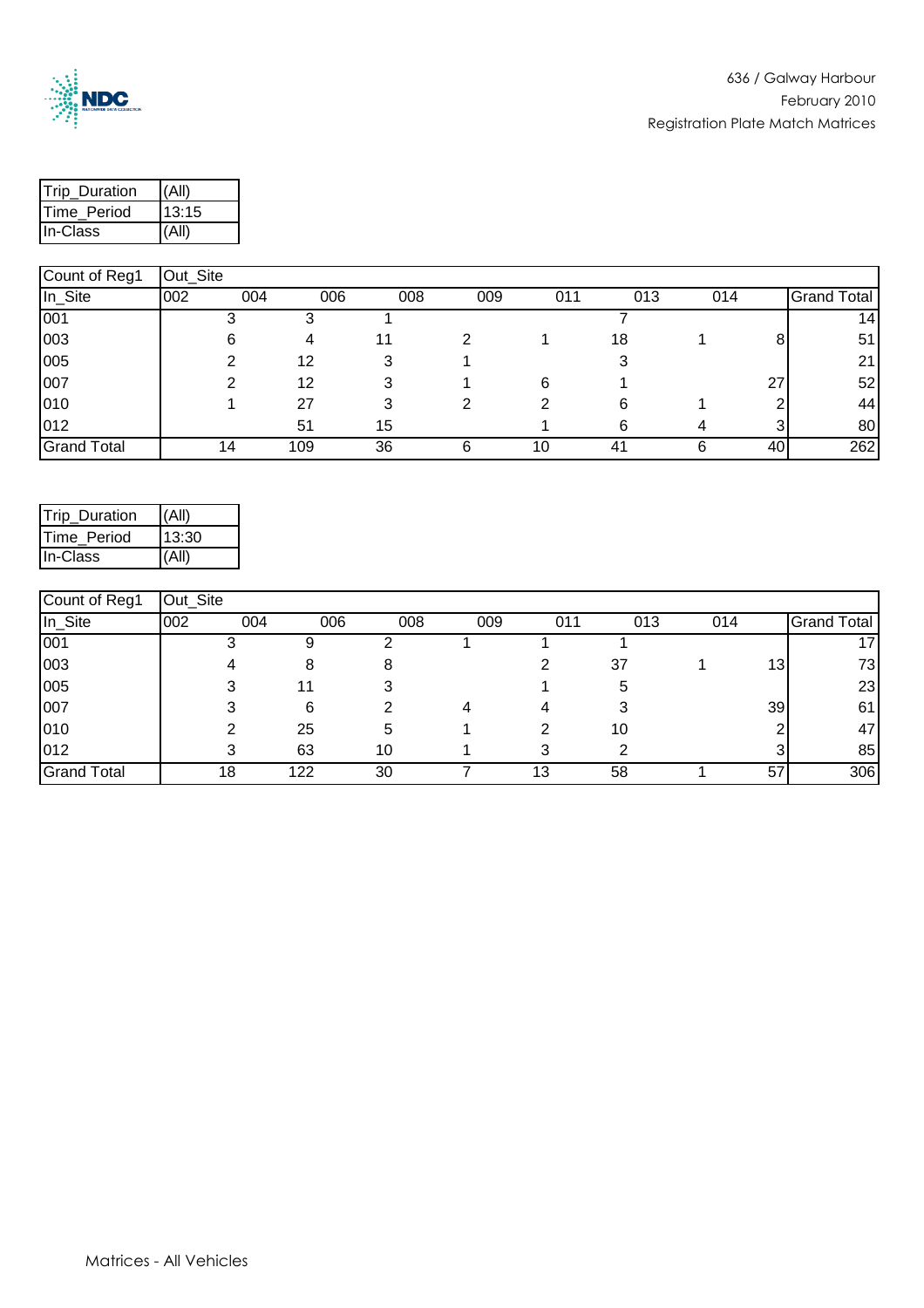

| <b>Trip Duration</b> | (All) |  |  |  |
|----------------------|-------|--|--|--|
| Time_Period          | 13:45 |  |  |  |
| <b>I</b> In-Class    | (All) |  |  |  |

| Count of Reg1      | Out_Site |     |     |     |     |     |     |     |    |                    |
|--------------------|----------|-----|-----|-----|-----|-----|-----|-----|----|--------------------|
| In_Site            | 002      | 004 | 006 | 008 | 009 | 011 | 013 | 014 |    | <b>Grand Total</b> |
| 001                |          |     |     |     |     |     |     |     |    |                    |
| 003                |          |     | 9   | 10  | 6   | 6   | 20  | 5   | 21 | 81                 |
| 005                |          |     | 15  |     |     |     |     |     |    | 26                 |
| 007                |          |     | 8   |     | 10  | 11  |     |     | 44 | 78                 |
| 010                |          |     | 24  |     |     |     |     |     |    | 33                 |
| 012                |          | ◠   | 58  | 11  |     |     | ົ   |     | 4  | 82                 |
| <b>Grand Total</b> |          | 9   | 118 | 31  | 20  | 19  | 34  | 10  | 70 | 311                |

| Trip_Duration | (AII) |
|---------------|-------|
| Time_Period   | 14:00 |
| In-Class      | (A  ) |

| Count of Reg1      | Out_Site |     |     |     |     |     |     |     |    |                    |
|--------------------|----------|-----|-----|-----|-----|-----|-----|-----|----|--------------------|
| In_Site            | 002      | 004 | 006 | 008 | 009 | 011 | 013 | 014 |    | <b>Grand Total</b> |
| 001                |          |     |     |     |     |     |     |     |    | 18 <sub>l</sub>    |
| 003                |          | 5   |     | 12  | 6   |     | 17  | 5   | 16 | 74                 |
| 005                |          |     | 13  |     |     |     |     |     |    | 22                 |
| 007                |          |     |     |     |     |     |     |     | 35 | 58                 |
| 010                |          |     | 31  | 5   |     |     | 12  |     |    | 55                 |
| 012                |          |     | 45  | 11  | з   | ົ   | 5   |     | 9  | 80                 |
| <b>Grand Total</b> |          | 15  | 122 | 33  |     | 12  | 41  | 10  | 63 | 307                |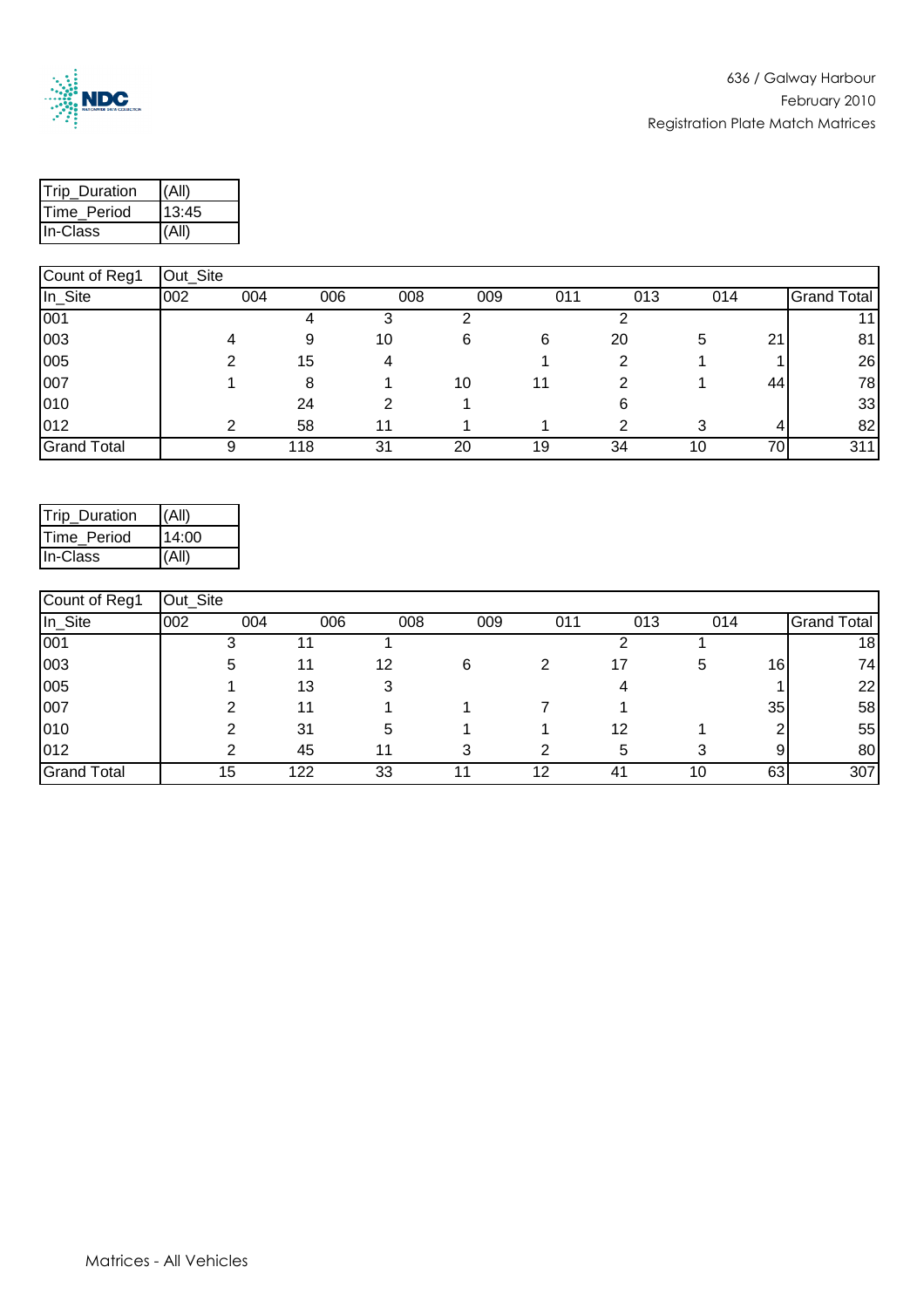

| <b>Trip Duration</b> |       |  |  |  |  |
|----------------------|-------|--|--|--|--|
| <b>ITime Period</b>  | 14:15 |  |  |  |  |
| <b>I</b> In-Class    | (All) |  |  |  |  |

| Count of Reg1      | Out_Site |     |     |     |     |     |     |     |    |                    |
|--------------------|----------|-----|-----|-----|-----|-----|-----|-----|----|--------------------|
| In_Site            | 002      | 004 | 006 | 008 | 009 | 011 | 013 | 014 |    | <b>Grand Total</b> |
| 001                |          |     |     |     |     |     |     |     |    | 81                 |
| 003                |          |     | 6   |     | 4   |     | 19  | 5   | 22 | 72                 |
| 005                |          |     | 20  |     |     |     |     |     |    | 26                 |
| 007                |          |     | 6   |     | 5   |     |     |     | 53 | 75                 |
| 010                |          |     | 26  |     |     |     | 5   |     |    | 37                 |
| 012                |          |     | 63  | 11  |     |     | 11  | h.  |    | 95                 |
| <b>Grand Total</b> |          | 16  | 122 | 25  |     |     | 42  | 13  | 77 | 313                |

| Trip_Duration | (A  ) |
|---------------|-------|
| Time_Period   | 16:30 |
| In-Class      | (A  ) |

| Count of Reg1      | Out_Site |     |     |     |     |     |     |     |                 |                    |
|--------------------|----------|-----|-----|-----|-----|-----|-----|-----|-----------------|--------------------|
| In_Site            | 002      | 004 | 006 | 008 | 009 | 011 | 013 | 014 |                 | <b>Grand Total</b> |
| 001                |          |     |     |     |     |     |     |     |                 | 13                 |
| 003                |          |     |     |     |     |     | 16  |     | 17 <sub>1</sub> | 56                 |
| 005                |          |     | 9   |     |     |     |     |     |                 | 18                 |
| 007                |          |     |     |     |     | 5   |     |     | 59              | 73                 |
| 010                |          |     | 18  |     |     |     |     |     |                 | 26                 |
| 012                |          |     | 41  | 13  |     |     |     |     | 11              | 72                 |
| <b>Grand Total</b> |          |     | 83  | 29  | 5   |     | 24  |     | 96              | 258                |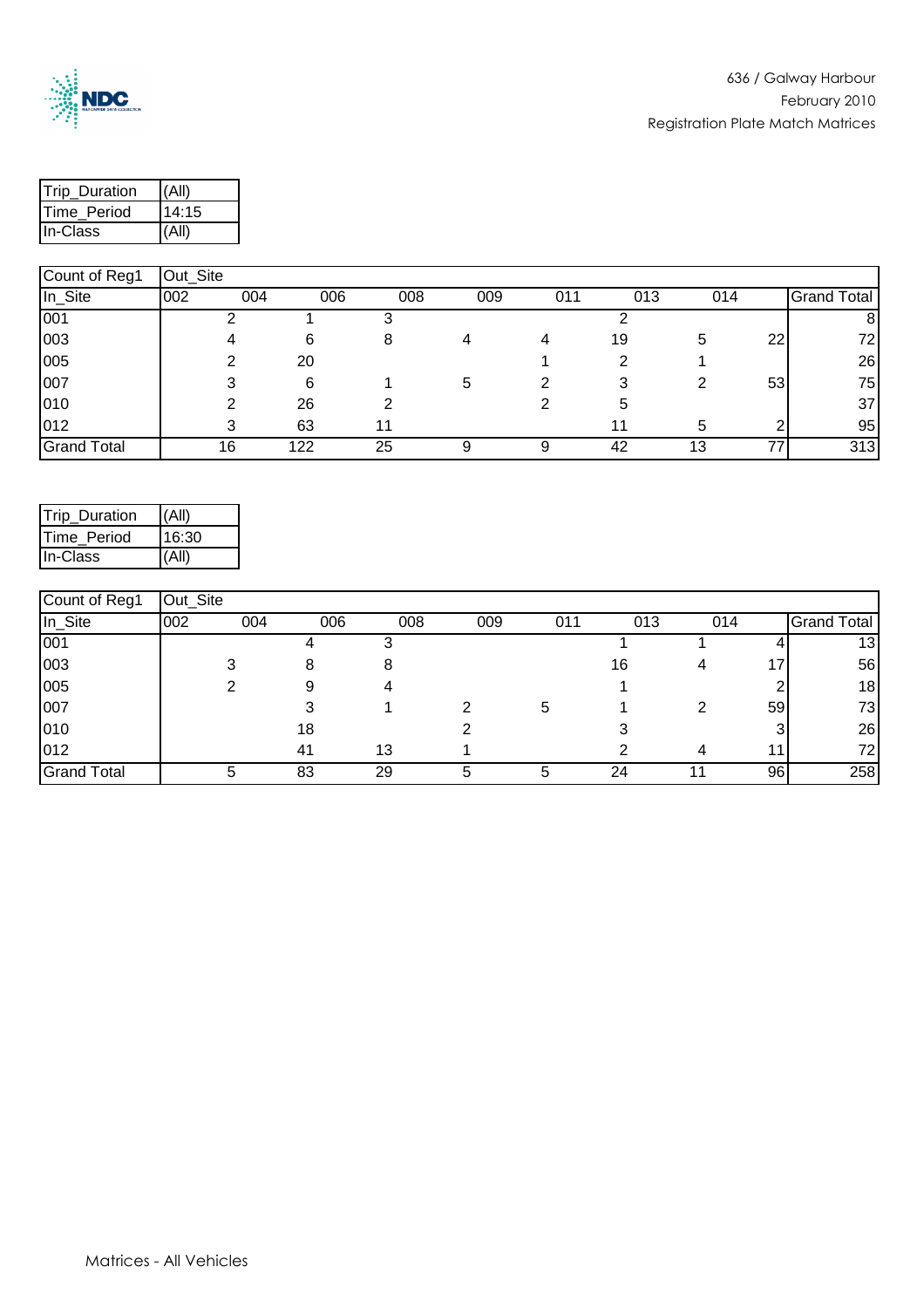

| <b>Trip Duration</b> | (All) |  |  |  |
|----------------------|-------|--|--|--|
| Time_Period          | 16:45 |  |  |  |
| <b>I</b> In-Class    | (All) |  |  |  |

|                    | $-$ ---- |     |     |     |     |     |     |     |     |             |
|--------------------|----------|-----|-----|-----|-----|-----|-----|-----|-----|-------------|
| In_Site            | 002      | 004 | 006 | 008 | 009 | 011 | 013 | 014 |     | Grand Total |
| 001                |          |     |     |     |     |     |     |     |     | 18          |
| 003                |          | 6   | 8   |     |     |     | 14  |     | 37  | 80          |
| 005                |          |     | 10  |     |     |     | 3   |     | 5   | 27          |
| 007                |          |     | b   |     |     |     |     |     | 54  | 74          |
| 010                |          | ົ   | 23  |     |     |     | 12  |     |     | 49          |
| 012                |          |     | 42  |     |     |     | h.  |     | 15  | 85          |
| <b>Grand Total</b> |          |     | 92  | 44  |     | 16  | 44  |     | 115 | 333         |

| Trip_Duration      | (A  ) |
|--------------------|-------|
| <b>Time Period</b> | 17:00 |
| In-Class           | (AII) |

| Count of Reg1      | Out_Site |     |     |     |     |     |     |     |                 |                    |
|--------------------|----------|-----|-----|-----|-----|-----|-----|-----|-----------------|--------------------|
| In_Site            | 002      | 004 | 006 | 008 | 009 | 011 | 013 | 014 |                 | <b>Grand Total</b> |
| 001                |          |     |     |     |     |     |     |     |                 | 19                 |
| 003                |          |     | 10  | 5   |     |     | 14  |     | 32              | 69                 |
| 005                |          |     |     |     |     |     |     |     |                 | 11                 |
| 007                |          |     |     | ົ   | 3   |     |     |     | 66              | 79                 |
| 010                |          |     |     | 17  |     |     | 16  |     |                 | 54                 |
| 012                |          |     | 29  | 27  |     |     |     |     | 14 <sub>1</sub> | 86                 |
| <b>Grand Total</b> |          |     | 66  | 55  |     |     | 51  |     | 117             | 318                |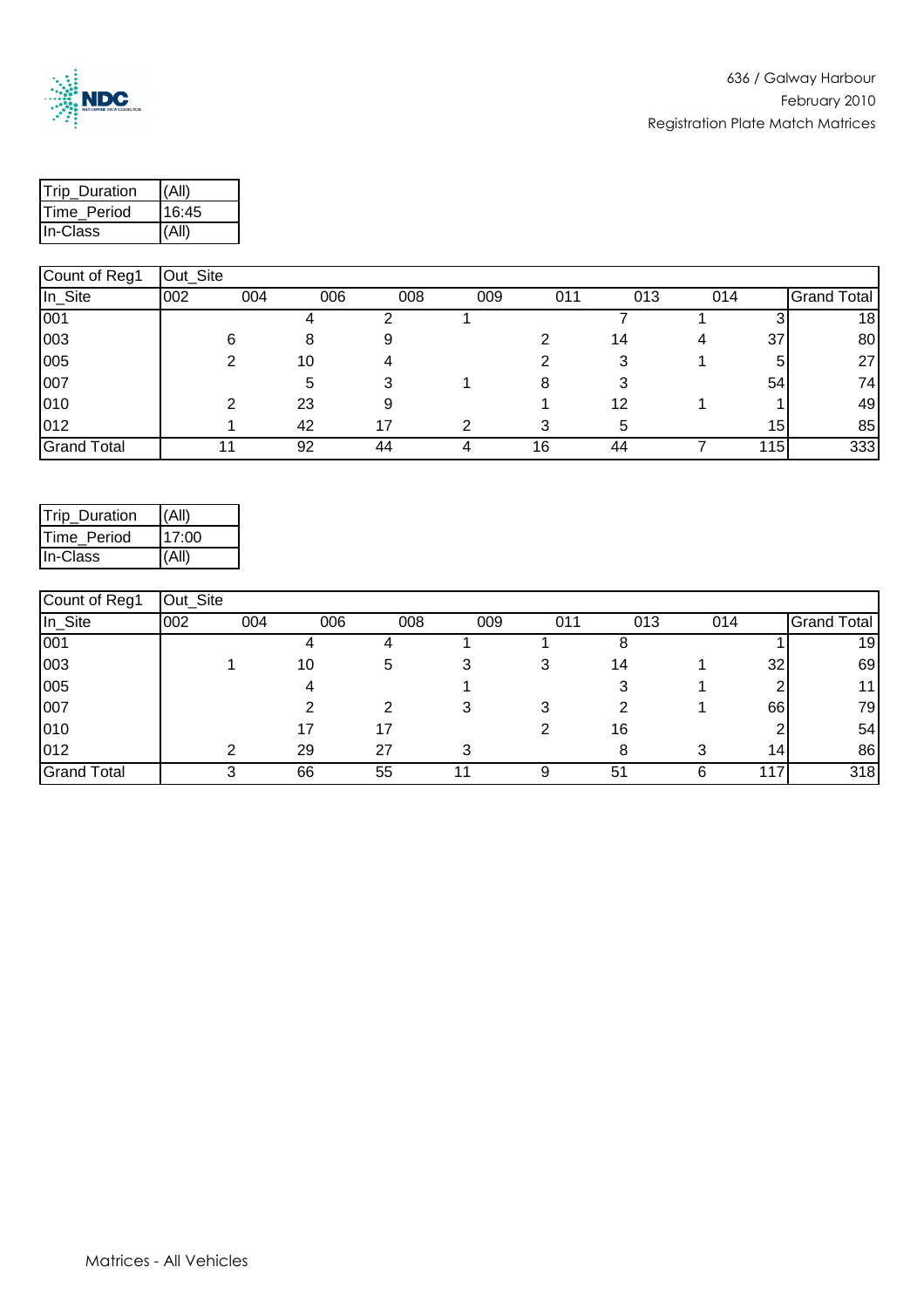

| <b>Trip Duration</b> | (All)  |  |  |  |
|----------------------|--------|--|--|--|
| <b>ITime Period</b>  | 117:15 |  |  |  |
| <b>I</b> In-Class    | (All)  |  |  |  |

| pount of regi      | $vu$ - $vu$ |     |     |     |     |     |     |     |                 |                    |
|--------------------|-------------|-----|-----|-----|-----|-----|-----|-----|-----------------|--------------------|
| In_Site            | 002         | 004 | 006 | 008 | 009 | 011 | 013 | 014 |                 | <b>Grand Total</b> |
| 001                |             |     |     |     |     |     |     |     |                 | 16                 |
| 003                |             |     |     |     |     |     | 12  |     | 20              | 58                 |
| 005                |             |     | 5   |     |     |     |     |     |                 | 13                 |
| 007                |             |     |     |     |     |     |     |     | 48              | 61                 |
| 010                |             |     |     |     |     |     |     |     |                 | 24                 |
| 012                |             |     | 24  | 18  |     |     |     |     | 13 <sub>1</sub> | 68                 |
| <b>Grand Total</b> |             |     | 50  | 44  | 5   |     | 29  |     | 84              | 240                |

| Trip_Duration | (AII)  |
|---------------|--------|
| Time_Period   | 117:30 |
| In-Class      | (AII)  |

| Count of Reg1      | Out_Site |     |     |     |     |     |     |     |     |                    |
|--------------------|----------|-----|-----|-----|-----|-----|-----|-----|-----|--------------------|
| In_Site            | 002      | 004 | 006 | 008 | 009 | 011 | 013 | 014 |     | <b>Grand Total</b> |
| 001                |          |     |     | n   |     |     |     |     |     | 11                 |
| 003                |          |     | 4   | 12  |     |     | 13  |     | 28  | 65                 |
| 005                |          |     | 13  |     |     |     | 6   |     | 6   | 30                 |
| 007                |          |     |     | ົ   | 2   | 5   |     |     | 54  | 67                 |
| 010                |          |     |     | 12  |     |     | 13  |     |     | 46                 |
| 012                |          | 5   | 27  | 17  | ◠   | ◠   | 10  | 6   | 9   | 78                 |
| <b>Grand Total</b> |          | 6   | 64  | 50  | 5   | 13  | 45  | 13  | 101 | 297                |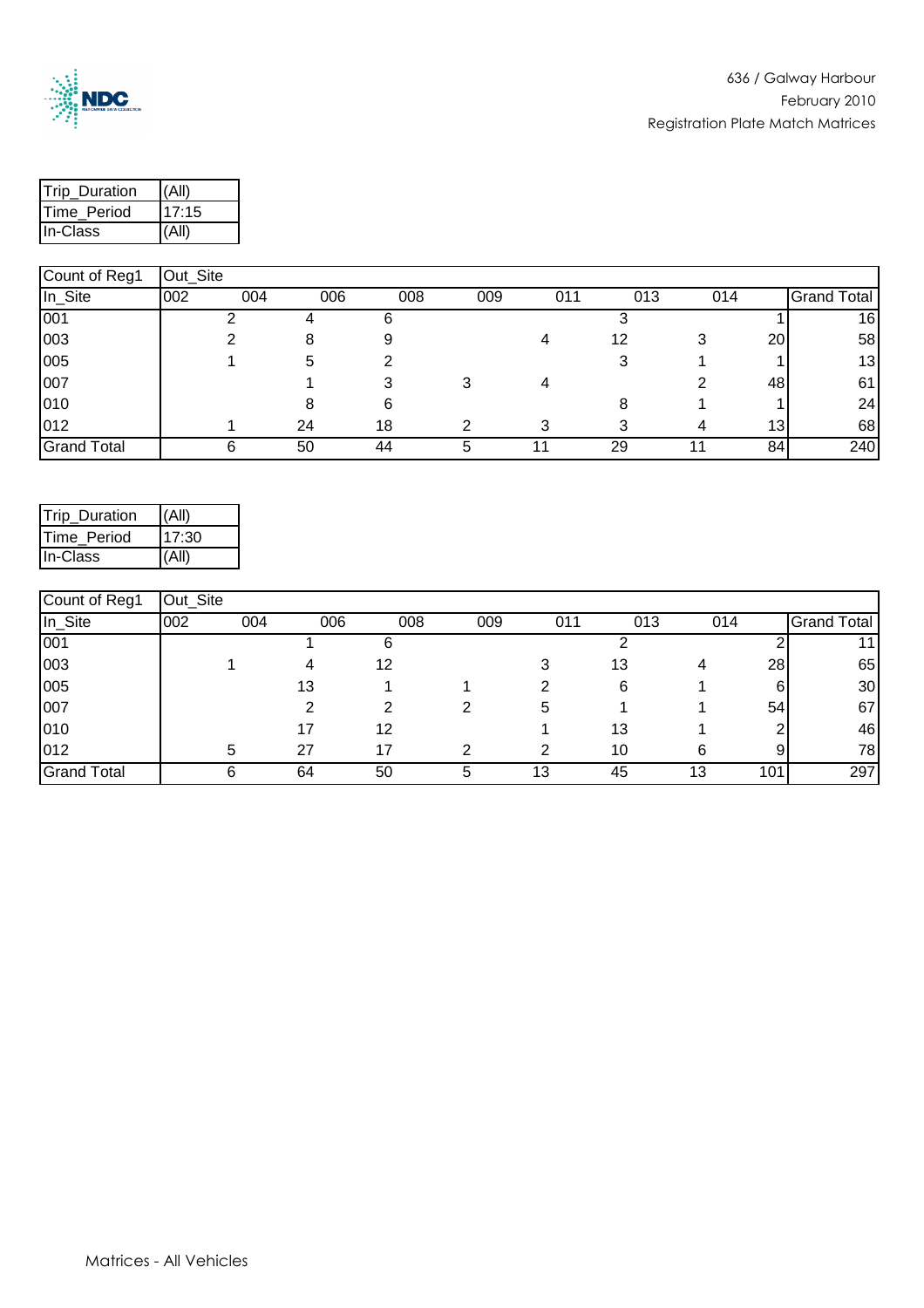

| <b>Trip Duration</b> |       |
|----------------------|-------|
| Time_Period          | 17:45 |
| <b>I</b> In-Class    |       |

| $\sim$             | $  -$ |     |     |     |     |     |     |     |     |                    |
|--------------------|-------|-----|-----|-----|-----|-----|-----|-----|-----|--------------------|
| In_Site            | 002   | 004 | 006 | 008 | 009 | 011 | 013 | 014 |     | <b>Grand Total</b> |
| 001                |       |     |     |     |     |     |     |     |     |                    |
| 003                |       |     | 6   |     |     |     |     |     | 14. | 30                 |
| 005                |       |     | 19  |     |     |     |     |     |     | 23                 |
| 007                |       |     |     |     |     |     |     |     | 34  | 44                 |
| 010                |       |     | 21  | b   |     |     | 5   |     |     | 35                 |
| 012                |       |     | 35  | 14  |     |     |     |     | 16  | 69                 |
| <b>Grand Total</b> |       |     | 84  | 27  |     | 10  | 12  |     | 67  | 208                |

| Trip_Duration      | (AII) |
|--------------------|-------|
| <b>Time Period</b> | 18:00 |
| In-Class           | (AII) |

| Count of Reg1      | Out_Site |     |     |     |     |    |                    |
|--------------------|----------|-----|-----|-----|-----|----|--------------------|
| $In_Site$          | 002      | 004 | 008 | 009 | 014 |    | <b>Grand Total</b> |
| 001                |          |     |     |     |     |    |                    |
| 003                |          |     | 6   |     |     |    |                    |
| 005                |          |     | 9   |     |     |    | 9                  |
| 007                |          |     | 5   |     |     | 12 | 17                 |
| 010                |          |     | 10  |     |     |    | 12                 |
| 012                |          |     | 17  |     |     | 5  | 23                 |
| <b>Grand Total</b> |          |     | 48  |     |     | 19 | 70I                |

| <b>Trip Duration</b> | (All)  |
|----------------------|--------|
| Time_Period          | 18:15  |
| In-Class             | I(All) |

| Count of Reg1      | Out_Site |     |     |    |                    |
|--------------------|----------|-----|-----|----|--------------------|
| In_Site            | 002      | 004 | 014 |    | <b>Grand Total</b> |
| 001                |          |     |     |    |                    |
| 003                |          |     | 2   |    |                    |
| 007                |          |     |     | 6  |                    |
| 010                |          |     | 9   |    | 9                  |
| 012                |          | 2   |     | 8  | 17                 |
| <b>Grand Total</b> |          |     | 19  | 15 | 38                 |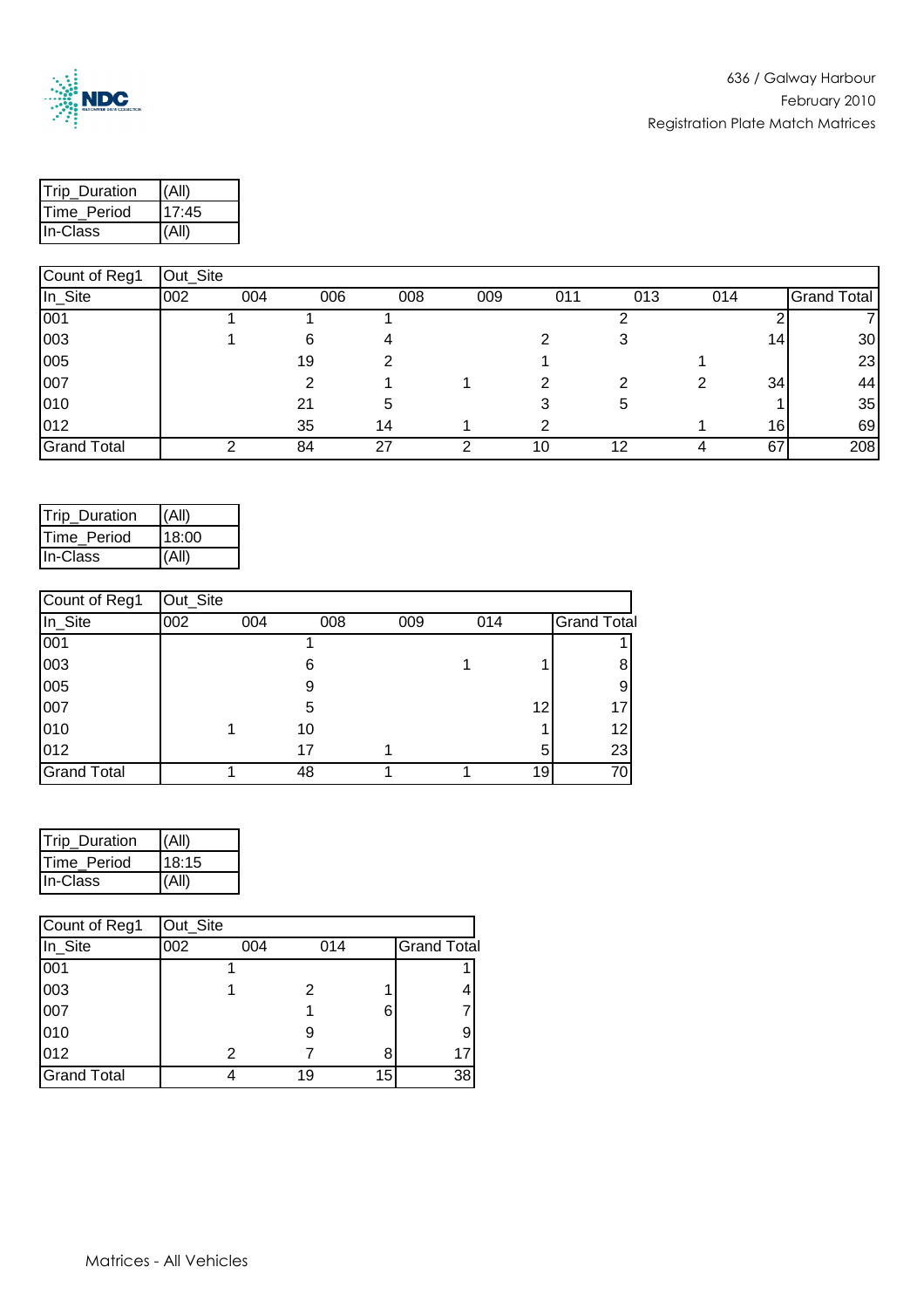

| Trip_Duration       |  |
|---------------------|--|
| <b>ITime Period</b> |  |
| lln-Class           |  |

| o o ann on neg n   | ----- |      |     |     |     |     |     |                 |                    |
|--------------------|-------|------|-----|-----|-----|-----|-----|-----------------|--------------------|
| In Site 002        |       | 004  | 006 | 008 | 009 | 011 | 013 | 014             | <b>Grand Total</b> |
| 001                |       |      | 34  |     |     | 38  |     | 13.             | 175                |
| 003                | 79    | 126  | 223 | 39  | 48  | 399 | 45  | 483             | 1442               |
| 005                | 29    | 226  | 27  | 8   | 15  | 46  | 9   | 25              | 385                |
| 007                | 16    | 112  | 35  | 49  | 72  | 30  | 14  | 1088            | 1416               |
| 010                | 25    | 582  | 117 | 9   | 18  | 114 | 6   | 20 <sub>l</sub> | 891                |
| 012                | 42    | 1205 | 283 | 22  | 31  | 67  | 30  | 148             | 1828               |
| <b>Grand Total</b> | 202   | 2322 | 719 | 133 | 185 | 694 | 105 | 1777            | 6137               |

| Trip Duration       | (All' |
|---------------------|-------|
| <b>ITime Period</b> | 07:30 |
| In-Class            |       |

| Count of Reg1   Out_Site |     |     |                    |
|--------------------------|-----|-----|--------------------|
| In_Site                  | 002 | 014 | <b>Grand Total</b> |
| 007                      |     |     |                    |
| 012                      |     |     |                    |
| <b>Grand Total</b>       |     |     |                    |

| Trip_Duration | (All) |
|---------------|-------|
| Time_Period   | 07:45 |
| In-Class      |       |

| Count of Reg1   Out_Site |     |     |     |     |    |                    |
|--------------------------|-----|-----|-----|-----|----|--------------------|
| In_Site 002              | 004 | 006 | 009 | 014 |    | <b>Grand Total</b> |
| 005                      |     |     |     |     |    |                    |
| 007                      |     |     |     |     | 37 |                    |
| 010                      |     |     |     |     |    |                    |
| 012                      |     |     |     |     |    | 12                 |
| <b>Grand Total</b>       | ◠   | 14  |     |     | 38 | 62                 |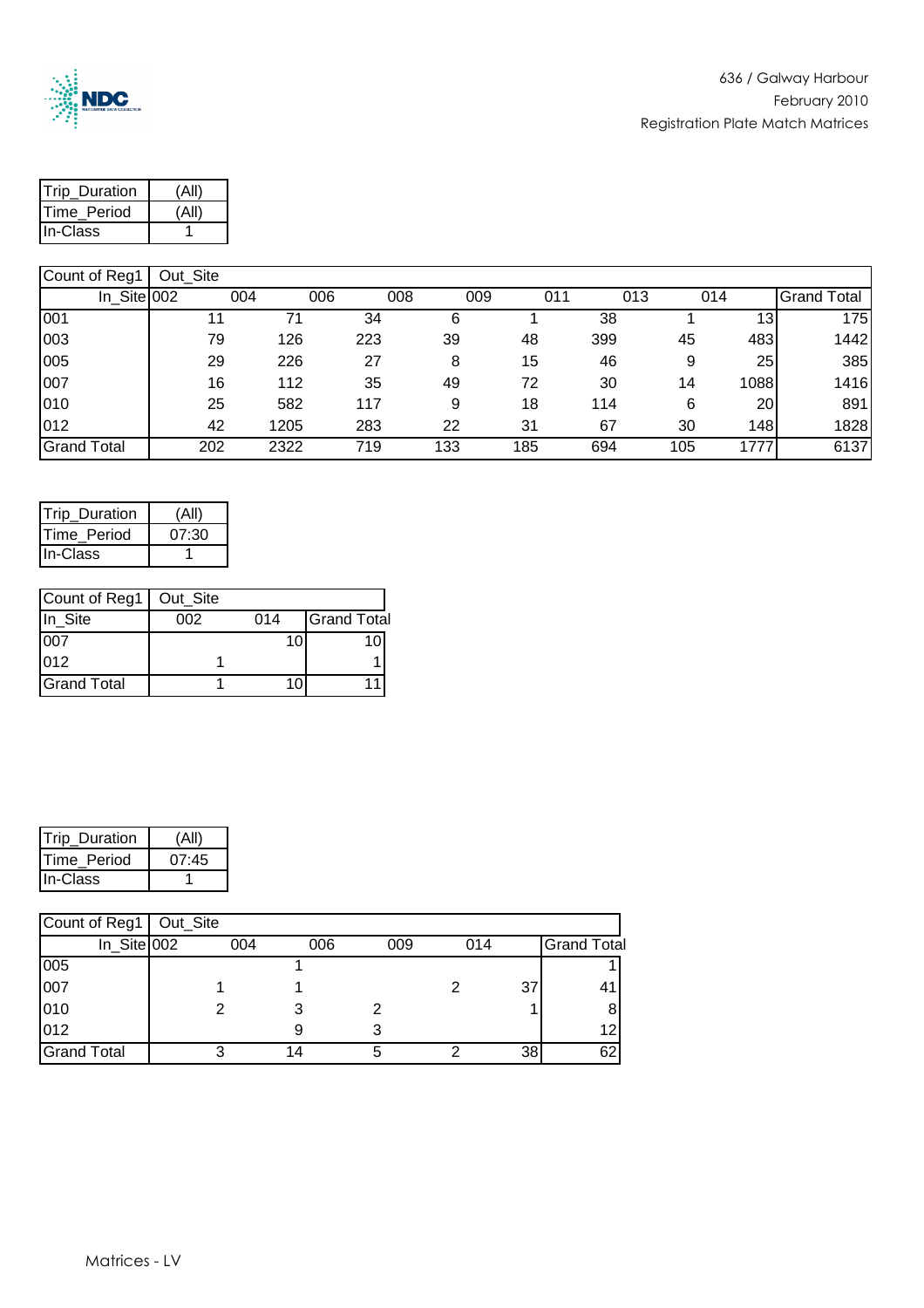

| <b>Trip Duration</b> |       |
|----------------------|-------|
| <b>ITime Period</b>  | 08:00 |
| In-Class             |       |

| 1                  | <b>OUL OILD</b> |     |     |     |     |     |     |     |                    |
|--------------------|-----------------|-----|-----|-----|-----|-----|-----|-----|--------------------|
| In_Site            | 002             | 004 | 006 | 008 | 009 | 011 | 013 | 014 | <b>Grand Total</b> |
| 001                |                 |     |     |     |     |     |     |     |                    |
| 003                |                 |     |     |     |     |     |     | 8   | 26                 |
| 005                |                 |     |     |     |     |     |     |     | 6                  |
| 007                |                 |     |     |     |     |     |     | 54  | 61                 |
| 010                |                 | 31  |     |     |     |     |     |     | 39                 |
| 012                |                 | 49  | 9   |     |     |     |     |     | 69                 |
| <b>Grand Total</b> |                 | 86  | 22  |     |     |     |     | 67  | 203                |

| Trip Duration       | (All' |
|---------------------|-------|
| <b>ITime Period</b> | 08:15 |
| In-Class            |       |

| Count of Reg1      | Out_Site |     |     |     |     |     |     |                    |
|--------------------|----------|-----|-----|-----|-----|-----|-----|--------------------|
| In_Site            | 002      | 004 | 006 | 009 | 011 | 013 | 014 | <b>Grand Total</b> |
| 003                |          |     | 16  |     | 15  | 5   | 34  |                    |
| 005                |          |     |     |     |     |     |     | 10 <sub>l</sub>    |
| 007                |          |     |     |     |     |     | 66  | 70I                |
| 010                |          |     |     |     |     |     |     | 53                 |
| 012                | 6        |     |     |     |     |     |     | 94                 |
| <b>Grand Total</b> | 18       | 125 | 30  |     | 20  | 5   | 105 | 304                |

| <b>Trip Duration</b> |       |
|----------------------|-------|
| Time Period          | 08:30 |
| <b>I</b> In-Class    |       |

| Count of Reg1      | Out_Site |     |     |     |     |     |     |                 |                    |
|--------------------|----------|-----|-----|-----|-----|-----|-----|-----------------|--------------------|
| In_Site            | 002      | 004 | 006 | 008 | 009 | 011 | 013 | 014             | <b>Grand Total</b> |
| 001                |          |     |     |     |     |     |     |                 |                    |
| 003                |          |     | 26  |     |     | 15  |     | 30 <sub>l</sub> | 78                 |
| 005                |          |     |     |     |     |     |     |                 | 16                 |
| 007                |          |     |     |     |     |     |     | 65              | 67                 |
| 010                |          | 44  |     |     |     |     |     |                 | 51                 |
| 012                |          | 80  | 14  |     |     |     |     | 3               | 100                |
| <b>Grand Total</b> |          | 135 | 45  |     |     | 20  |     | 991             | 313                |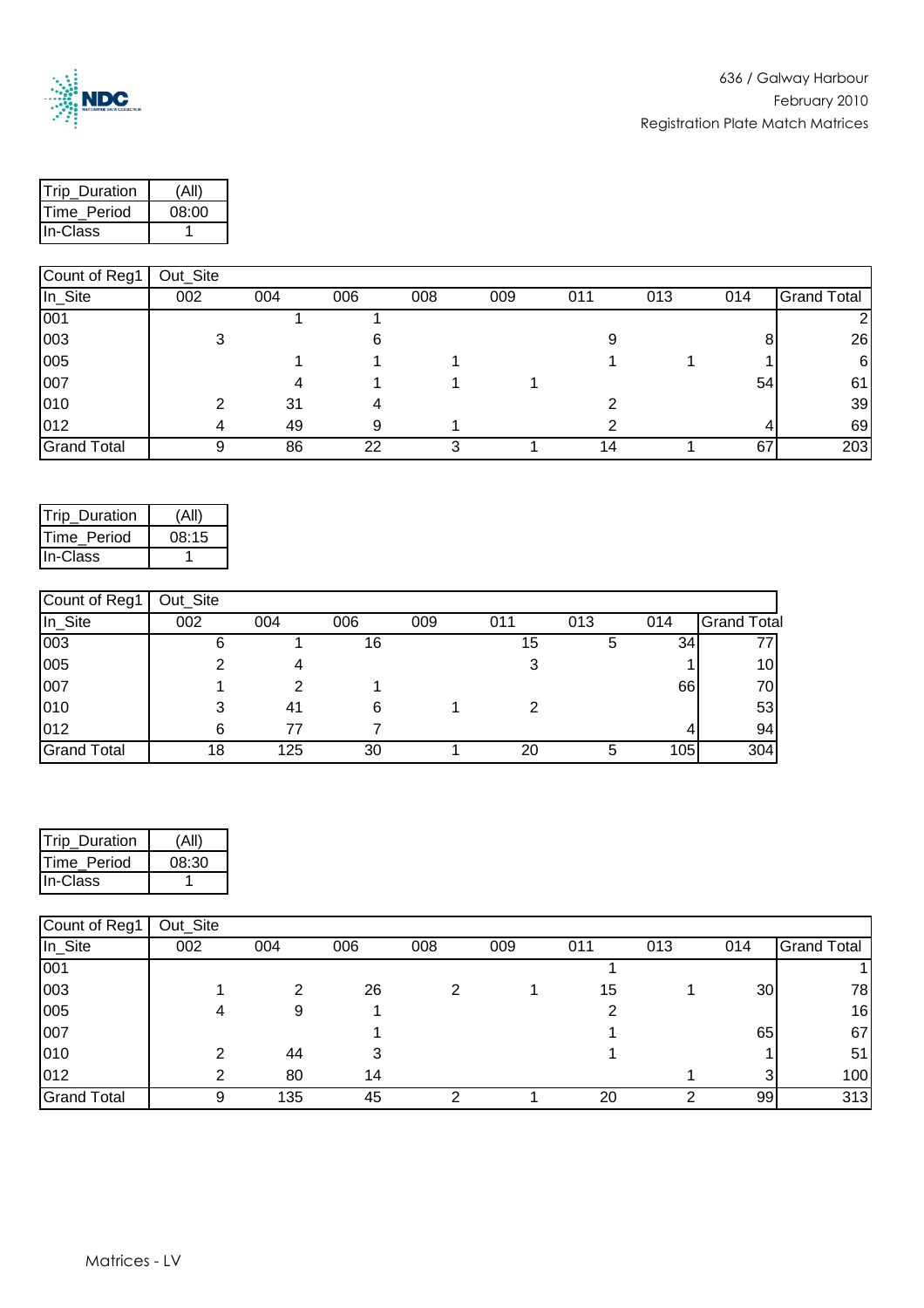

| Trip_Duration       |       |
|---------------------|-------|
| <b>ITime Period</b> | 08:45 |
| In-Class            |       |

| Count of Reg1      | Out_Site |     |     |     |     |     |     |                    |
|--------------------|----------|-----|-----|-----|-----|-----|-----|--------------------|
| In_Site            | 002      | 004 | 006 | 009 | 011 | 013 | 014 | <b>Grand Total</b> |
| 001                |          |     |     |     |     |     |     |                    |
| 003                | າ        | 2   | 20  |     | 25  |     | 34  | 84                 |
| 005                |          | 6   |     |     |     |     |     | 10 <sub>l</sub>    |
| 007                |          | າ   |     |     |     |     | 64  | 69                 |
| 010                |          | 28  | 6   |     |     |     |     | 36                 |
| 012                |          | 63  | 11  |     |     |     | ◠   | 82                 |
| <b>Grand Total</b> | 8        | 102 | 39  |     | 29  | 3   | 100 | 282                |

| Trip Duration       | (All) |
|---------------------|-------|
| <b>ITime Period</b> | 09:00 |
| In-Class            |       |

| Count of Reg1      | Out Site |     |     |     |     |     |     |     |                    |
|--------------------|----------|-----|-----|-----|-----|-----|-----|-----|--------------------|
| In_Site            | 002      | 004 | 006 | 008 | 009 | 011 | 013 | 014 | <b>Grand Total</b> |
| 001                |          |     |     |     |     |     |     |     |                    |
| 003                | 5        | 4   | 12  |     |     | 28  |     | 36  | 85                 |
| 005                | 6        | 13  |     |     |     |     |     |     | 23                 |
| 007                |          |     |     |     |     |     |     | 58  | 61                 |
| 010                | 3        | 35  | 9   |     |     |     |     |     | 48                 |
| 012                | っ        | 68  | 18  |     |     |     |     | 5   | 96                 |
| <b>Grand Total</b> | 16       | 122 | 41  |     |     | 29  |     | 102 | 315                |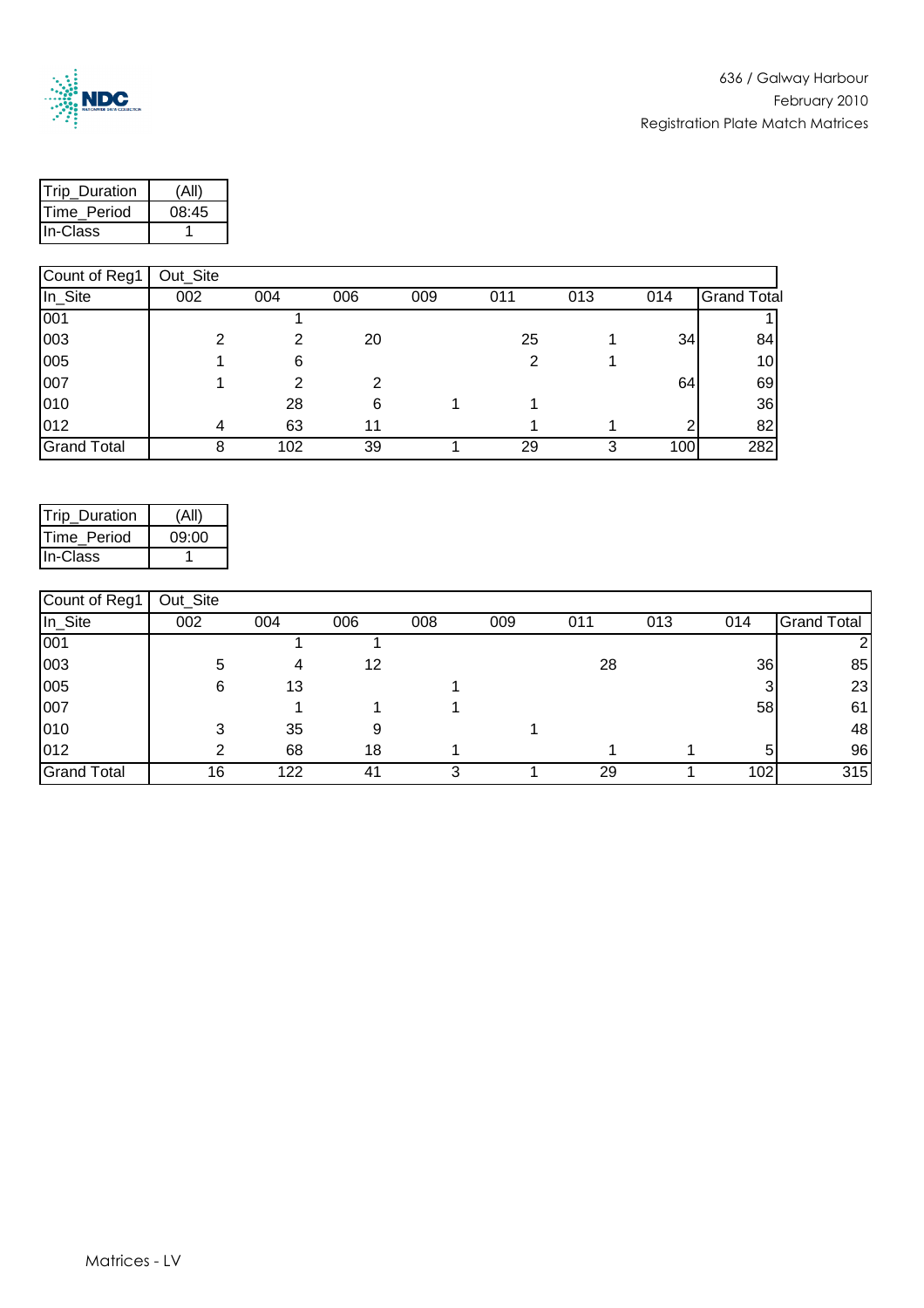

| <b>Trip Duration</b> |       |
|----------------------|-------|
| Time Period          | 09:15 |
| <b>In-Class</b>      |       |

| 1                  | <b>Out_Oite</b> |     |     |     |     |     |     |                 |                    |
|--------------------|-----------------|-----|-----|-----|-----|-----|-----|-----------------|--------------------|
| In_Site            | 002             | 004 | 006 | 008 | 009 | 011 | 013 | 014             | <b>Grand Total</b> |
| 001                |                 |     |     |     |     |     |     |                 |                    |
| 003                |                 |     | 15  |     |     | 33  |     | 33              | 89                 |
| 005                |                 |     |     |     |     |     |     |                 | 10 <sub>l</sub>    |
| 007                |                 |     |     |     |     |     |     | 50              | 52                 |
| 010                | ◠               | 33  | 5   |     |     |     |     |                 | 44                 |
| 012                |                 | 75  | 15  |     |     |     |     | 10 <sub>1</sub> | 106                |
| <b>Grand Total</b> | 9               | 121 | 36  |     |     | 40  |     | 94              | 304                |

| Trip_Duration       | (All) |
|---------------------|-------|
| <b>ITime Period</b> | 12:00 |
| In-Class            |       |

| Count of Reg1      | Out_Site |     |     |     |     |     |     |     |                    |
|--------------------|----------|-----|-----|-----|-----|-----|-----|-----|--------------------|
| In_Site            | 002      | 004 | 006 | 008 | 009 | 011 | 013 | 014 | <b>Grand Total</b> |
| 001                |          |     |     |     |     |     |     |     |                    |
| 003                |          |     |     |     |     |     |     |     | 31                 |
| 005                |          | 13  |     |     |     |     |     |     | 20                 |
| 007                |          |     |     |     |     |     |     | 27  | 35                 |
| 010                |          | 20  |     |     |     |     |     |     | 23                 |
| 012                |          | 43  |     |     |     |     |     |     | 54                 |
| <b>Grand Total</b> |          | 88  |     |     |     |     |     | 40  | 172 <sub>1</sub>   |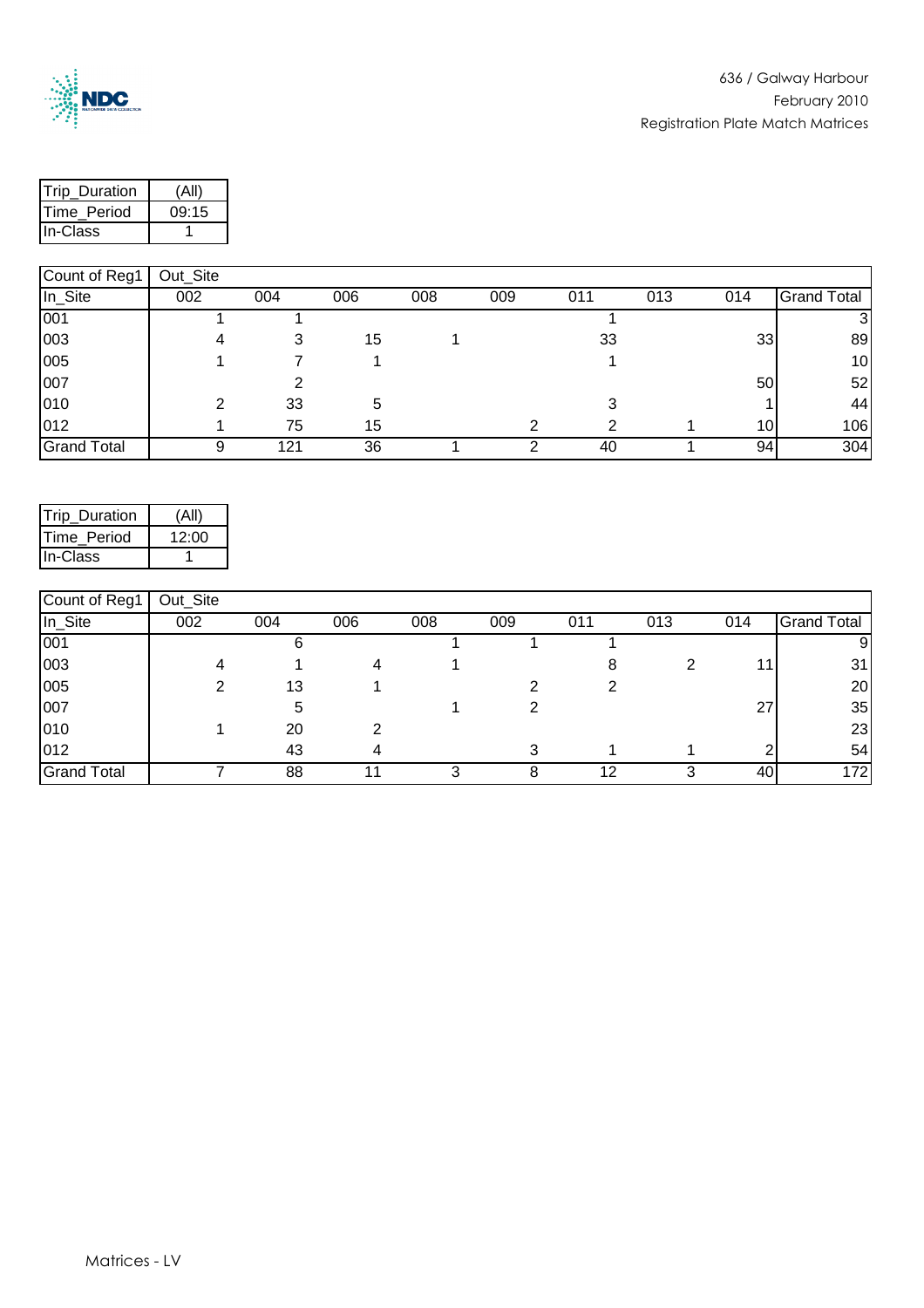

| Trip Duration | Ά     |
|---------------|-------|
| Time Period   | 12:15 |
| lln-Class     |       |

|                    | $\sim$ ul $\sim$ |     |     |     |     |     |     |     |                    |
|--------------------|------------------|-----|-----|-----|-----|-----|-----|-----|--------------------|
| In_Site            | 002              | 004 | 006 | 008 | 009 | 011 | 013 | 014 | <b>Grand Total</b> |
| 001                |                  |     |     |     |     |     |     |     |                    |
| 003                | 8                |     |     |     | 4   | 19  |     | 17. | 65                 |
| 005                |                  |     |     |     |     |     |     |     | 15                 |
| 007                |                  | 10  |     |     |     |     |     | 34  | 53                 |
| 010                | າ                | 24  | 5   |     |     |     |     |     | 33                 |
| 012                |                  | 65  | 12  |     |     |     |     |     | 85                 |
| <b>Grand Total</b> |                  | 116 | 30  |     |     | 25  |     | 53  | 258                |

| Trip_Duration | (All  |
|---------------|-------|
| Time Period   | 12:30 |
| In-Class      |       |

| Count of Reg1      | Out_Site |     |     |     |     |     |     |     |                    |
|--------------------|----------|-----|-----|-----|-----|-----|-----|-----|--------------------|
| In_Site            | 002      | 004 | 006 | 008 | 009 | 011 | 013 | 014 | <b>Grand Total</b> |
| 001                |          |     |     |     |     |     |     |     |                    |
| 003                | 6        |     | 6   |     | 4   | 20  |     | 19  | 62                 |
| 005                |          |     |     |     |     |     |     |     | 14                 |
| 007                |          |     |     | 6   |     |     |     | 32  | 52                 |
| 010                |          | 13  |     |     |     | 6   |     |     | 27                 |
| 012                |          | 60  | 13  |     |     |     |     |     | 91                 |
| <b>Grand Total</b> | 4        | 94  | 28  |     | 13  | 32  |     | 55  | 252                |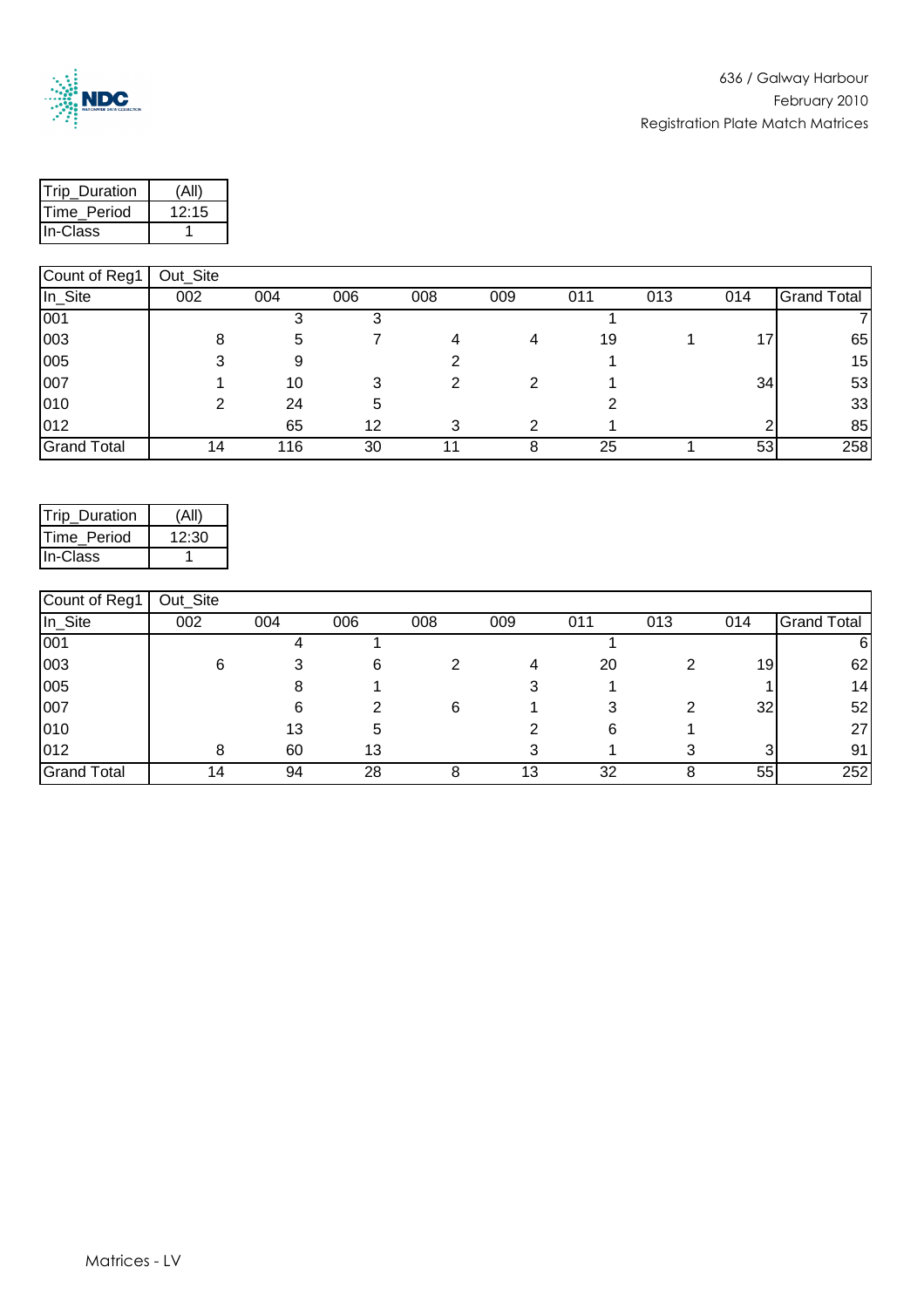

 $\mathsf{l}$ 

| Trip_Duration |       |
|---------------|-------|
| Time Period   | 12:45 |
| lln-Class     |       |

| In_Site            | 002 | 004 | 006 | 008 | 009 | 011 | 013 | 014 | <b>Grand Total</b> |
|--------------------|-----|-----|-----|-----|-----|-----|-----|-----|--------------------|
| 001                |     |     |     |     |     |     |     |     |                    |
| 003                | 5   | 6   | 13  |     |     | 18  |     | 21  |                    |
| 005                |     |     |     |     |     |     |     |     |                    |
| 007                |     |     |     |     | J   |     |     | 35  | 57                 |
| 010                |     | 23  | 6   |     |     |     |     |     | 40                 |
| 012                |     | 57  | 10  |     |     |     |     |     | 75                 |
| <b>Grand Total</b> | 10  | 108 | 33  |     |     | 34  |     | 58  | 264                |

| Trip Duration       | (All  |
|---------------------|-------|
| <b>ITime Period</b> | 13:00 |
| In-Class            |       |

| Count of Reg1      | Out_Site |     |     |     |     |     |     |     |                    |
|--------------------|----------|-----|-----|-----|-----|-----|-----|-----|--------------------|
| In_Site            | 002      | 004 | 006 | 008 | 009 | 011 | 013 | 014 | <b>Grand Total</b> |
| 001                |          |     |     |     |     |     |     |     | 8                  |
| 003                | 5        | 10  | 6   |     |     | 28  |     | 14. | 77                 |
| 005                |          |     |     |     |     |     |     |     | 14 <sub>1</sub>    |
| 007                |          |     |     |     |     |     |     | 27  | 46                 |
| 010                |          | 35  |     |     |     |     |     |     | 41                 |
| 012                |          | 62  | 14  |     |     |     |     | 4   | 85                 |
| <b>Grand Total</b> |          | 127 | 29  |     |     | 36  |     | 45  | 271                |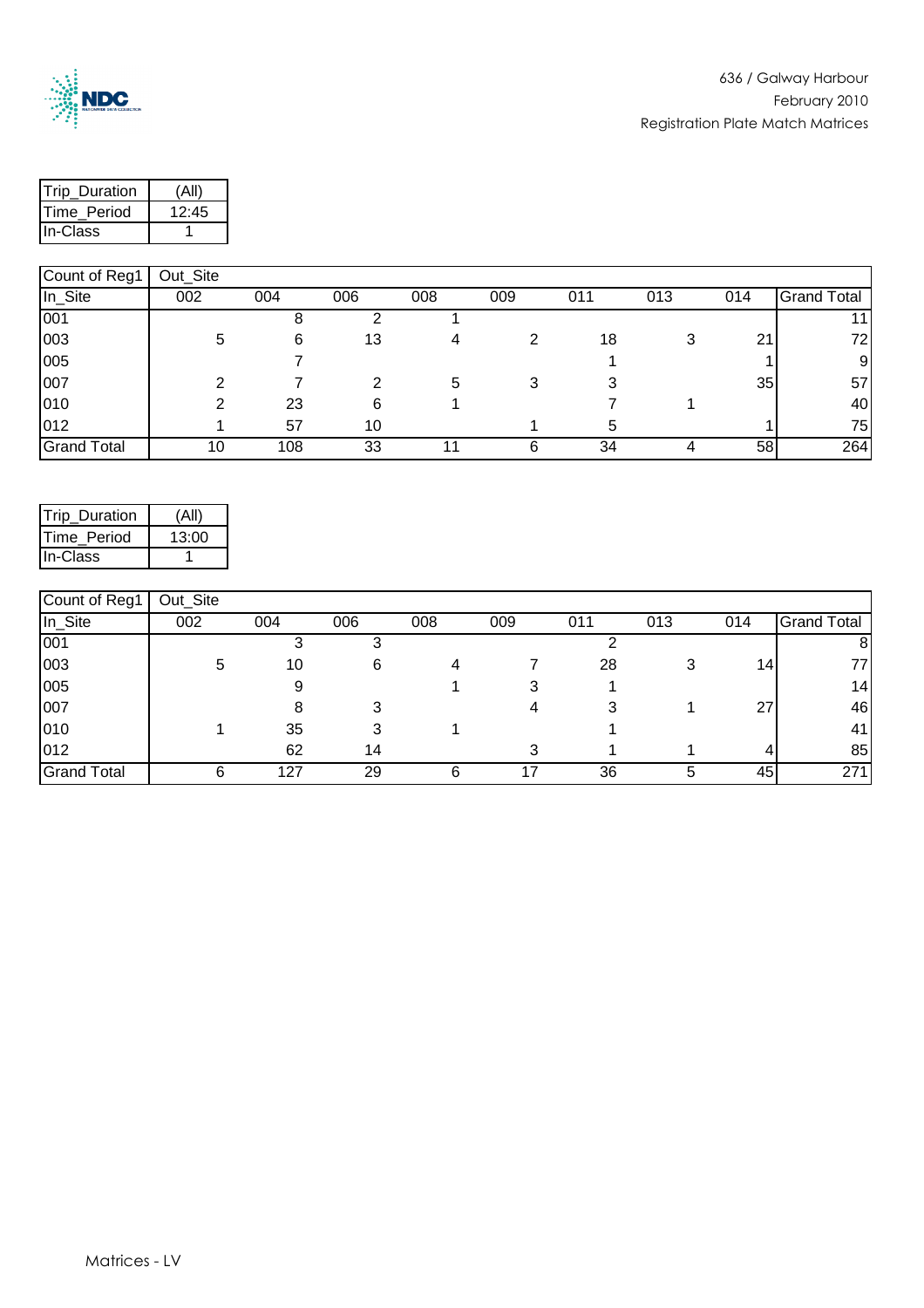

| <b>Trip Duration</b> |       |
|----------------------|-------|
| Time Period          | 13:15 |
| lln-Class            |       |

|                    | ------- |     |     |     |     |     |     |     |                    |
|--------------------|---------|-----|-----|-----|-----|-----|-----|-----|--------------------|
| In_Site            | 002     | 004 | 006 | 008 | 009 | 011 | 013 | 014 | <b>Grand Total</b> |
| 001                |         |     |     |     |     |     |     |     | 11.                |
| 003                | 6       |     |     |     |     | 18  |     |     | 51                 |
| 005                |         | 12  |     |     |     |     |     |     | 19                 |
| 007                |         | 12  |     |     | 6   |     |     | 27  | 52                 |
| 010                |         | 27  |     |     |     | 6   |     |     | 41                 |
| 012                |         | 51  | 14  |     |     |     |     |     | 75                 |
| <b>Grand Total</b> | 12      | 109 | 32  |     | 10  | 38  |     | 40  | 249                |

| Trip_Duration       | (All' |
|---------------------|-------|
| <b>ITime Period</b> | 13:30 |
| In-Class            |       |

| Count of Reg1      | Out_Site |     |     |     |     |     |     |     |                    |
|--------------------|----------|-----|-----|-----|-----|-----|-----|-----|--------------------|
| In_Site            | 002      | 004 | 006 | 008 | 009 | 011 | 013 | 014 | <b>Grand Total</b> |
| 001                |          |     |     |     |     |     |     |     | 14                 |
| 003                |          |     |     |     |     | 36  |     | 12  | 71                 |
| 005                |          |     |     |     |     |     |     |     | 21                 |
| 007                |          | 6   |     |     |     |     |     | 38  | 59                 |
| 010                |          | 25  | 5   |     |     | 10  |     |     | 46                 |
| 012                | っ        | 62  |     |     |     |     |     |     | 79                 |
| <b>Grand Total</b> | 16       | 120 | 24  |     |     | 56  |     | 55  | 290                |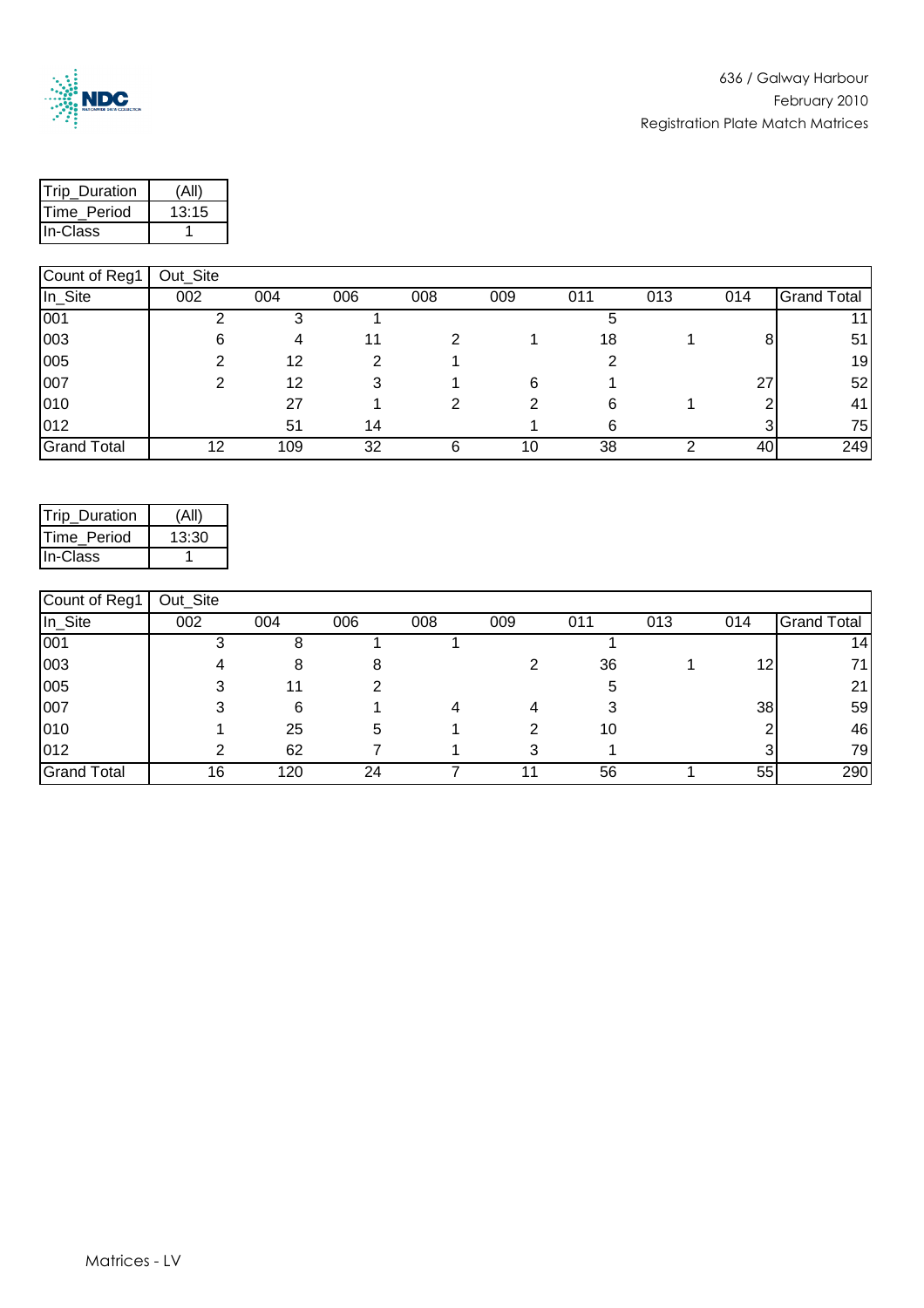

| Trip_Duration | $\sqrt{4}$ ll |
|---------------|---------------|
| Time Period   | 13:45         |
| lln-Class     |               |

| $\sim$             | $  -$ |     |     |     |     |     |     |     |                    |
|--------------------|-------|-----|-----|-----|-----|-----|-----|-----|--------------------|
| In_Site            | 002   | 004 | 006 | 008 | 009 | 011 | 013 | 014 | <b>Grand Total</b> |
| 001                |       |     |     |     |     |     |     |     | 8                  |
| 003                | ີ     |     | 10  | 6   | 6   | 20  | 5   | 21  | 79                 |
| 005                |       | 15  |     |     |     |     |     |     | 25                 |
| 007                |       |     |     | 10  |     |     |     | 44  | 78                 |
| 010                |       | 23  |     |     |     |     |     |     | 31                 |
| 012                | ◠     | 58  |     |     |     |     |     | 4   | 80                 |
| <b>Grand Total</b> |       | 116 | 30  | 19  | 19  | 31  |     | 70  | 301                |

| Trip Duration       | (All) |
|---------------------|-------|
| <b>ITime Period</b> | 14:00 |
| In-Class            |       |

| Count of Reg1      | Out_Site |     |     |     |     |     |     |     |                    |
|--------------------|----------|-----|-----|-----|-----|-----|-----|-----|--------------------|
| In_Site            | 002      | 004 | 006 | 008 | 009 | 011 | 013 | 014 | <b>Grand Total</b> |
| 001                | ື        |     |     |     |     |     |     |     |                    |
| 003                | 5        |     |     | 6   |     |     | 5   | 15. | 72                 |
| 005                |          | 13  |     |     |     |     |     |     | 21                 |
| 007                |          |     |     |     |     |     |     | 35  | 58                 |
| 010                |          | 30  | 5   |     |     |     |     |     | 52                 |
| 012                |          | 45  | 10  | 2   |     | h   |     |     | 75                 |
| <b>Grand Total</b> | 12       | 121 | 30  |     | 12  | 40  |     | 61  | 295                |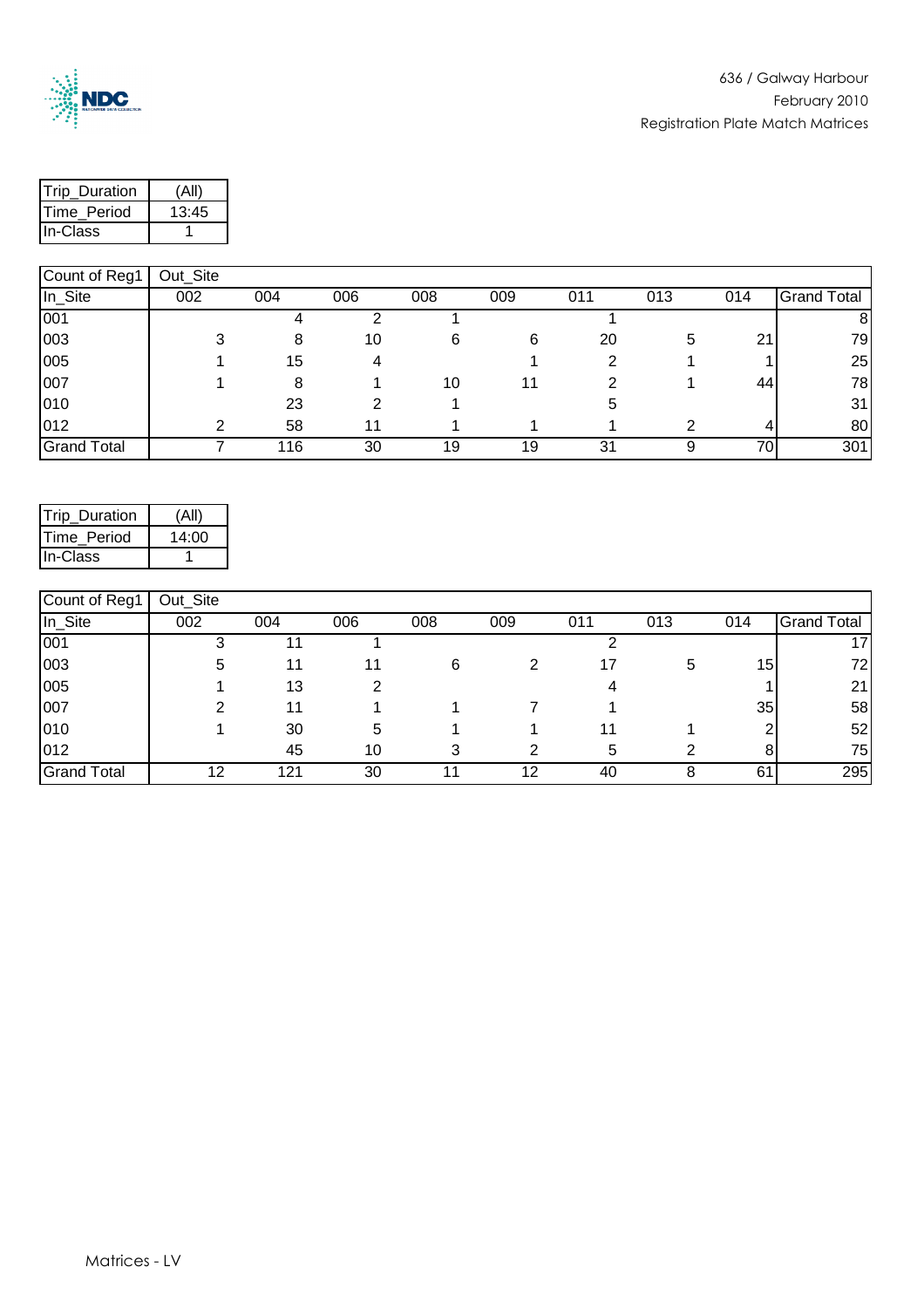

| Trip Duration | 'All  |
|---------------|-------|
| Time Period   | 14:15 |
| lln-Class     |       |

| $\sim$             | $\sim$ ul $\sim$ |     |     |     |     |     |     |     |                    |
|--------------------|------------------|-----|-----|-----|-----|-----|-----|-----|--------------------|
| In_Site            | 002              | 004 | 006 | 008 | 009 | 011 | 013 | 014 | <b>Grand Total</b> |
| 001                |                  |     |     |     |     |     |     |     |                    |
| 003                |                  | 6   | 8   |     | 4   | 19  |     | 22  | 69                 |
| 005                |                  | 19  |     |     |     |     |     |     | 24                 |
| 007                |                  | 6   |     | b   |     |     |     | 53  | 74                 |
| 010                |                  | 25  |     |     |     | b   |     |     | 36                 |
| 012                |                  | 62  |     |     |     |     |     |     | 90                 |
| <b>Grand Total</b> | 12               | 119 | 25  |     |     | 41  |     |     | 300                |

| Trip_Duration       |       |
|---------------------|-------|
| <b>ITime Period</b> | 16:30 |
| In-Class            |       |

| Count of Reg1      | Out_Site |     |     |     |     |     |     |     |                    |
|--------------------|----------|-----|-----|-----|-----|-----|-----|-----|--------------------|
| In_Site            | 002      | 004 | 006 | 008 | 009 | 011 | 013 | 014 | <b>Grand Total</b> |
| 001                |          |     |     |     |     |     |     |     | 12 <sub>1</sub>    |
| 003                |          |     |     |     |     | 15  |     | 17  | 53                 |
| 005                |          |     |     |     |     |     |     |     | 17                 |
| 007                |          |     |     |     | 5   |     |     | 59  | 73                 |
| 010                |          | 18  |     |     |     |     |     |     | 26                 |
| 012                |          | 41  | 13  |     |     |     | Δ   |     | 72                 |
| <b>Grand Total</b> |          | 83  | 28  |     |     | 23  | 9   | 96  | 253                |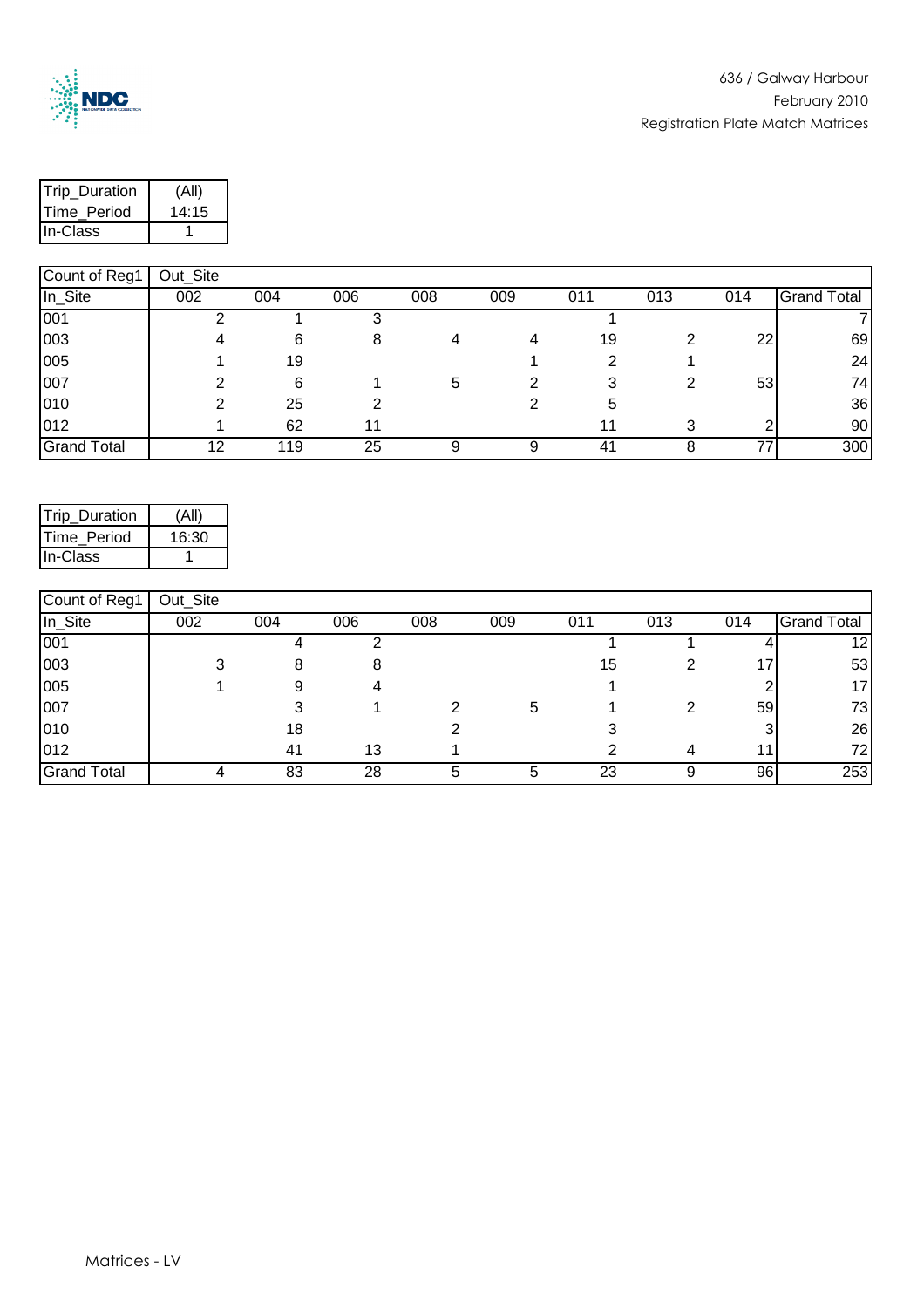

| <b>Trip Duration</b> | 'A∥   |
|----------------------|-------|
| Time Period          | 16:45 |
| lln-Class            |       |

| $\sim$             | $  -$ |     |     |     |     |     |     |                 |                    |
|--------------------|-------|-----|-----|-----|-----|-----|-----|-----------------|--------------------|
| In_Site            | 002   | 004 | 006 | 008 | 009 | 011 | 013 | 014             | <b>Grand Total</b> |
| 001                |       |     |     |     |     |     |     |                 | 14.                |
| 003                |       |     |     |     |     | 14  |     | 36              | 74                 |
| 005                |       | 10  |     |     |     |     |     | 5               | 26                 |
| 007                |       |     |     |     |     |     |     | 54              | 74                 |
| 010                |       | 23  |     |     |     |     |     |                 | 47                 |
| 012                |       | 40  | 14  |     |     |     |     | 14 <sup>1</sup> | 79I                |
| <b>Grand Total</b> |       | 89  | 39  |     | 16  |     |     | 113             | 314                |

| Trip_Duration | (All) |
|---------------|-------|
| Time Period   | 17:00 |
| IIn-Class     |       |

| Count of Reg1      | Out_Site |     |     |     |     |     |     |     |                    |
|--------------------|----------|-----|-----|-----|-----|-----|-----|-----|--------------------|
| In_Site            | 002      | 004 | 006 | 008 | 009 | 011 | 013 | 014 | <b>Grand Total</b> |
| 001                |          |     |     |     |     |     |     |     | 15                 |
| 003                |          | 10  |     |     |     | 14  |     | 31  | 66                 |
| 005                |          |     |     |     |     |     |     |     | .11                |
| 007                |          |     |     |     |     |     |     | 66  | 79                 |
| 010                |          |     | 15  |     |     | 16  |     |     | 51                 |
| 012                |          | 29  | 27  |     |     |     |     | 14. | 83                 |
| <b>Grand Total</b> |          | 64  | 51  |     |     | 51  |     | 116 | 305                |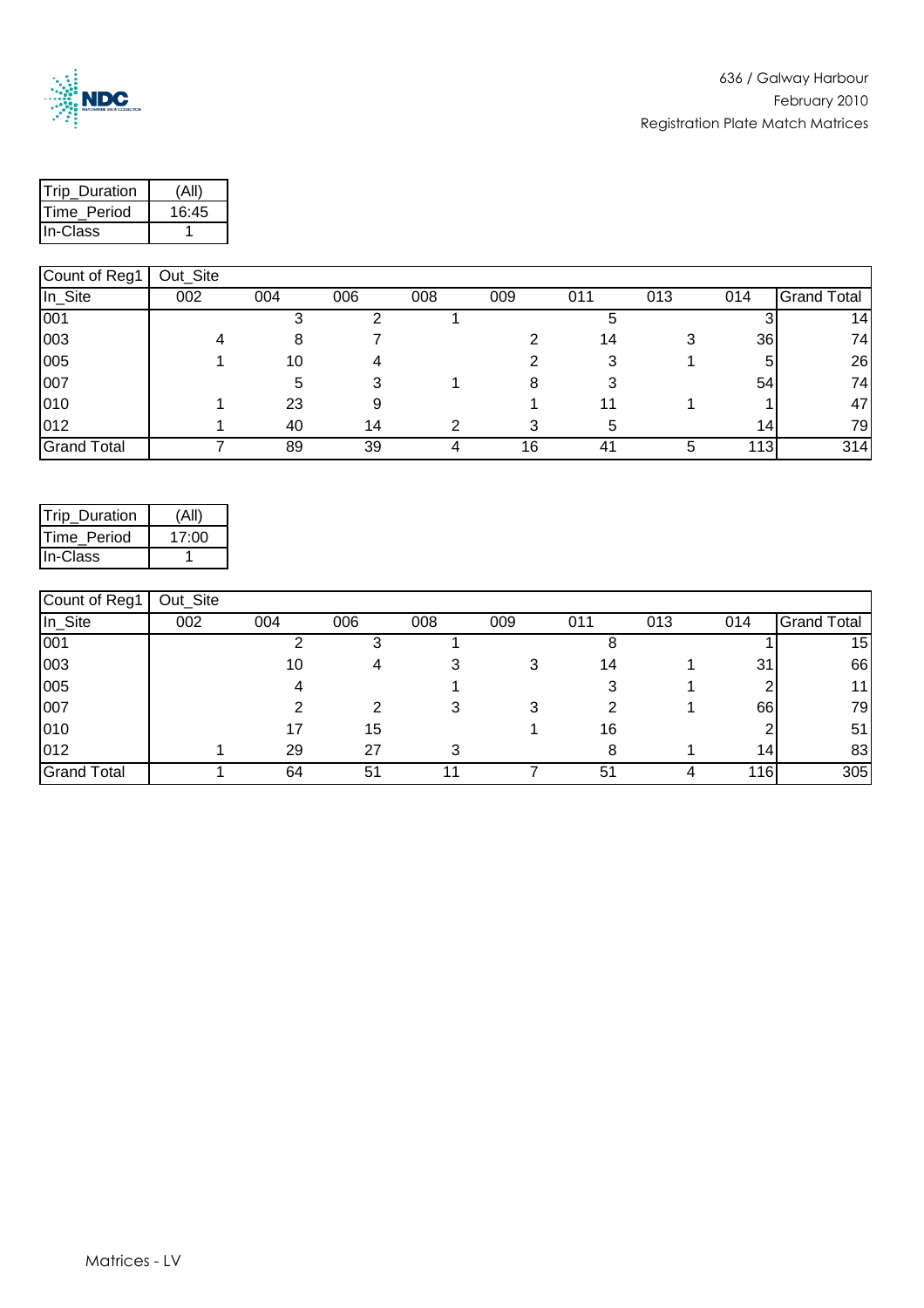

| Trip Duration | Ά     |
|---------------|-------|
| Time Period   | 17:15 |
| lln-Class     |       |

| 1                  | <b>Out_Oite</b> |     |     |     |     |     |     |           |                    |
|--------------------|-----------------|-----|-----|-----|-----|-----|-----|-----------|--------------------|
| In_Site            | 002             | 004 | 006 | 008 | 009 | 011 | 013 | 014       | <b>Grand Total</b> |
| 001                |                 |     |     |     |     |     |     |           |                    |
| 003                |                 |     |     |     |     | 12  |     | <b>20</b> | 57                 |
| 005                |                 |     |     |     |     |     |     |           | 12 <sub>l</sub>    |
| 007                |                 |     |     |     |     |     |     | 48        | 61                 |
| 010                |                 |     | 6   |     |     |     |     |           | 20                 |
| 012                |                 | 24  | 16  |     |     |     |     | 12        | 63                 |
| <b>Grand Total</b> |                 | 49  | 39  |     |     | 27  |     | 83        | 224                |

| Trip Duration | (All) |
|---------------|-------|
| Time Period   | 17:30 |
| IIn-Class     |       |

| Count of Reg1      | Out_Site |     |     |     |     |     |     |     |                    |
|--------------------|----------|-----|-----|-----|-----|-----|-----|-----|--------------------|
| In_Site            | 002      | 004 | 006 | 008 | 009 | 011 | 013 | 014 | <b>Grand Total</b> |
| 001                |          |     |     |     |     |     |     |     | 10                 |
| 003                |          |     | 12  |     |     | 13  | 4   | 28  | 64                 |
| 005                |          | 13  |     |     |     | 6   |     | 6   | 30                 |
| 007                |          |     |     |     | b   |     |     | 54  | 67                 |
| 010                |          |     |     |     |     | 12  |     |     | 44                 |
| 012                | 5        | 27  | 16  |     |     | 10  | h   |     | 75                 |
| <b>Grand Total</b> |          | 64  | 47  |     | 13  | 44  | 12  | 100 | 290                |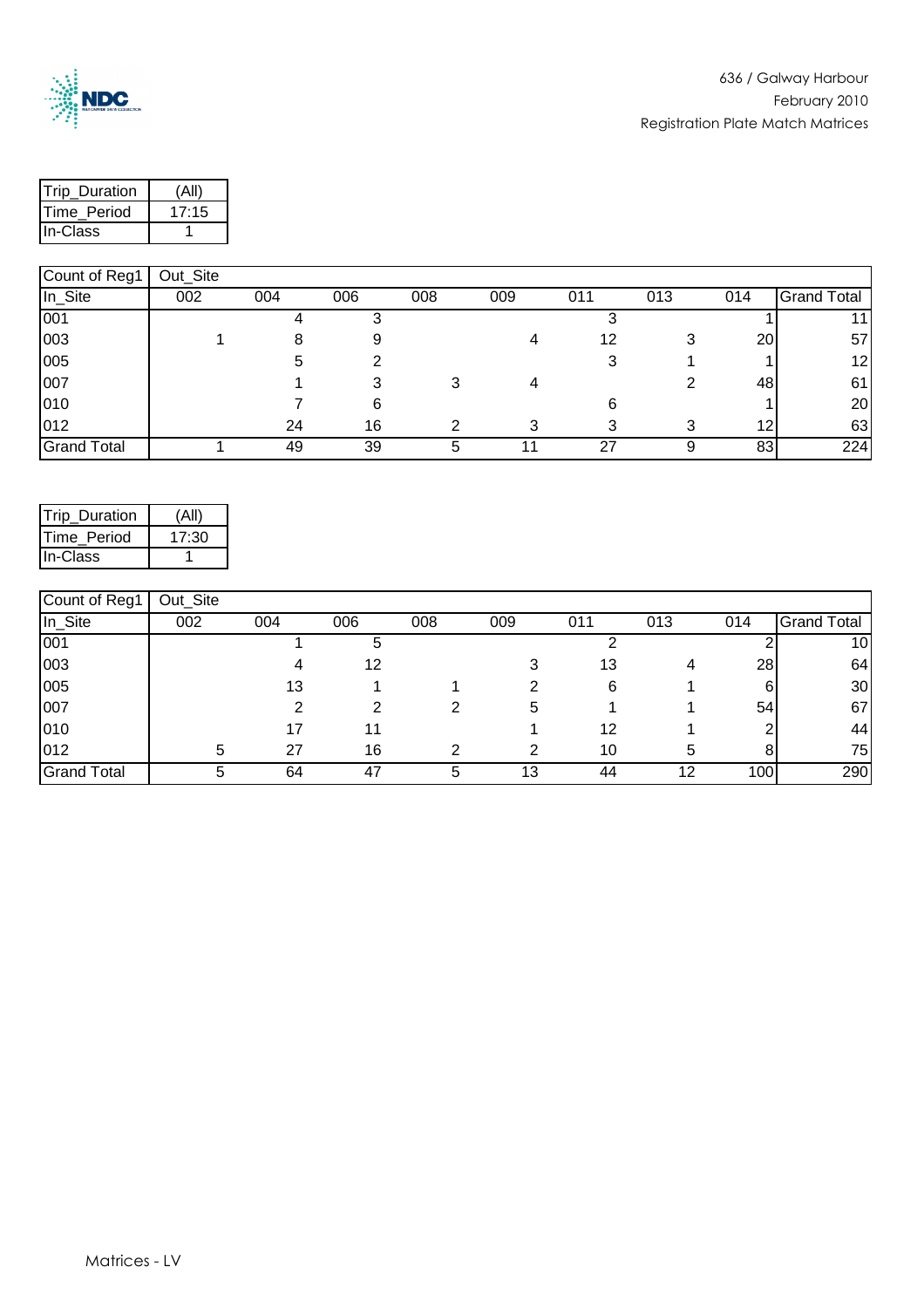

| <b>Trip Duration</b> | (All  |
|----------------------|-------|
| <b>ITime Period</b>  | 17:45 |
| <b>In-Class</b>      |       |

| Count of Reg1      | Out_Site |     |     |     |     |     |     |                    |
|--------------------|----------|-----|-----|-----|-----|-----|-----|--------------------|
| In_Site            | 004      | 006 | 008 | 009 | 011 | 013 | 014 | <b>Grand Total</b> |
| 001                |          |     |     |     |     |     |     | 5                  |
| 003                |          |     |     |     |     |     | 14  | 29                 |
| 005                | 19       |     |     |     |     |     |     | 22                 |
| 007                |          |     |     |     |     | 2   | 33  | 43                 |
| 010                | 21       | 5   |     |     |     |     |     | 34                 |
| 012                | 35       | 14  |     |     |     |     | 16  | 69                 |
| <b>Grand Total</b> | 84       | 25  | ⌒   | 10  |     | 4   | 66  | 202                |

| <b>Trip Duration</b> | (All) |
|----------------------|-------|
| Time Period          | 18:00 |
| In-Class             |       |

| Count of Reg1      | Out_Site |     |     |     |                    |
|--------------------|----------|-----|-----|-----|--------------------|
| In_Site            | 004      | 008 | 009 | 014 | <b>Grand Total</b> |
| 001                |          |     |     |     |                    |
| 003                | 6        |     |     |     |                    |
| 005                | 9        |     |     |     |                    |
| 007                | 5        |     |     | 12  | 17                 |
| 010                | 10       |     |     |     | 11                 |
| 012                | 16       |     |     | 5   | 22                 |
| <b>Grand Total</b> | 47       |     |     | 19  | 68                 |

| Trip_Duration   | (All, |
|-----------------|-------|
| Time Period     | 18:15 |
| <b>In-Class</b> |       |

| Count of Reg1      | Out_Site |     |     |                    |
|--------------------|----------|-----|-----|--------------------|
| In_Site            | 002      | 004 | 014 | <b>Grand Total</b> |
| 003                |          |     |     | 3                  |
| 007                |          |     | 6   |                    |
| 010                |          |     |     |                    |
| 012                |          |     | 8   | 16                 |
| <b>Grand Total</b> |          | 19  | 15  | 35                 |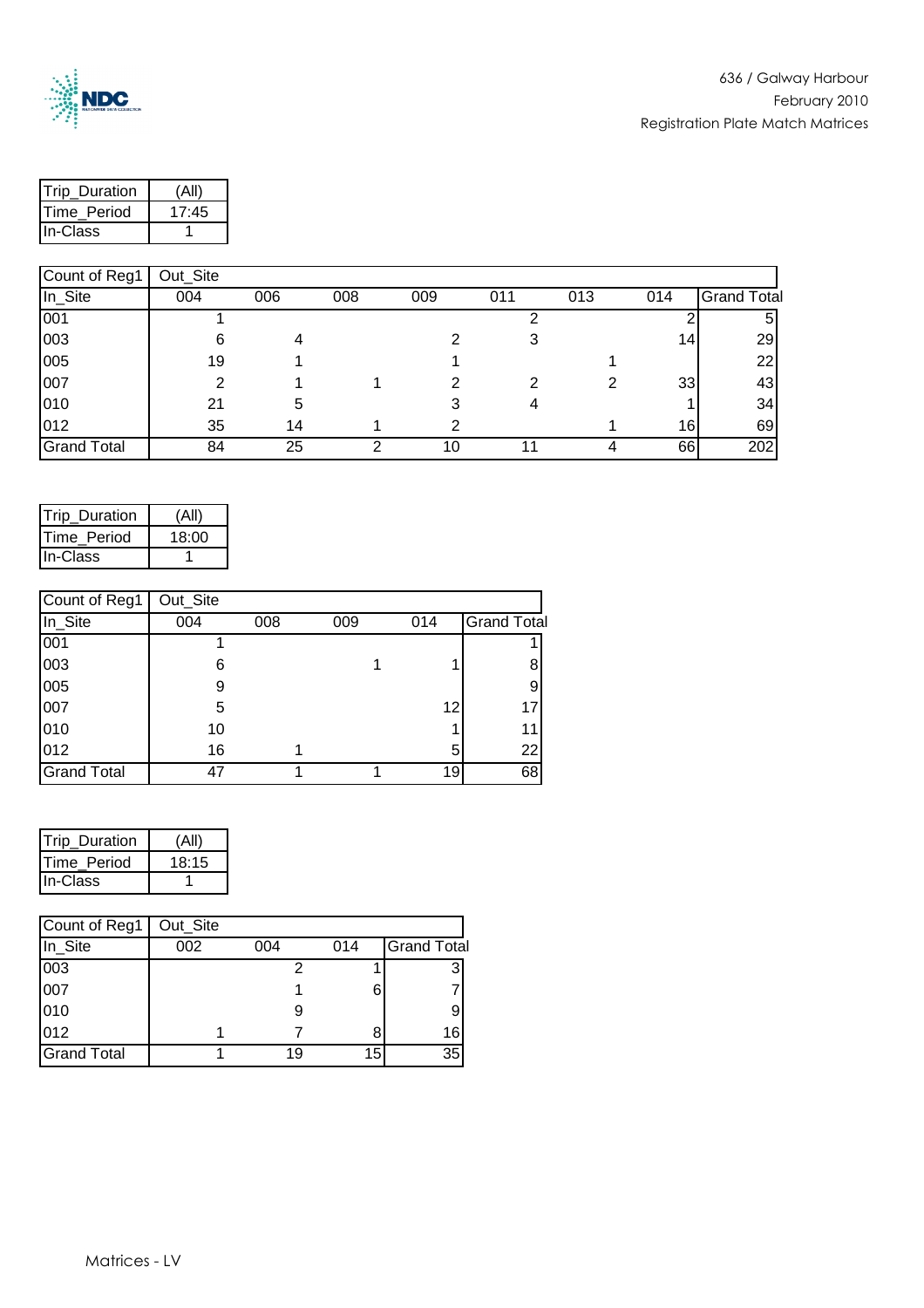

| <b>Trip Duration</b> |  |
|----------------------|--|
| <b>ITime Period</b>  |  |
| In-Class             |  |

| 1000009            | ou ono |     |     |     |     |     |     |     |    |                    |
|--------------------|--------|-----|-----|-----|-----|-----|-----|-----|----|--------------------|
| In_Site 002        |        | 004 | 006 | 008 | 009 | 011 | 013 | 014 |    | <b>Grand Total</b> |
| 001                |        |     |     |     |     |     | 4   |     |    | 34                 |
| 003                |        |     |     |     |     |     |     |     | 91 | 25                 |
| 005                |        |     |     |     |     |     |     |     |    | 10 <sub>1</sub>    |
| 007                |        |     |     |     |     |     |     |     |    | 19 <sub>l</sub>    |
| 010                |        |     |     |     |     |     |     |     |    | 31                 |
| 012                |        |     |     | 6   |     |     |     |     |    | 35                 |
| <b>Grand Total</b> |        | 35  | 33  |     |     |     | 31  |     | 25 | 154                |

| (All) |
|-------|
| 07:30 |
|       |
|       |

| Count of Reg1   Out_Site |                    |
|--------------------------|--------------------|
| IIn Site                 | <b>Grand Total</b> |
| Grand Total              |                    |

| <b>Trip Duration</b> | Α     |
|----------------------|-------|
| <b>ITime Period</b>  | 07:45 |
| <b>IIn-Class</b>     |       |

| Count of Reg1   Out_Site |                    |
|--------------------------|--------------------|
| $In_$ Site 014           | <b>Grand Total</b> |
| 001                      |                    |
| <b>Grand Total</b>       |                    |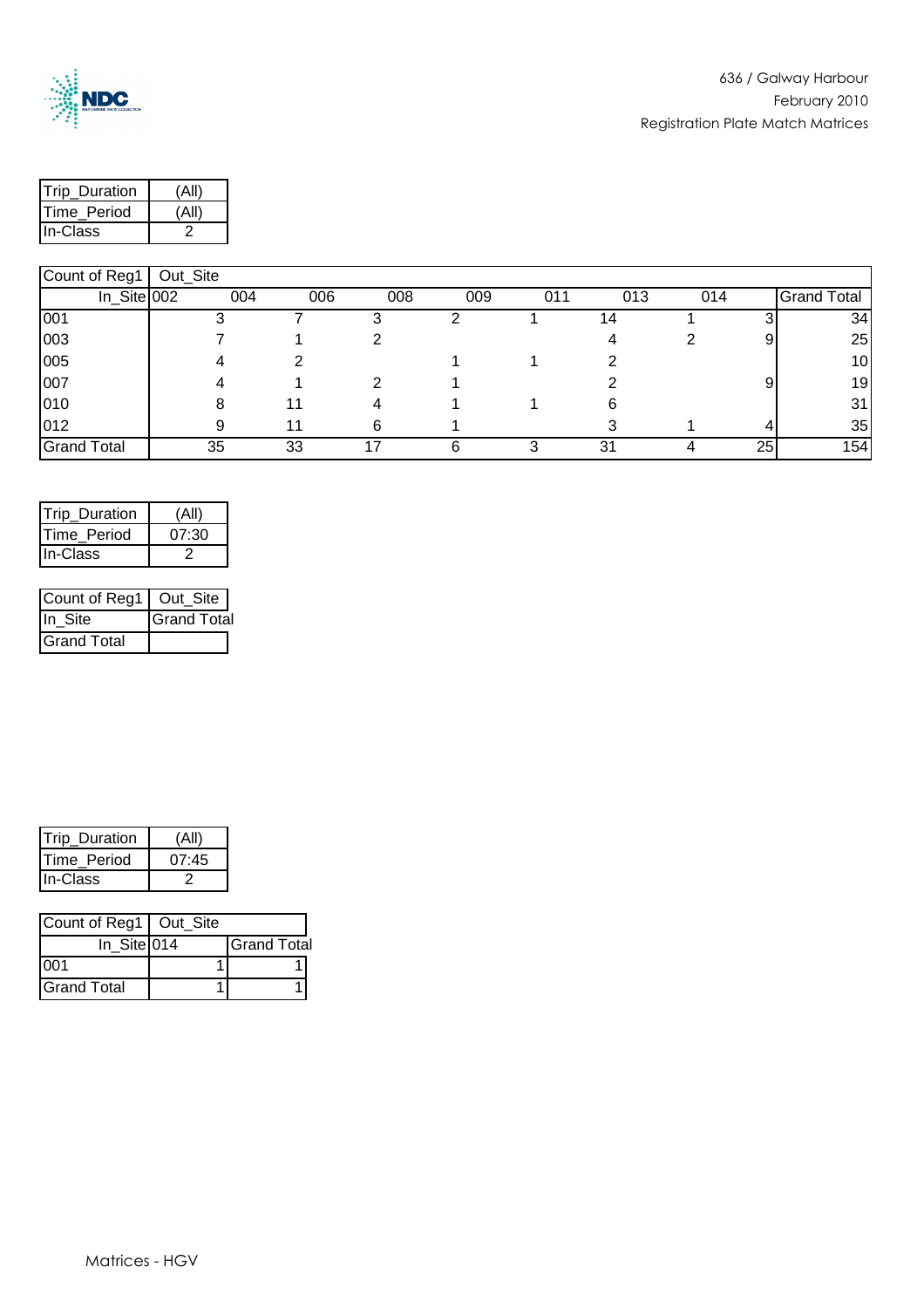

| <b>Trip Duration</b> | (All  |
|----------------------|-------|
| Time Period          | 08:00 |
| <b>IIn-Class</b>     |       |

| Count of Reg1      | Out_Site |     |     |     |     |                    |
|--------------------|----------|-----|-----|-----|-----|--------------------|
| In_Site            | 002      | 004 | 006 | 008 | 014 | <b>Grand Total</b> |
| 001                |          |     |     |     |     |                    |
| 007                |          |     |     |     |     |                    |
| 010                |          |     |     |     |     |                    |
| 012                |          |     |     |     |     |                    |
| <b>Grand Total</b> |          |     |     |     |     |                    |

| <b>Trip Duration</b> | (All  |
|----------------------|-------|
| Time Period          | 08:15 |
| In-Class             |       |

| Count of Reg1      | Out_Site |     |     |     |                    |
|--------------------|----------|-----|-----|-----|--------------------|
| In_Site            | 002      | 004 | 006 | 014 | <b>Grand Total</b> |
| 001                |          |     |     |     | e                  |
| 007                |          |     |     |     |                    |
| 010                |          |     |     |     |                    |
| 012                |          |     |     |     |                    |
| <b>Grand Total</b> | ◠        |     |     | ┍   |                    |

| Trip_Duration       |       |
|---------------------|-------|
| <b>ITime Period</b> | 08:30 |
| <b>IIn-Class</b>    |       |

| Count of Reg1      | Out_Site |     |     |     |     |                    |
|--------------------|----------|-----|-----|-----|-----|--------------------|
| In_Site            | 002      | 004 | 008 | 011 | 013 | <b>Grand Total</b> |
| 001                |          |     |     |     |     |                    |
| 003                |          |     |     |     |     |                    |
| 007                |          |     |     |     |     |                    |
| 010                |          |     |     |     |     |                    |
| 012                |          |     |     |     |     |                    |
| <b>Grand Total</b> | ◠        |     |     |     |     |                    |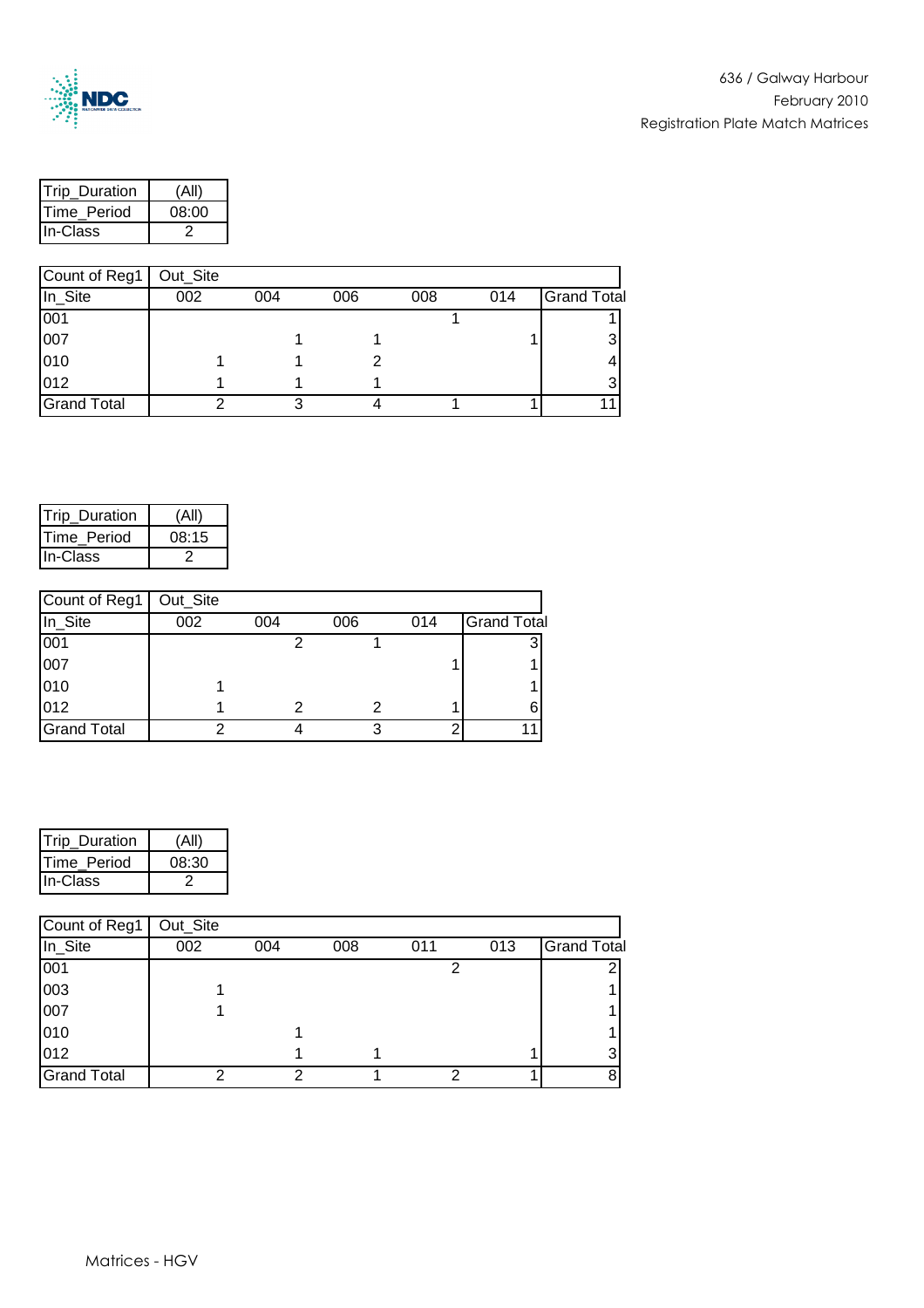

| <b>Trip Duration</b> |       |
|----------------------|-------|
| <b>ITime Period</b>  | 08:45 |
| In-Class             |       |

| Count of Reg1      | Out_Site |     |     |     |                    |
|--------------------|----------|-----|-----|-----|--------------------|
| In_Site            | 002      | 004 | 011 | 014 | <b>Grand Total</b> |
| 001                |          |     | 3   |     | 5                  |
| 003                | 2        |     |     |     | ◠                  |
| 005                |          |     |     |     | ◠                  |
| 007                |          |     |     |     |                    |
| 010                |          |     |     |     |                    |
| <b>Grand Total</b> |          |     |     | ◠   |                    |

| Trip_Duration | (All) |
|---------------|-------|
| Time Period   | 09:00 |
| In-Class      |       |

| Count of Reg1      | Out_Site |     |     |                    |
|--------------------|----------|-----|-----|--------------------|
| In_Site            | 004      | 008 | 011 | <b>Grand Total</b> |
| 001                |          |     |     |                    |
| 003                |          |     | Ω   | 2                  |
| 005                |          |     |     |                    |
| 010                |          |     |     | 2                  |
| 012                |          |     |     |                    |
| <b>Grand Total</b> |          |     |     | 8                  |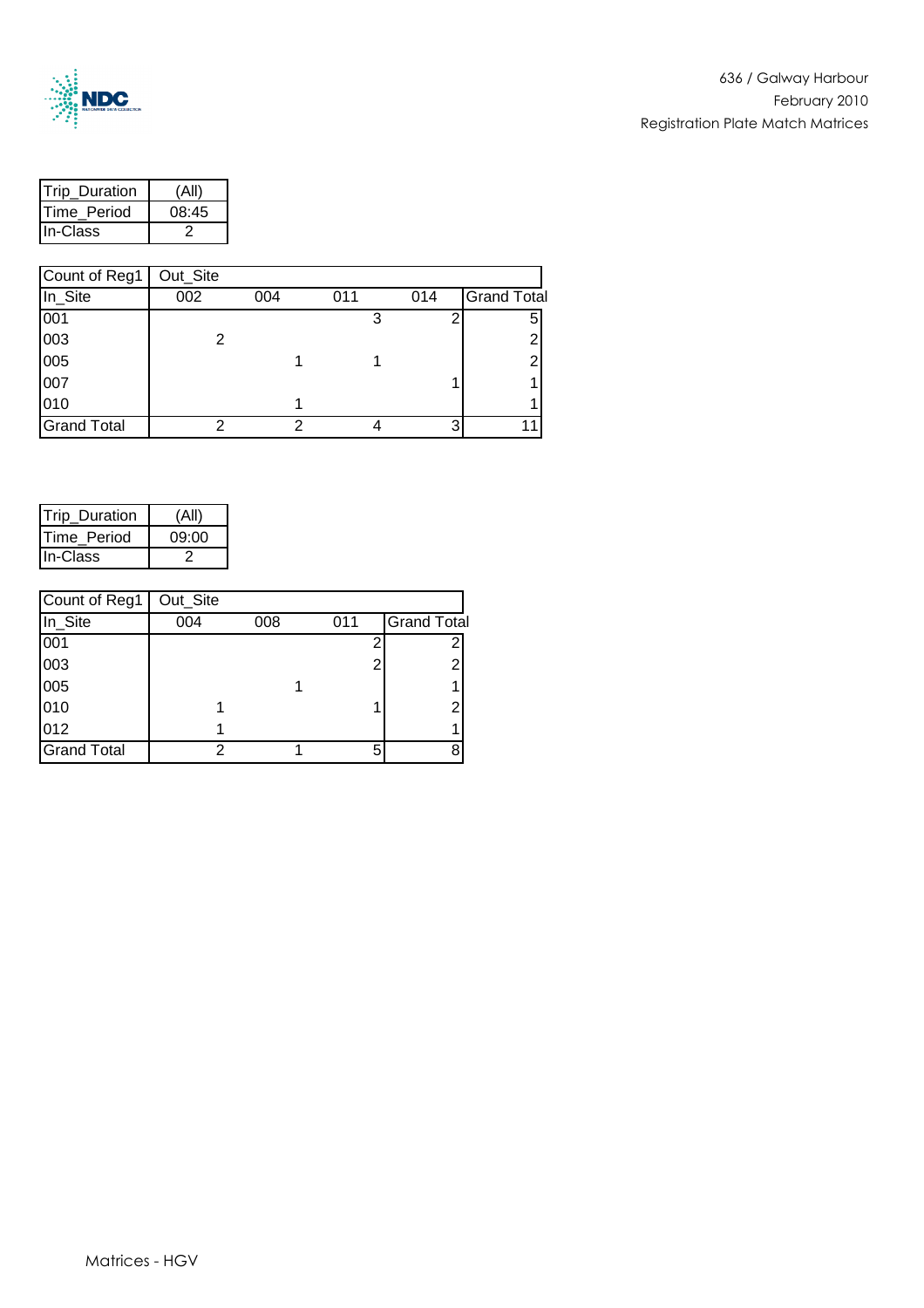

| <b>ITrip Duration</b> | (Al   |
|-----------------------|-------|
| Time Period           | 09:15 |
| <b>In-Class</b>       |       |

| Count of Reg1      | Out_Site |     |     |     |     |     |                    |
|--------------------|----------|-----|-----|-----|-----|-----|--------------------|
| In_Site            | 002      | 004 | 006 | 008 | 011 | 014 | <b>Grand Total</b> |
| 001                |          |     |     |     |     |     |                    |
| 003                |          |     |     |     |     |     |                    |
| 007                |          |     |     |     |     | 3   | 5                  |
| 010                |          | 2   |     |     |     |     | 5                  |
| 012                |          |     |     |     |     |     |                    |
| <b>Grand Total</b> | 3        | ◠   | n   |     | っ   |     | 15 <sub>1</sub>    |

| Trip_Duration       | (Al   |
|---------------------|-------|
| <b>ITime Period</b> | 12:00 |
| <b>IIn-Class</b>    |       |

| Count of Reg1      | Out_Site |     |     |                    |
|--------------------|----------|-----|-----|--------------------|
| In_Site            | 002      | 004 | 014 | <b>Grand Total</b> |
| 001                |          |     |     | 2                  |
| 003                |          |     |     | 2                  |
| 007                |          |     |     |                    |
| 012                |          |     |     | ◠                  |
| <b>Grand Total</b> |          |     |     |                    |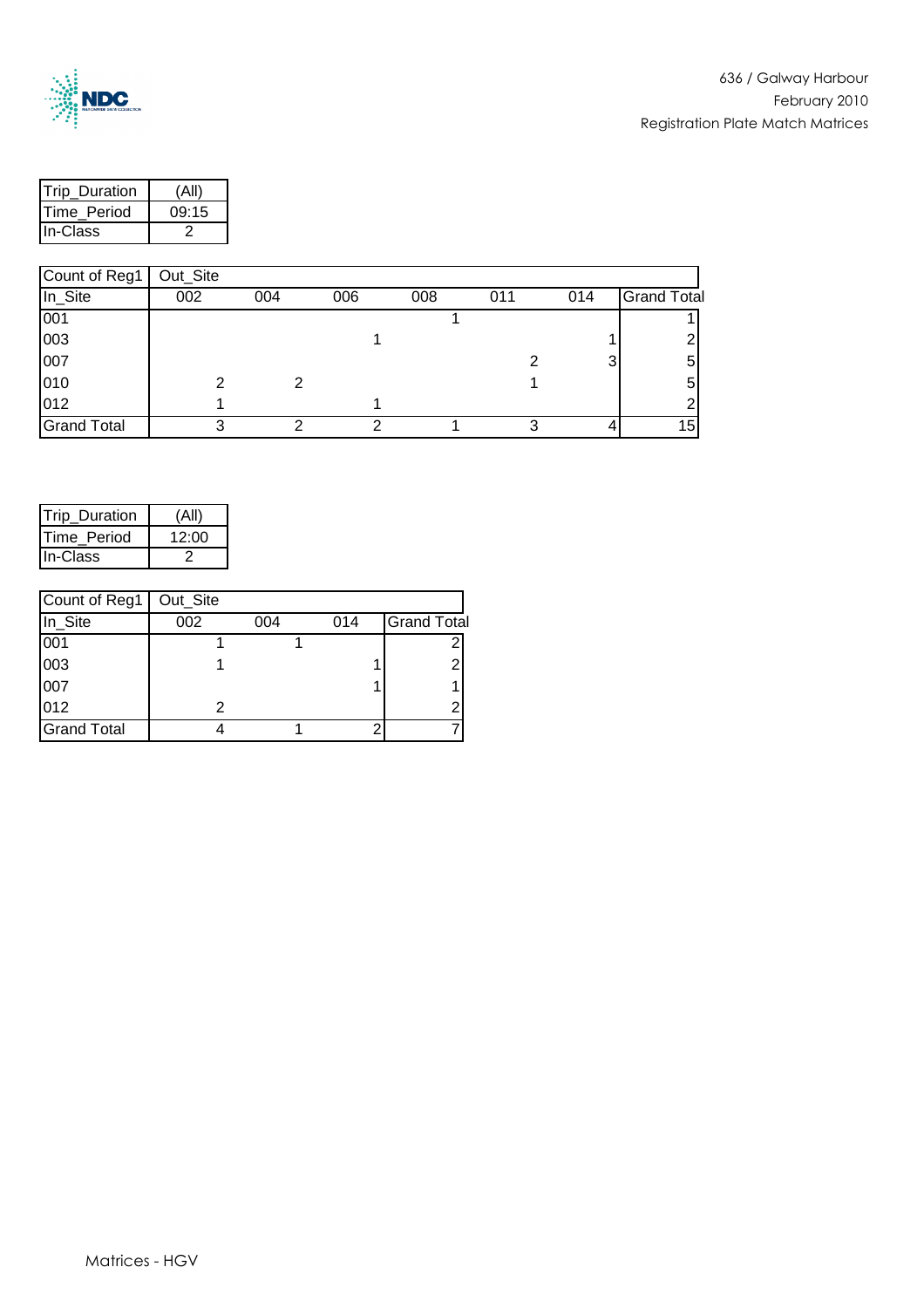

| <b>ITrip Duration</b> | ۰Δ۰   |
|-----------------------|-------|
| <b>ITime Period</b>   | 12.15 |
| <b>In-Class</b>       |       |

| Count of Reg1      | Out_Site |     |     |     |     |     |     |                    |
|--------------------|----------|-----|-----|-----|-----|-----|-----|--------------------|
| In_Site            | 002      | 004 | 006 | 008 | 009 | 011 | 014 | <b>Grand Total</b> |
| 003                |          |     |     |     |     |     |     |                    |
| 005                |          |     |     |     |     |     |     |                    |
| 007                |          |     |     |     |     |     |     |                    |
| 010                |          |     |     |     |     |     |     |                    |
| 012                |          |     |     |     |     |     |     |                    |
| <b>Grand Total</b> |          |     |     |     |     |     |     | 10I                |

| <b>Trip Duration</b> | (Al   |
|----------------------|-------|
| Time Period          | 12:30 |
| IIn-Class            |       |

| Count of Reg1      | Out_Site |     |     |     |                    |
|--------------------|----------|-----|-----|-----|--------------------|
| In_Site            | 004      | 011 | 013 | 014 | <b>Grand Total</b> |
| 001                |          |     |     |     |                    |
| 003                |          |     |     |     |                    |
| 010                |          |     |     |     |                    |
| <b>Grand Total</b> |          |     |     |     |                    |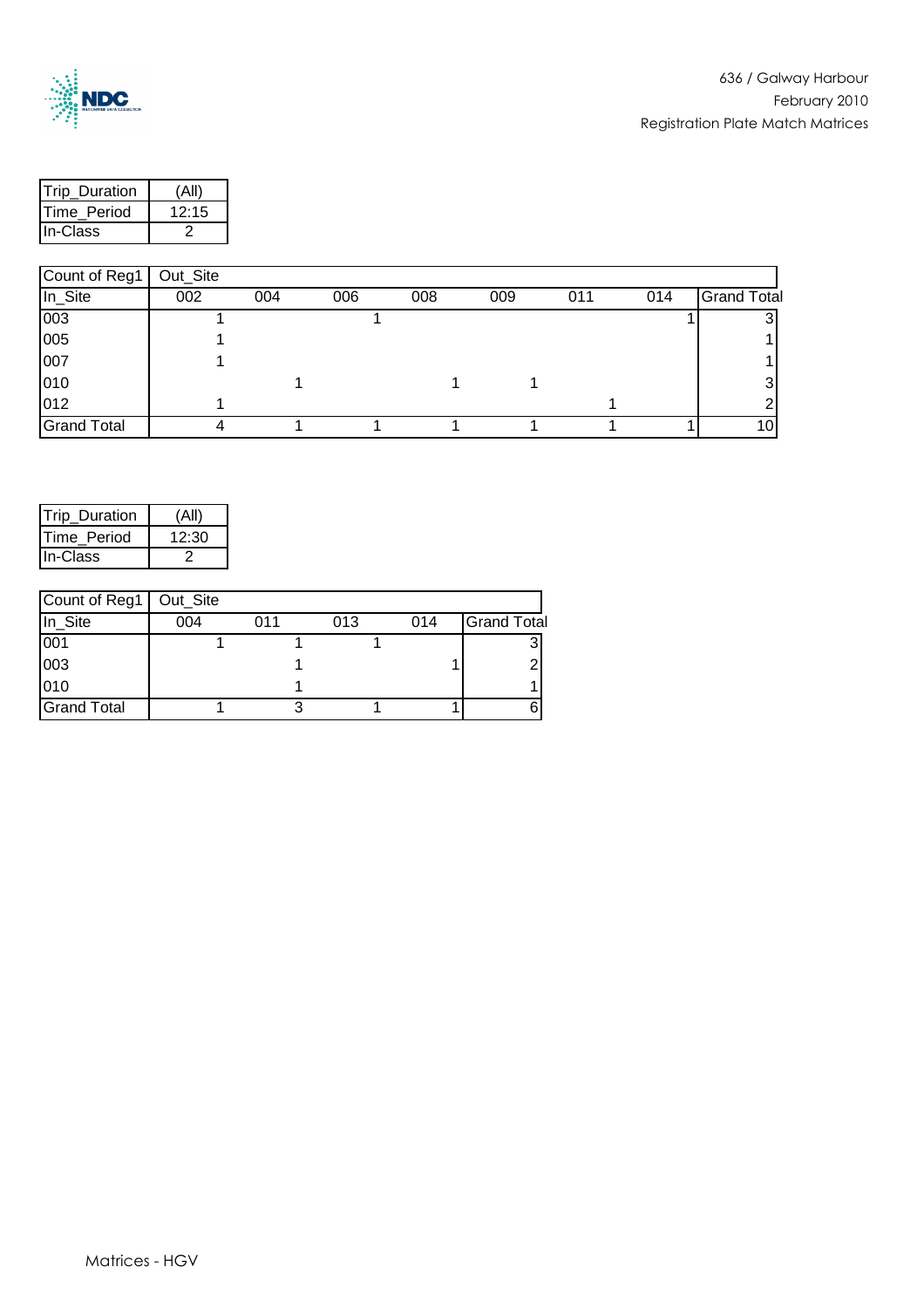

| <b>Trip Duration</b> |       |
|----------------------|-------|
| <b>ITime Period</b>  | 12:45 |
| IIn-Class            |       |

| Count of Reg1      | Out_Site |     |     |     |     |     |                    |
|--------------------|----------|-----|-----|-----|-----|-----|--------------------|
| In_Site            | 002      | 004 | 006 | 008 | 011 | 014 | <b>Grand Total</b> |
| 001                |          |     |     |     |     |     |                    |
| 003                |          |     |     |     |     |     |                    |
| 005                |          |     |     |     |     |     |                    |
| 007                |          |     |     |     |     |     |                    |
| 010                |          |     |     |     |     |     |                    |
| 012                |          |     |     |     |     |     |                    |
| <b>Grand Total</b> | າ        | っ   |     |     | 2   |     | 9                  |

| Trip Duration       | (Ali  |
|---------------------|-------|
| <b>ITime Period</b> | 13:00 |
| In-Class            |       |

| Count of Reg1   Out_Site |     |     |     |     |                    |
|--------------------------|-----|-----|-----|-----|--------------------|
| In_Site                  | 002 | 011 | 013 | 014 | <b>Grand Total</b> |
| 003                      |     |     |     |     |                    |
| 007                      |     |     |     |     |                    |
| 010                      |     |     |     |     |                    |
| <b>Grand Total</b>       |     |     |     |     |                    |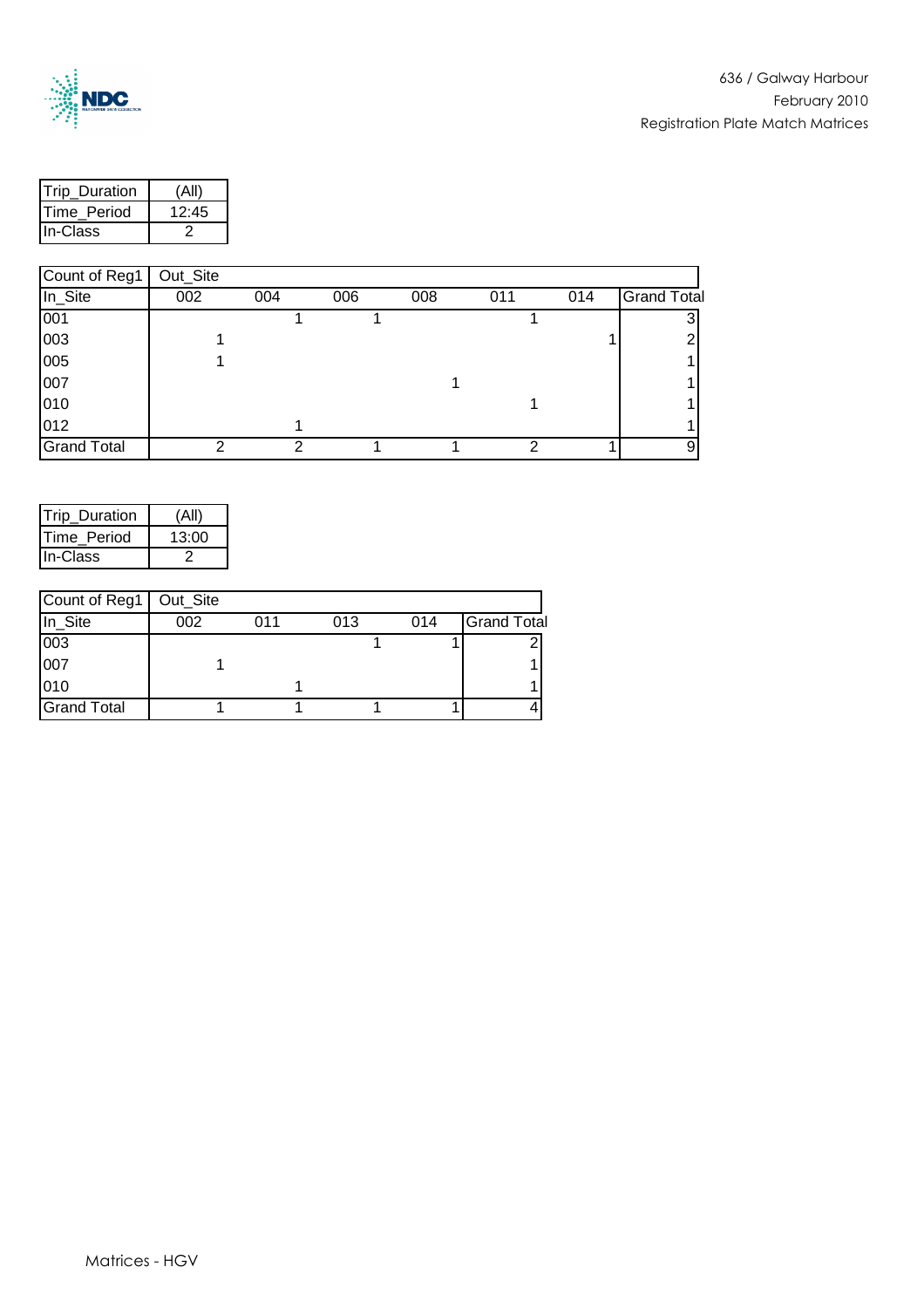

| <b>Trip Duration</b> |       |
|----------------------|-------|
| <b>ITime Period</b>  | 13:15 |
| In-Class             |       |

| Count of Reg1      | Out_Site |     |     |                    |
|--------------------|----------|-----|-----|--------------------|
| In_Site            | 002      | 006 | 011 | <b>Grand Total</b> |
| 001                |          |     |     |                    |
| 005                |          |     |     |                    |
| 010                |          |     |     | ◠                  |
| 012                |          |     |     |                    |
| <b>Grand Total</b> |          |     |     |                    |

| <b>Trip Duration</b> |       |
|----------------------|-------|
| Time Period          | 13:30 |
| IIn-Class            |       |

| Count of Reg1      | Out_Site |     |     |     |     |     |                    |
|--------------------|----------|-----|-----|-----|-----|-----|--------------------|
| In_Site            | 002      | 004 | 006 | 009 | 011 | 014 | <b>Grand Total</b> |
| 001                |          |     |     |     |     |     |                    |
| 003                |          |     |     |     |     |     |                    |
| 005                |          |     |     |     |     |     |                    |
| 007                |          |     |     |     |     |     |                    |
| 010                |          |     |     |     |     |     |                    |
| 012                |          |     |     |     |     |     |                    |
| <b>Grand Total</b> | ⌒        | ⌒   | ົ   |     | ⌒   | ◠   | 12                 |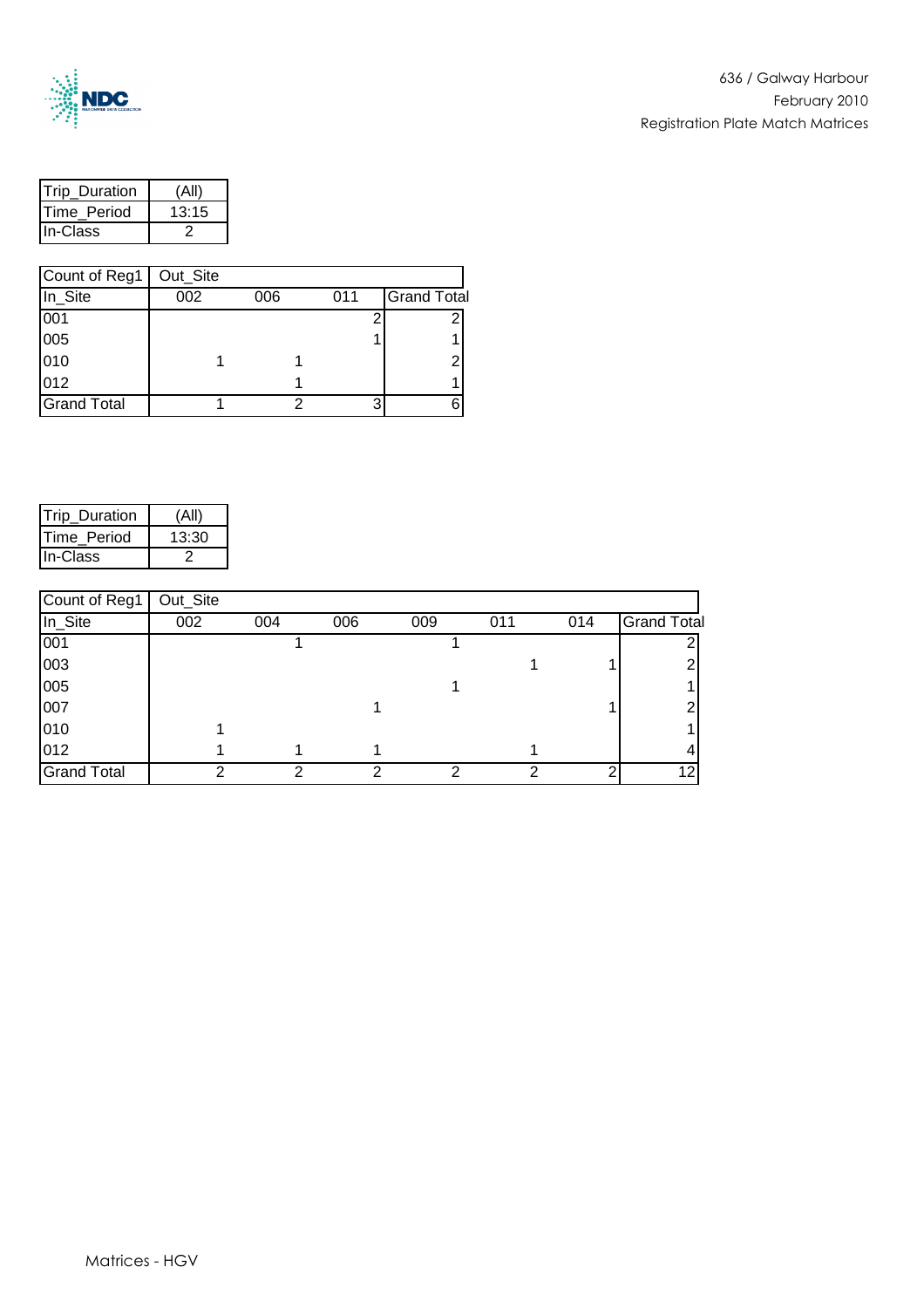

| <b>Trip Duration</b> |       |
|----------------------|-------|
| <b>ITime Period</b>  | 13:45 |
| In-Class             |       |

| Count of Reg1      | Out_Site |     |     |     |                    |
|--------------------|----------|-----|-----|-----|--------------------|
| In_Site            | 002      | 004 | 006 | 011 | <b>Grand Total</b> |
| 001                |          |     |     |     |                    |
| 003                |          |     |     |     |                    |
| 005                |          |     |     |     |                    |
| 010                |          |     |     |     |                    |
| 012                |          |     |     |     |                    |
| <b>Grand Total</b> |          |     |     |     | 6                  |

| Trip_Duration       |       |
|---------------------|-------|
| <b>ITime Period</b> | 14:00 |
| <b>In-Class</b>     |       |

| Count of Reg1   Out_Site |     |     |     |     |                    |
|--------------------------|-----|-----|-----|-----|--------------------|
| In Site                  | 002 | 004 | በ11 | 014 | <b>Grand Total</b> |
| 010                      |     |     |     |     |                    |
| 012                      |     |     |     |     |                    |
| <b>Grand Total</b>       |     |     |     |     |                    |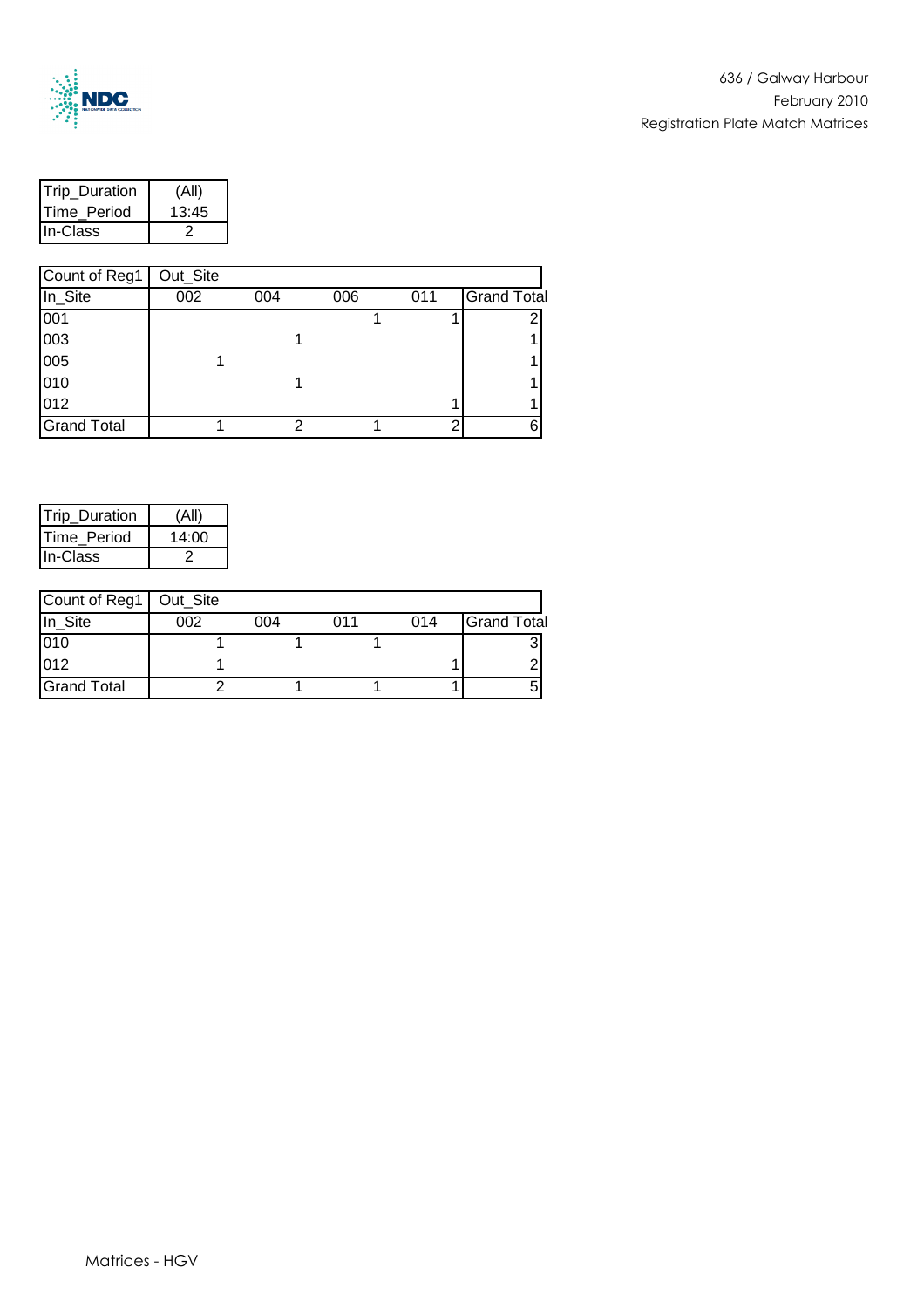

| <b>ITrip Duration</b> |       |
|-----------------------|-------|
| <b>ITime Period</b>   | 14:15 |
| In-Class              |       |

| Count of Reg1      | Out_Site |     |     |     |                    |
|--------------------|----------|-----|-----|-----|--------------------|
| In_Site            | 002      | 004 | 011 | 013 | <b>Grand Total</b> |
| 001                |          |     |     |     |                    |
| 003                |          |     |     |     |                    |
| 005                |          |     |     |     |                    |
| 007                |          |     |     |     |                    |
| 010                |          |     |     |     |                    |
| 012                |          |     |     |     |                    |
| <b>Grand Total</b> | っ        | 3   |     |     |                    |

| <b>Trip Duration</b> |       |
|----------------------|-------|
| <b>ITime Period</b>  | 16:30 |
| <b>IIn-Class</b>     |       |

| Count of Reg1   Out_Site |                    |
|--------------------------|--------------------|
| IIn Site                 | <b>Grand Total</b> |
| <b>Grand Total</b>       |                    |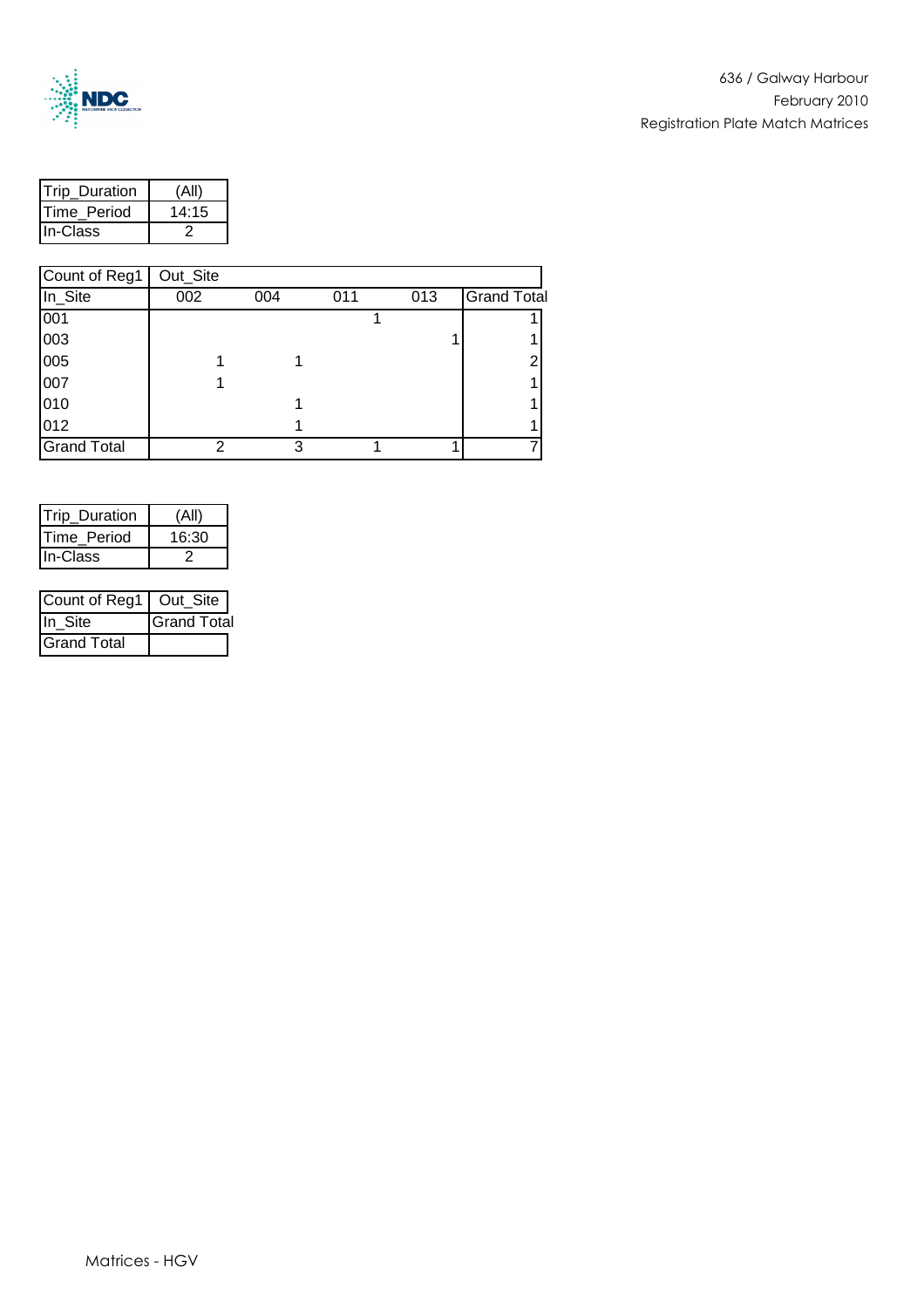

| <b>ITrip Duration</b> | (All  |
|-----------------------|-------|
| <b>ITime Period</b>   | 16:45 |
| <b>In-Class</b>       |       |

| Count of Reg1   Out_Site |     |     |     |                    |
|--------------------------|-----|-----|-----|--------------------|
| In_Site                  | 004 | 011 | 014 | <b>Grand Total</b> |
| 001                      |     |     |     |                    |
| 003                      |     |     |     |                    |
| 012                      |     |     |     | ◠                  |
| <b>Grand Total</b>       |     |     |     |                    |

| <b>Trip Duration</b> |       |
|----------------------|-------|
| <b>ITime Period</b>  | 17:00 |
| <b>In-Class</b>      |       |

| Count of Reg1   Out_Site |     |     |     |                    |
|--------------------------|-----|-----|-----|--------------------|
| In Site                  | ററാ | 006 | 014 | <b>Grand Total</b> |
| 003                      |     |     |     |                    |
| 010                      |     |     |     |                    |
| <b>Grand Total</b>       |     |     |     |                    |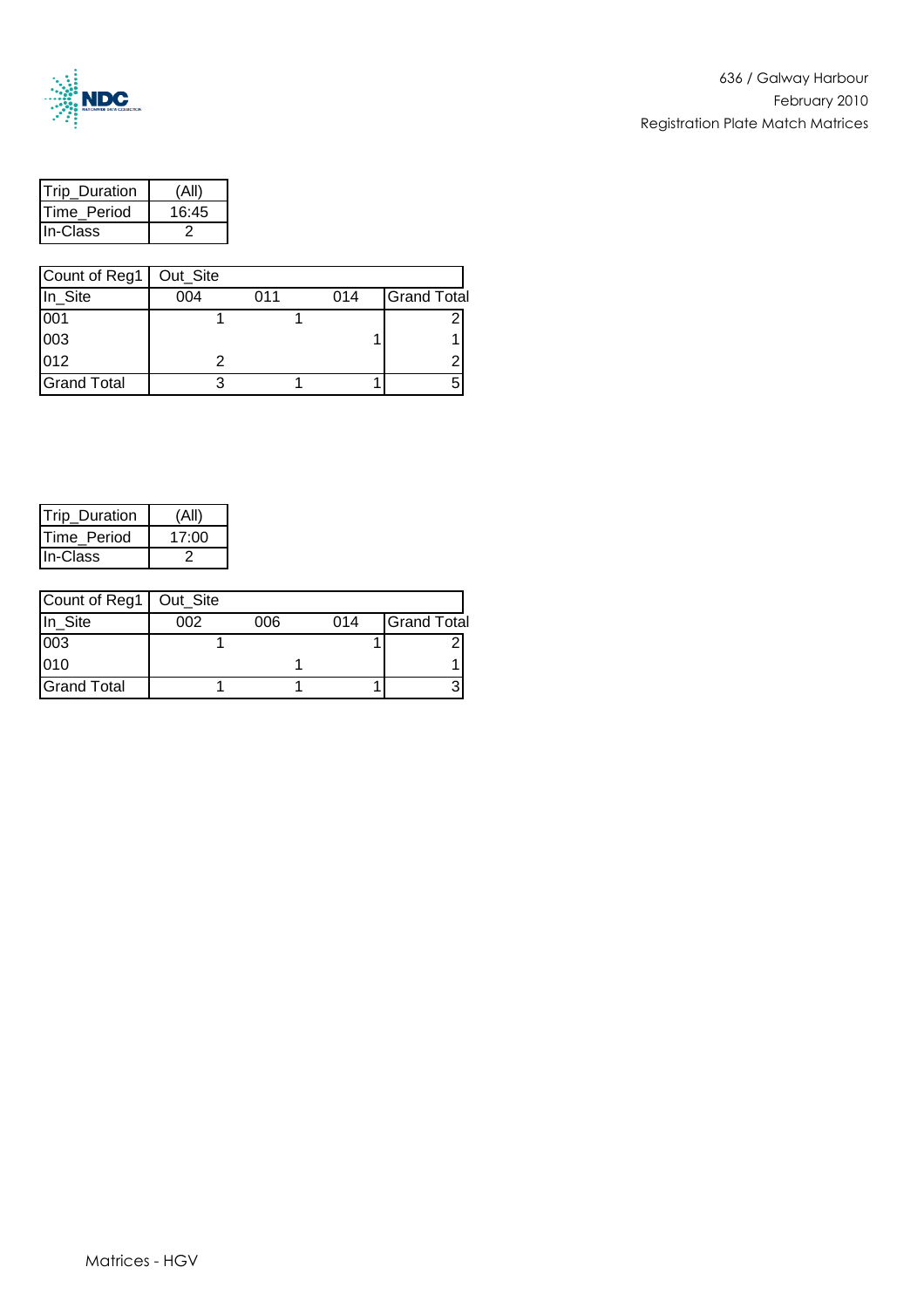

| <b>ITrip Duration</b> | (All  |
|-----------------------|-------|
| <b>ITime Period</b>   | 17.15 |
| <b>In-Class</b>       |       |

| Count of Reg1   Out_Site |                                         |  |  |   |
|--------------------------|-----------------------------------------|--|--|---|
| In_Site                  | <b>Grand Total</b><br>002<br>004<br>014 |  |  |   |
| 001                      |                                         |  |  |   |
| 010                      |                                         |  |  |   |
| 012                      |                                         |  |  |   |
| <b>Grand Total</b>       |                                         |  |  | ົ |

| <b>Trip Duration</b> |      |
|----------------------|------|
| Time Period          | 1730 |
| <b>In-Class</b>      |      |

| Count of Reg1   Out_Site |     |                    |
|--------------------------|-----|--------------------|
| In Site                  | 014 | <b>Grand Total</b> |
| 012                      |     |                    |
| <b>Grand Total</b>       |     |                    |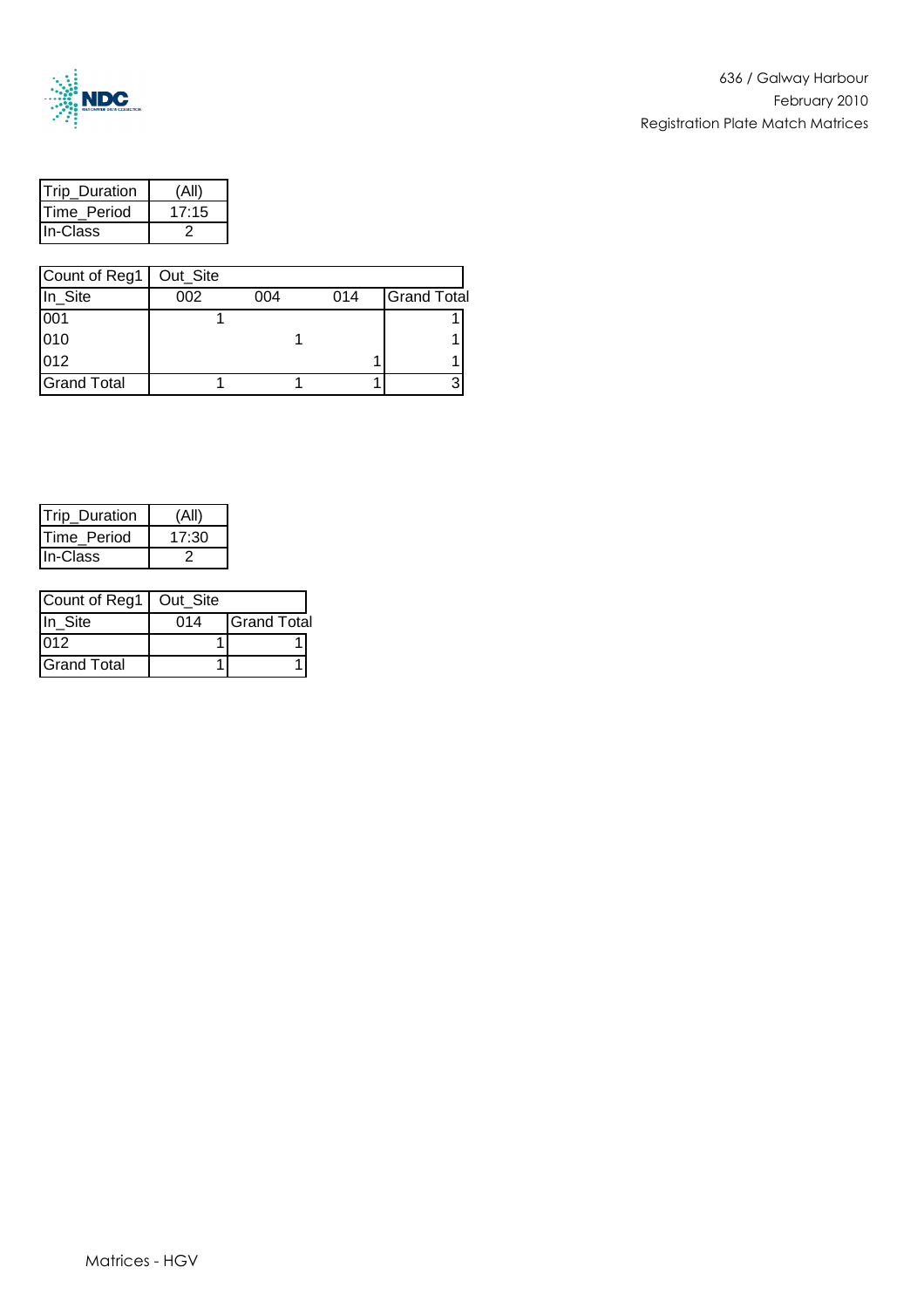

| Trip Duration |       |
|---------------|-------|
| Time Period   | 17:45 |
| In-Class      |       |

| Count of Reg1   Out_Site |     |                    |
|--------------------------|-----|--------------------|
| In Site                  | 014 | <b>Grand Total</b> |
|                          |     |                    |
| <b>Grand Total</b>       |     |                    |

| <b>ITrip Duration</b> |       |
|-----------------------|-------|
| <b>ITime Period</b>   | 18:00 |
| <b>In-Class</b>       |       |

| Count of Reg1   Out_Site |     |     |                    |
|--------------------------|-----|-----|--------------------|
| In_Site                  | 002 | 004 | <b>Grand Total</b> |
| 010                      |     |     |                    |
| 012                      |     |     |                    |
| <b>Grand Total</b>       |     |     |                    |

| Trip_Duration    |       |
|------------------|-------|
| Time Period      | 18:15 |
| <b>IIn-Class</b> |       |

| Count of Reg1      | Out Site |                    |
|--------------------|----------|--------------------|
| In Site            | 002      | <b>Grand Total</b> |
| 001                |          |                    |
| 012                |          |                    |
| <b>Grand Total</b> |          |                    |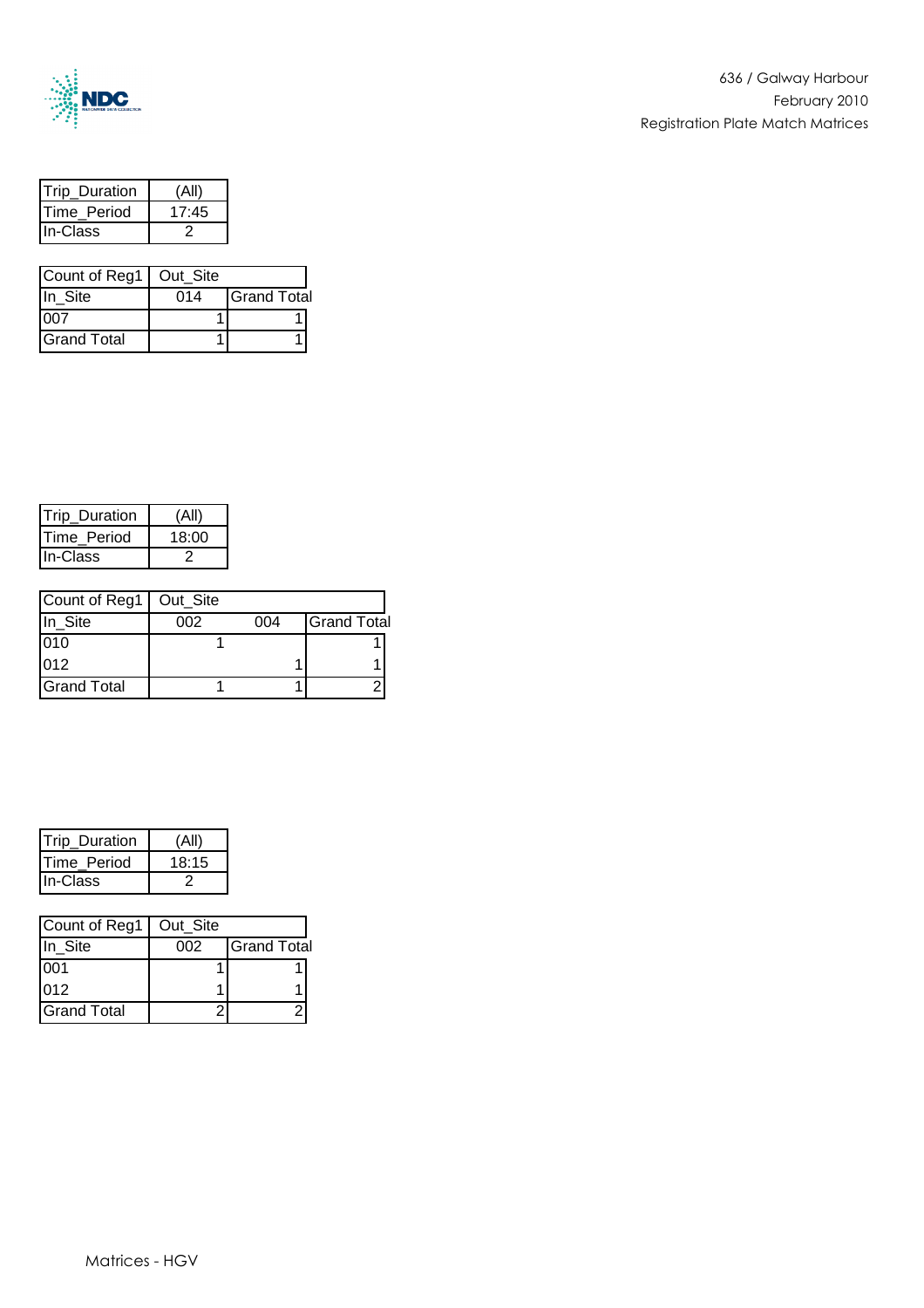

| <b>ITrip Duration</b> |  |
|-----------------------|--|
| <b>ITime Period</b>   |  |
| In-Class              |  |

| $100$ unturiyyi    | <b>Out_Oite</b> |     |     |     |     |     |     |     |             |
|--------------------|-----------------|-----|-----|-----|-----|-----|-----|-----|-------------|
|                    | $In$ Site 002   | 004 | 006 | 008 | 009 | 011 | 013 | 014 | Grand Total |
| $\overline{0}01$   |                 | 6   | 6   |     |     |     |     |     | 46          |
| 003                |                 | 13  |     |     |     |     |     |     | 30          |
| 005                |                 |     |     | 5   |     |     |     |     | 9           |
| 007                |                 |     |     |     |     |     |     |     |             |
| 010                |                 |     |     | 6   |     |     | 10  |     | 23          |
| 012                |                 | 12  | 5   | 20  |     |     |     | 21  | 61          |
| <b>Grand Total</b> |                 | 39  |     | 55  |     |     | 15  | 38  | 170         |

| (All) |
|-------|
| 07:30 |
|       |
|       |

| Count of Reg1   Out_Site |                    |
|--------------------------|--------------------|
| IIn Site                 | <b>Grand Total</b> |
| <b>Grand Total</b>       |                    |

| <b>Trip Duration</b> | (All) |
|----------------------|-------|
| Time_Period          | 07:45 |
| In-Class             |       |

| Count of Reg1   Out_Site |     |                    |
|--------------------------|-----|--------------------|
| In_Site 006              | 011 | <b>Grand Total</b> |
| 010                      |     |                    |
| <b>Grand Total</b>       |     |                    |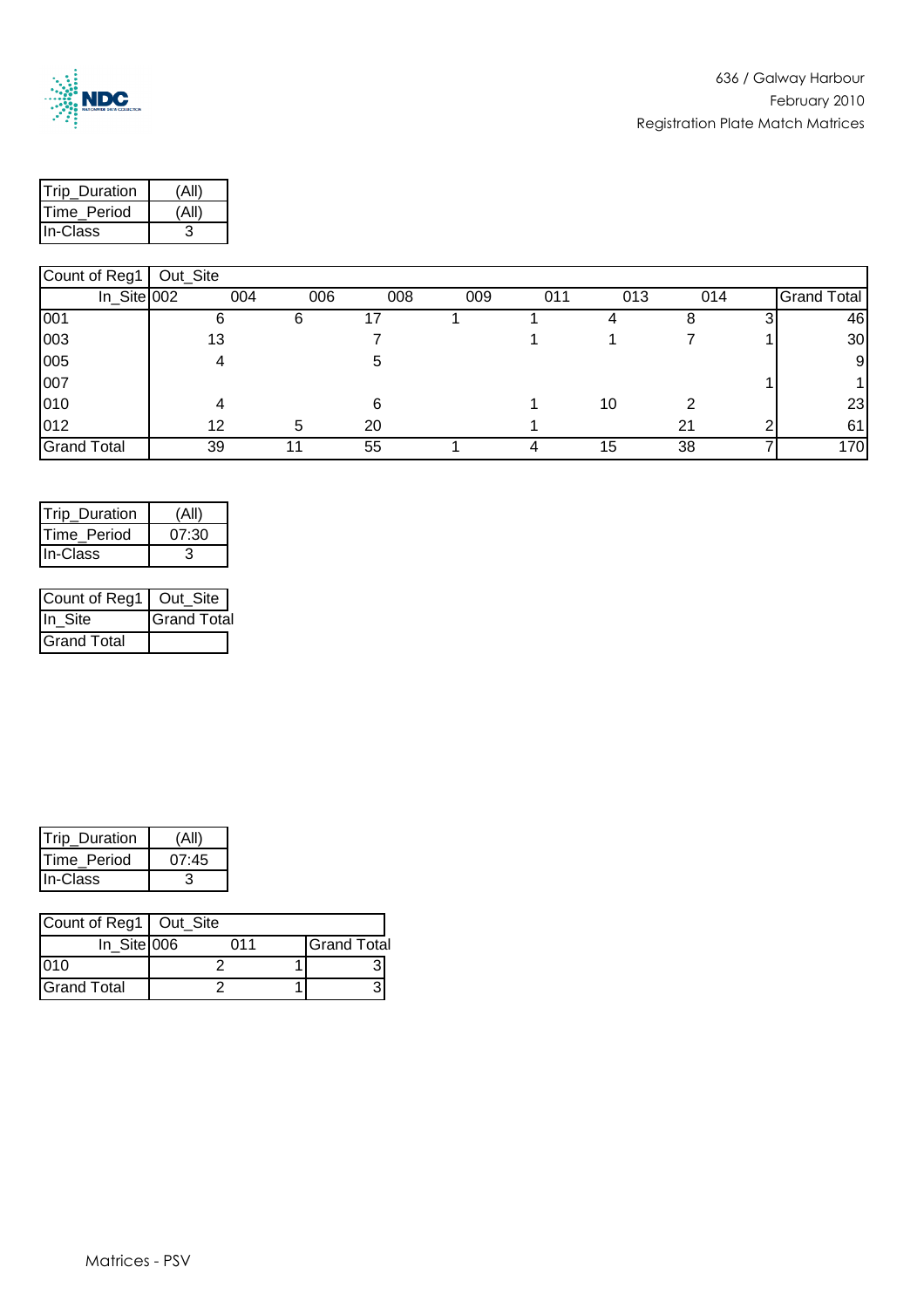

| <b>ITrip Duration</b> | (Ar   |
|-----------------------|-------|
| <b>ITime Period</b>   | 08:00 |
| <b>In-Class</b>       |       |

| Count of Reg1   Out_Site |     |     |     |     |     |     |                    |
|--------------------------|-----|-----|-----|-----|-----|-----|--------------------|
| In_Site                  | 002 | 004 | 006 | 011 | 013 | 014 | <b>Grand Total</b> |
| 001                      |     |     |     |     |     |     | 61                 |
| 005                      |     |     |     |     |     |     |                    |
| 012                      |     |     |     |     |     |     |                    |
| <b>Grand Total</b>       |     |     |     |     |     |     | וטו                |

| Trip_Duration       | (All  |
|---------------------|-------|
| <b>ITime Period</b> | 08:15 |
| <b>IIn-Class</b>    |       |

| Count of Reg1   Out_Site |     |     |     |                    |
|--------------------------|-----|-----|-----|--------------------|
| In_Site                  | 002 | 006 | 013 | <b>Grand Total</b> |
| 001                      |     |     |     |                    |
| 003                      |     |     |     |                    |
| 012                      |     |     |     | 2                  |
| <b>Grand Total</b>       |     |     |     |                    |

| <b>ITrip Duration</b> |       |
|-----------------------|-------|
| <b>ITime Period</b>   | 08:30 |
| IIn-Class             |       |

| Count of Reg1      | Out_Site |     |     |     |     |                    |
|--------------------|----------|-----|-----|-----|-----|--------------------|
| In_Site            | 002      | 006 | 011 | 013 | 014 | <b>Grand Total</b> |
| 001                |          |     |     |     |     |                    |
| 010                |          |     |     |     |     |                    |
| 012                |          |     |     |     |     |                    |
| <b>Grand Total</b> |          |     |     |     |     |                    |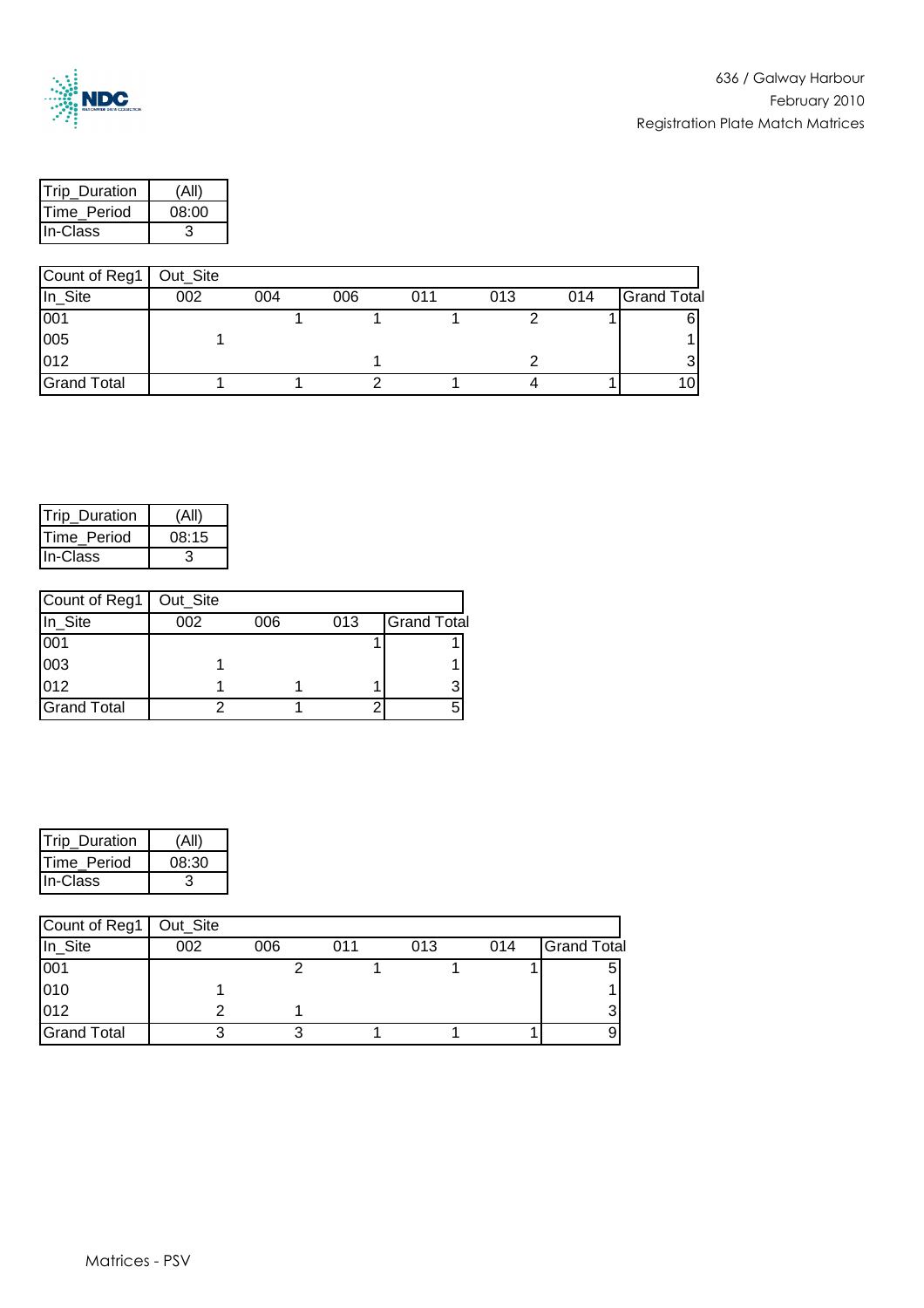

| <b>ITrip Duration</b> |       |
|-----------------------|-------|
| <b>ITime Period</b>   | 08:45 |
| In-Class              |       |

| Count of Reg1      | Out_Site |     |     |     |     |                    |
|--------------------|----------|-----|-----|-----|-----|--------------------|
| In_Site            | 002      | 004 | 006 | 013 | 014 | <b>Grand Total</b> |
| 001                |          |     |     |     |     |                    |
| 003                |          |     |     |     |     |                    |
| 007                |          |     |     |     |     |                    |
| 010                |          |     |     |     |     |                    |
| 012                |          |     |     |     |     |                    |
| <b>Grand Total</b> |          |     |     |     |     |                    |

| Trip_Duration       | (All' |
|---------------------|-------|
| <b>ITime Period</b> | 09:00 |
| <b>IIn-Class</b>    |       |

| Count of Reg1      | Out_Site |     |     |     |                    |
|--------------------|----------|-----|-----|-----|--------------------|
| In_Site            | 002      | 004 | 006 | 011 | <b>Grand Total</b> |
| 001                |          |     |     |     |                    |
| 003                |          |     |     |     |                    |
| 010                |          |     |     |     |                    |
| 012                |          |     |     |     |                    |
| <b>Grand Total</b> | 5        |     |     |     |                    |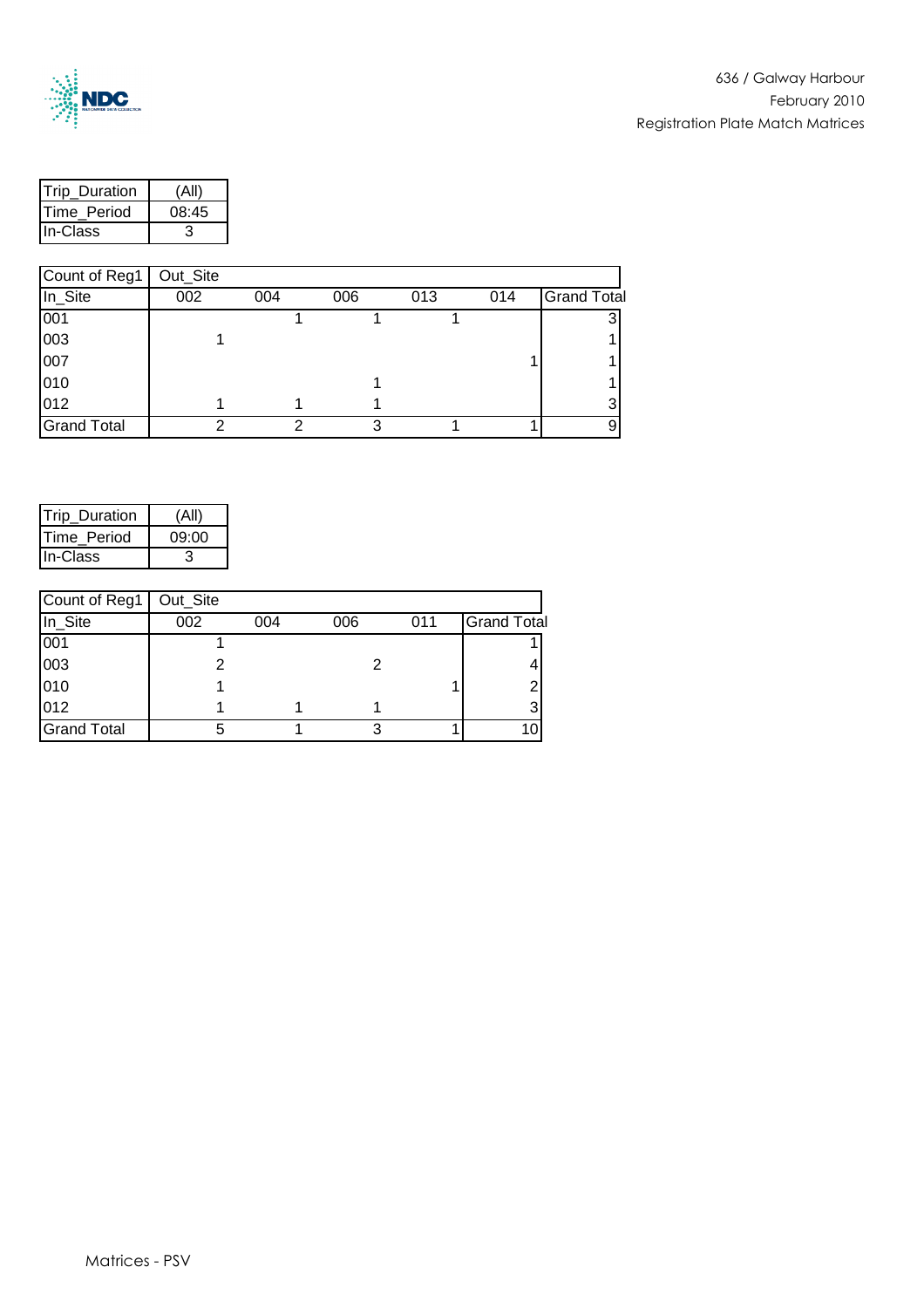

| <b>Trip Duration</b> |       |
|----------------------|-------|
| <b>ITime Period</b>  | 09:15 |
| <b>In-Class</b>      |       |

| Count of Reg1   Out_Site |     |     |     |     |     |                    |
|--------------------------|-----|-----|-----|-----|-----|--------------------|
| In_Site                  | 002 | 004 | 006 | 013 | 014 | <b>Grand Total</b> |
| 001                      |     |     |     |     |     |                    |
| 003                      |     |     |     |     |     |                    |
| 012                      |     |     |     |     |     |                    |
| <b>Grand Total</b>       |     |     |     |     |     |                    |

| <b>Trip Duration</b> |       |
|----------------------|-------|
| <b>ITime Period</b>  | 12:00 |
| <b>In-Class</b>      |       |

| Count of Reg1      | Out_Site |     |                    |
|--------------------|----------|-----|--------------------|
| In_Site            | 004      | 013 | <b>Grand Total</b> |
| 001                |          |     |                    |
| 003                |          |     |                    |
| 010                |          |     |                    |
| <b>Grand Total</b> |          |     |                    |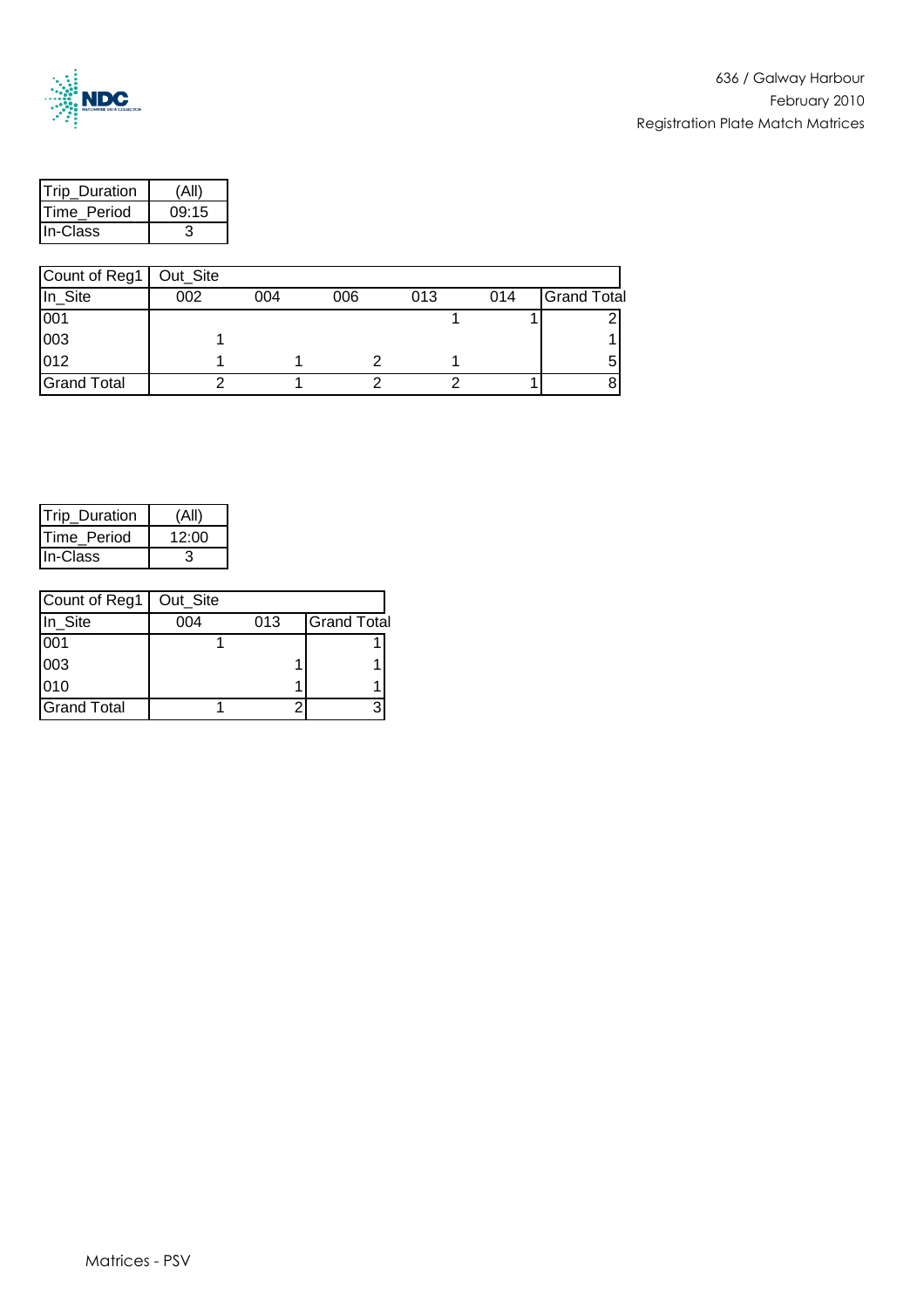

| <b>ITrip Duration</b> |       |
|-----------------------|-------|
| <b>ITime Period</b>   | 12:15 |
| In-Class              |       |

| Count of Reg1      | Out_Site |     |     |     |     |     |     |                    |
|--------------------|----------|-----|-----|-----|-----|-----|-----|--------------------|
| In_Site            | 002      | 004 | 006 | 009 | 011 | 013 | 014 | <b>Grand Total</b> |
| 001                |          |     |     |     |     |     |     |                    |
| 003                |          |     |     |     |     |     |     |                    |
| 012                |          |     |     |     |     |     |     |                    |
| <b>Grand Total</b> |          |     |     |     |     |     |     | 101                |

| <b>ITrip Duration</b> |       |
|-----------------------|-------|
| <b>ITime Period</b>   | 12:30 |
| <b>I</b> In-Class     |       |

| Count of Reg1      | Out_Site |     |     |     |     |                    |
|--------------------|----------|-----|-----|-----|-----|--------------------|
| In_Site            | 002      | 004 | 006 | 011 | 013 | <b>Grand Total</b> |
| 001                |          |     |     |     |     |                    |
| 003                |          |     |     |     |     |                    |
| 005                |          |     |     |     |     |                    |
| 010                |          |     |     |     |     |                    |
| 012                |          |     |     |     |     |                    |
| <b>Grand Total</b> |          |     |     |     |     |                    |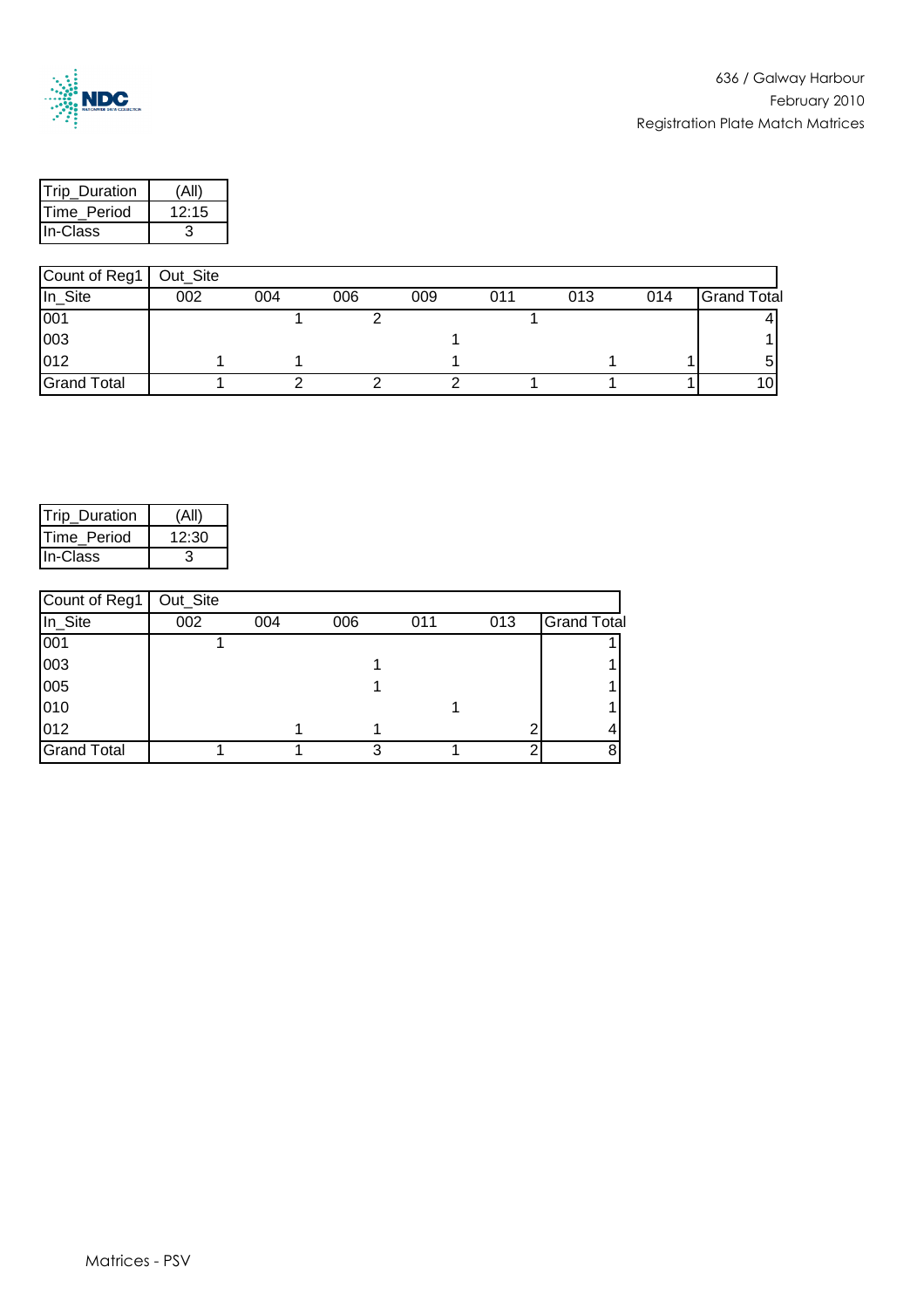

| <b>ITrip Duration</b> | í ΔI  |
|-----------------------|-------|
| Time Period           | 12.45 |
| IIn-Class             |       |

| Count of Reg1      | Out_Site |     |     |     |                    |
|--------------------|----------|-----|-----|-----|--------------------|
| In_Site            | 002      | 006 | 011 | 013 | <b>Grand Total</b> |
| 001                |          |     |     |     |                    |
| 010                |          |     |     |     |                    |
| 012                |          |     |     |     |                    |
| <b>Grand Total</b> |          |     |     |     |                    |

| <b>Trip Duration</b> |       |
|----------------------|-------|
| <b>ITime Period</b>  | 13:00 |
| <b>IIn-Class</b>     |       |

| Count of Reg1      | Out_Site |     |     |                    |
|--------------------|----------|-----|-----|--------------------|
| In_Site            | 002      | 006 | 013 | <b>Grand Total</b> |
| 001                |          |     |     |                    |
| 003                |          |     |     | ົ                  |
| 012                |          |     |     | ◠                  |
| <b>Grand Total</b> |          |     |     |                    |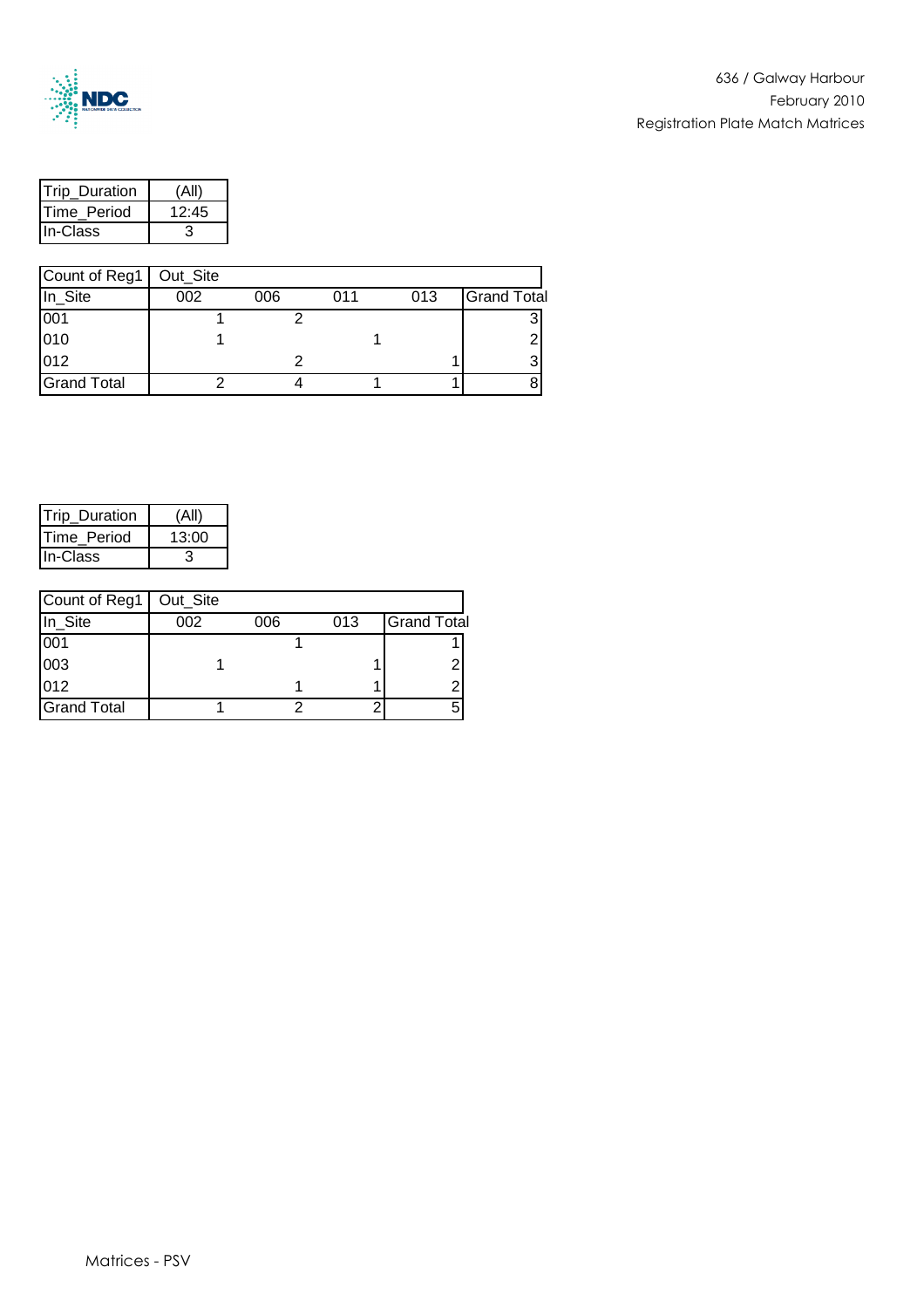

| <b>Trip Duration</b> | (Al   |
|----------------------|-------|
| Time Period          | 13:15 |
| <b>In-Class</b>      |       |

| Count of Reg1      | Out_Site |     |     |                    |
|--------------------|----------|-----|-----|--------------------|
| In_Site            | 002      | 006 | 013 | <b>Grand Total</b> |
| 001                |          |     |     |                    |
| 005                |          |     |     |                    |
| 010                |          |     |     |                    |
| 012                |          |     |     |                    |
| <b>Grand Total</b> |          |     |     |                    |

| <b>Trip Duration</b> |       |
|----------------------|-------|
| <b>ITime Period</b>  | 13:30 |
| <b>In-Class</b>      |       |

| Count of Reg1      | Out_Site |                    |
|--------------------|----------|--------------------|
| In_Site            | 006      | <b>Grand Total</b> |
| 001                |          |                    |
| 005                |          |                    |
| 012                | 2        |                    |
| <b>Grand Total</b> |          |                    |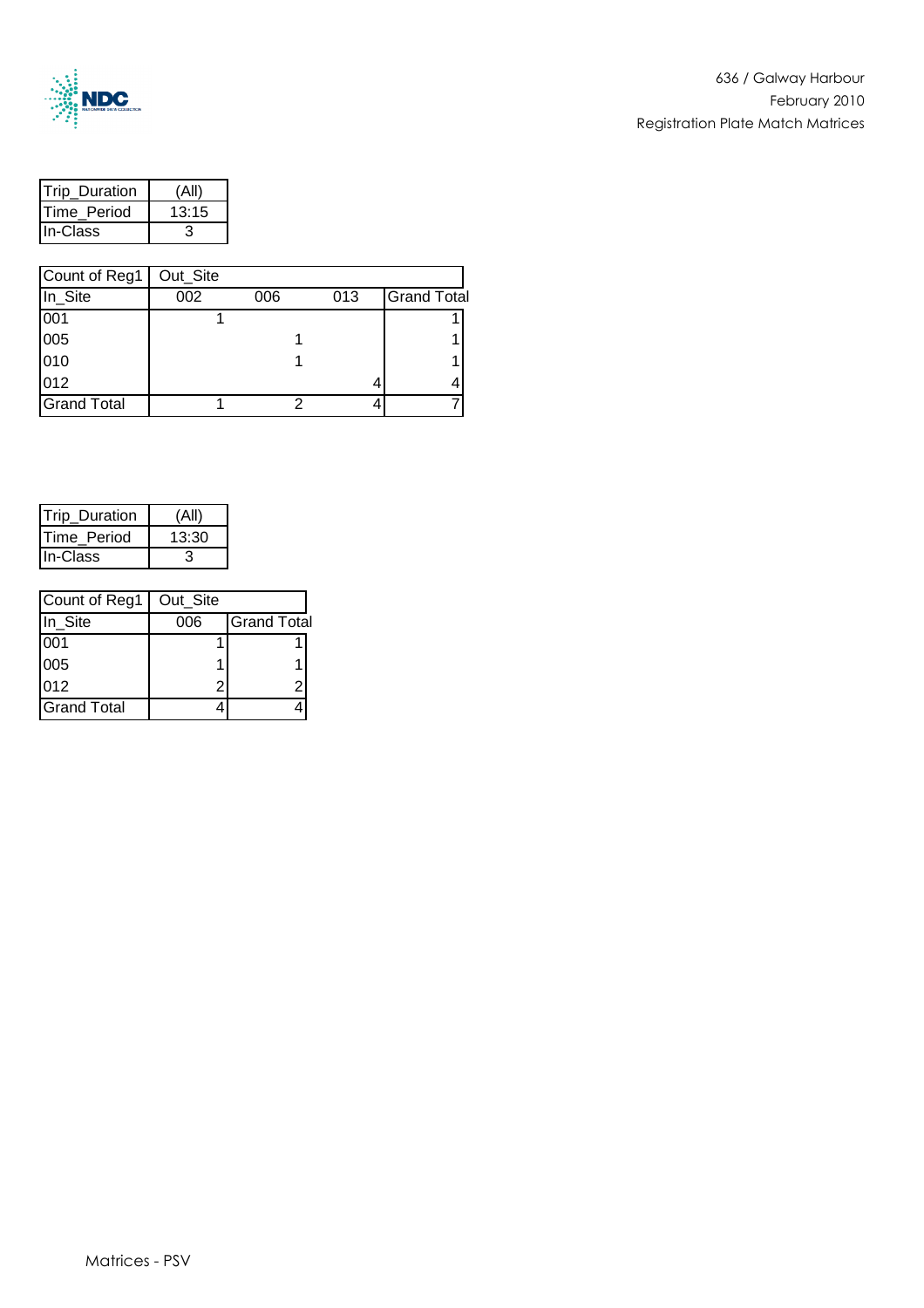

| <b>Trip Duration</b> |       |
|----------------------|-------|
| <b>ITime Period</b>  | 13:45 |
| In-Class             |       |

| Count of Reg1      | Out_Site |     |     |     |                    |
|--------------------|----------|-----|-----|-----|--------------------|
| In_Site            | 002      | 008 | 011 | 013 | <b>Grand Total</b> |
| 001                |          |     |     |     |                    |
| 003                |          |     |     |     |                    |
| 010                |          |     |     |     |                    |
| 012                |          |     |     |     |                    |
| <b>Grand Total</b> |          |     |     |     |                    |

| <b>Trip Duration</b> |       |
|----------------------|-------|
| <b>ITime Period</b>  | 14:00 |
| <b>In-Class</b>      |       |

| Count of Reg1      | Out_Site |     |     |     |                    |
|--------------------|----------|-----|-----|-----|--------------------|
| In_Site            | 002      | 006 | 013 | 014 | <b>Grand Total</b> |
| 001                |          |     |     |     |                    |
| 003                |          |     |     |     |                    |
| 005                |          |     |     |     |                    |
| 012                |          |     |     |     |                    |
| <b>Grand Total</b> |          |     |     |     |                    |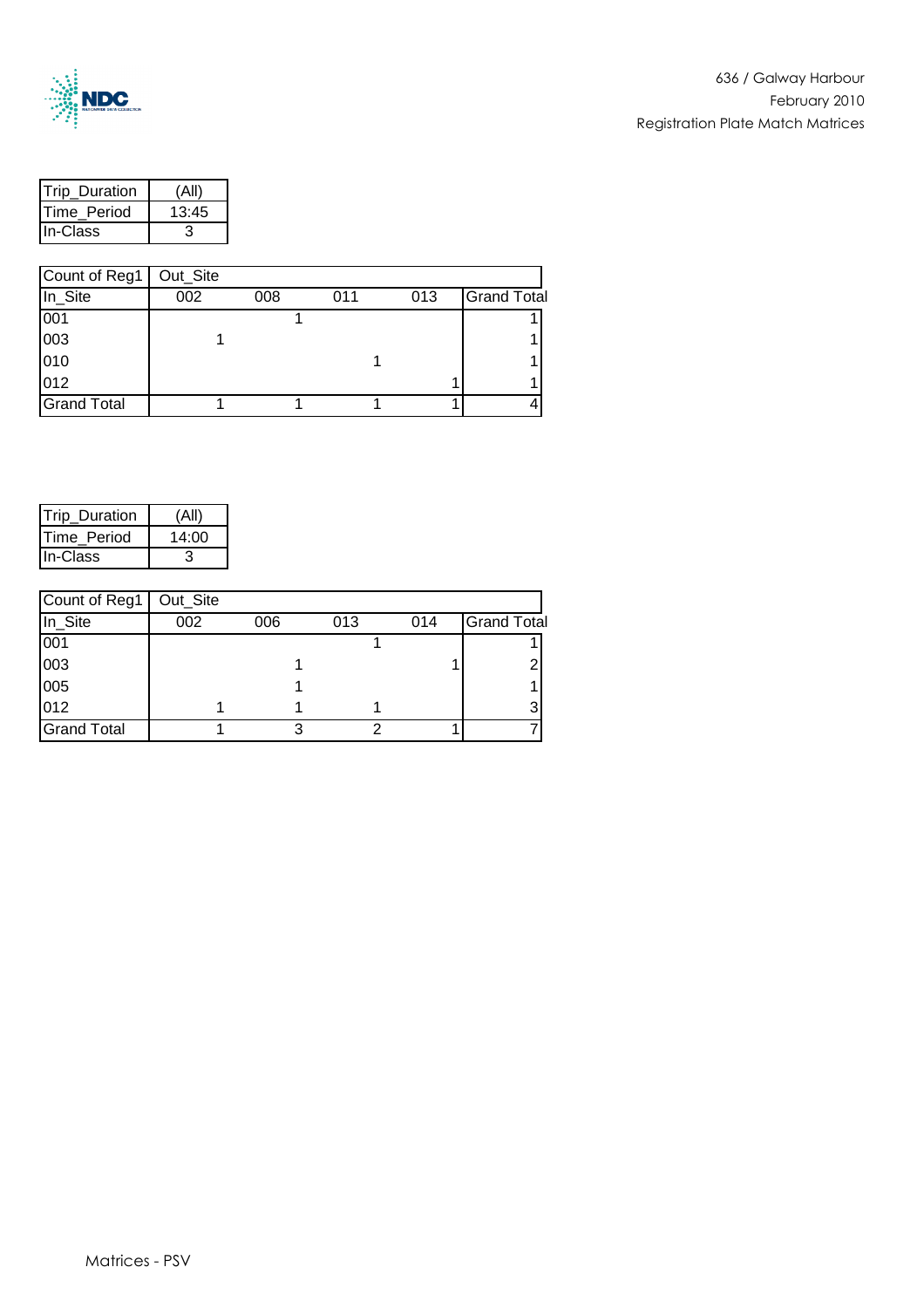

| <b>Trip Duration</b> |       |
|----------------------|-------|
| <b>Time Period</b>   | 14:15 |
| lln-Class            |       |

| Count of Reg1   Out_Site |     |     |                    |
|--------------------------|-----|-----|--------------------|
| In_Site                  | ററാ | 013 | <b>Grand Total</b> |
| 003                      |     |     |                    |
| 012                      |     |     |                    |
| <b>Grand Total</b>       |     |     |                    |

| <b>Trip Duration</b> |       |
|----------------------|-------|
| Time Period          | 16:30 |
| IIn-Class            |       |

| Count of Reg1      | Out_Site |     |     |     |                    |
|--------------------|----------|-----|-----|-----|--------------------|
| In_Site            | 002      | 006 | 011 | 013 | <b>Grand Total</b> |
| 001                |          |     |     |     |                    |
| 003                |          |     |     |     |                    |
| 005                |          |     |     |     |                    |
| <b>Grand Total</b> |          |     |     |     |                    |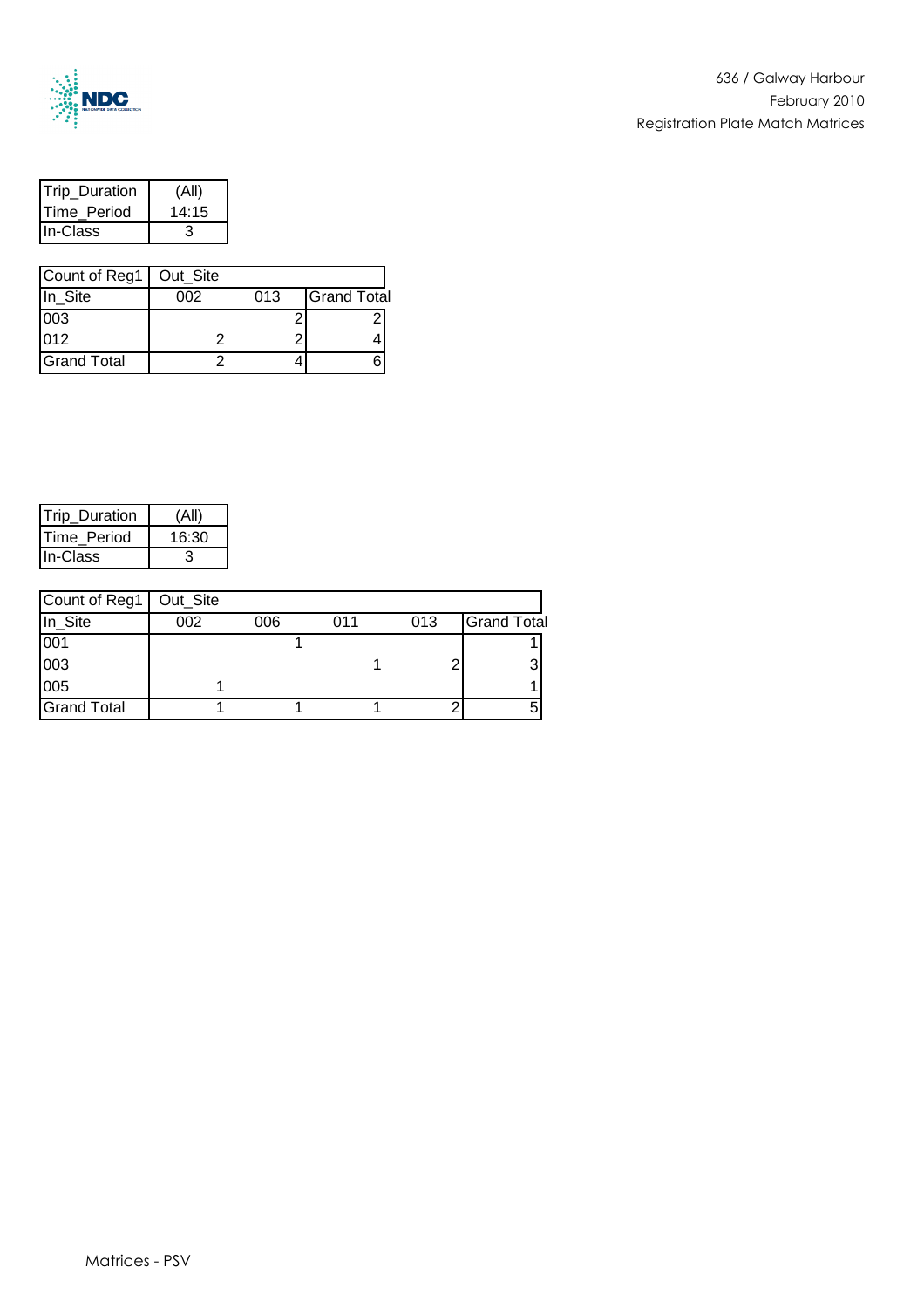

| <b>ITrip Duration</b> | (Al   |
|-----------------------|-------|
| <b>ITime Period</b>   | 16:45 |
| <b>IIn-Class</b>      |       |

| Count of Reg1      | Out_Site |     |     |     |     |                    |
|--------------------|----------|-----|-----|-----|-----|--------------------|
| In_Site            | 002      | 006 | 011 | 013 | 014 | <b>Grand Total</b> |
| 001                |          |     |     |     |     |                    |
| 003                |          |     |     |     |     | 5                  |
| 005                |          |     |     |     |     |                    |
| 010                |          |     |     |     |     |                    |
| 012                |          | 3   |     |     |     |                    |
| <b>Grand Total</b> |          |     |     |     |     |                    |

| Trip_Duration       | (All  |
|---------------------|-------|
| <b>ITime Period</b> | 17:00 |
| <b>In-Class</b>     |       |

| Count of Reg1      | Out_Site |     |     |     |     |                    |
|--------------------|----------|-----|-----|-----|-----|--------------------|
| In_Site            | 002      | 004 | 006 | 009 | 013 | <b>Grand Total</b> |
| 001                |          |     |     |     |     |                    |
| 003                |          |     |     |     |     |                    |
| 010                |          |     |     |     |     |                    |
| 012                |          |     |     |     |     |                    |
| <b>Grand Total</b> |          |     |     |     |     |                    |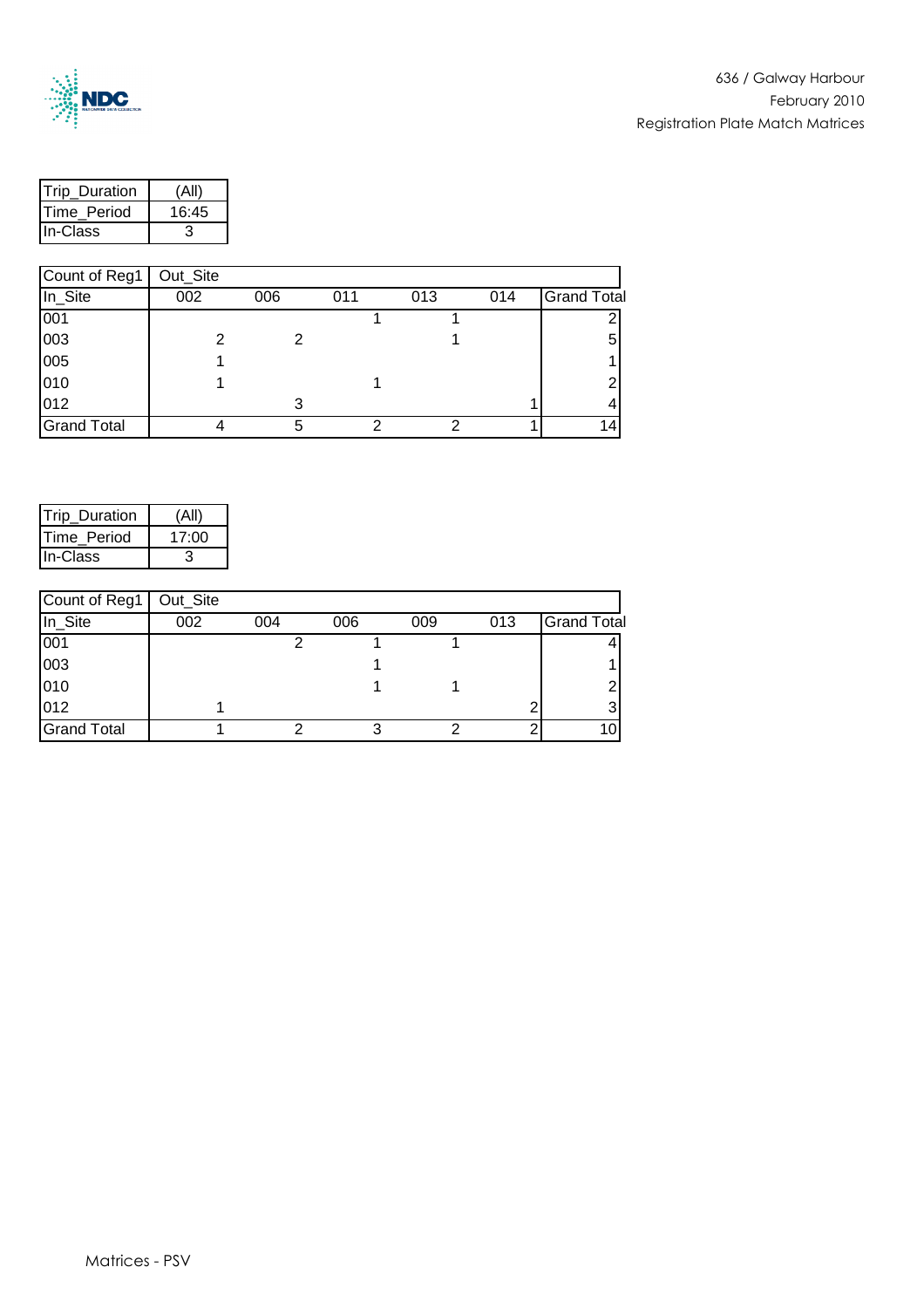

| <b>ITrip Duration</b> | í ΔI  |
|-----------------------|-------|
| Time Period           | 17.15 |
| In-Class              |       |

| Count of Reg1      | Out_Site |     |     |     |                    |
|--------------------|----------|-----|-----|-----|--------------------|
| In_Site            | 002      | 006 | 011 | 013 | <b>Grand Total</b> |
| 001                |          |     |     |     |                    |
| 003                |          |     |     |     |                    |
| 005                |          |     |     |     |                    |
| 010                |          |     |     |     |                    |
| 012                |          | 2   |     |     |                    |
| <b>Grand Total</b> |          | 5   |     |     | 13                 |

| Trip_Duration | (All  |
|---------------|-------|
| Time Period   | 17:30 |
| IIn-Class     |       |

| Count of Reg1      | Out_Site |     |     |     |                    |
|--------------------|----------|-----|-----|-----|--------------------|
| In_Site            | 002      | 006 | 011 | 013 | <b>Grand Total</b> |
| 001                |          |     |     |     |                    |
| 003                |          |     |     |     |                    |
| 010                |          |     |     |     |                    |
| 012                |          |     |     |     |                    |
| <b>Grand Total</b> |          |     |     |     |                    |